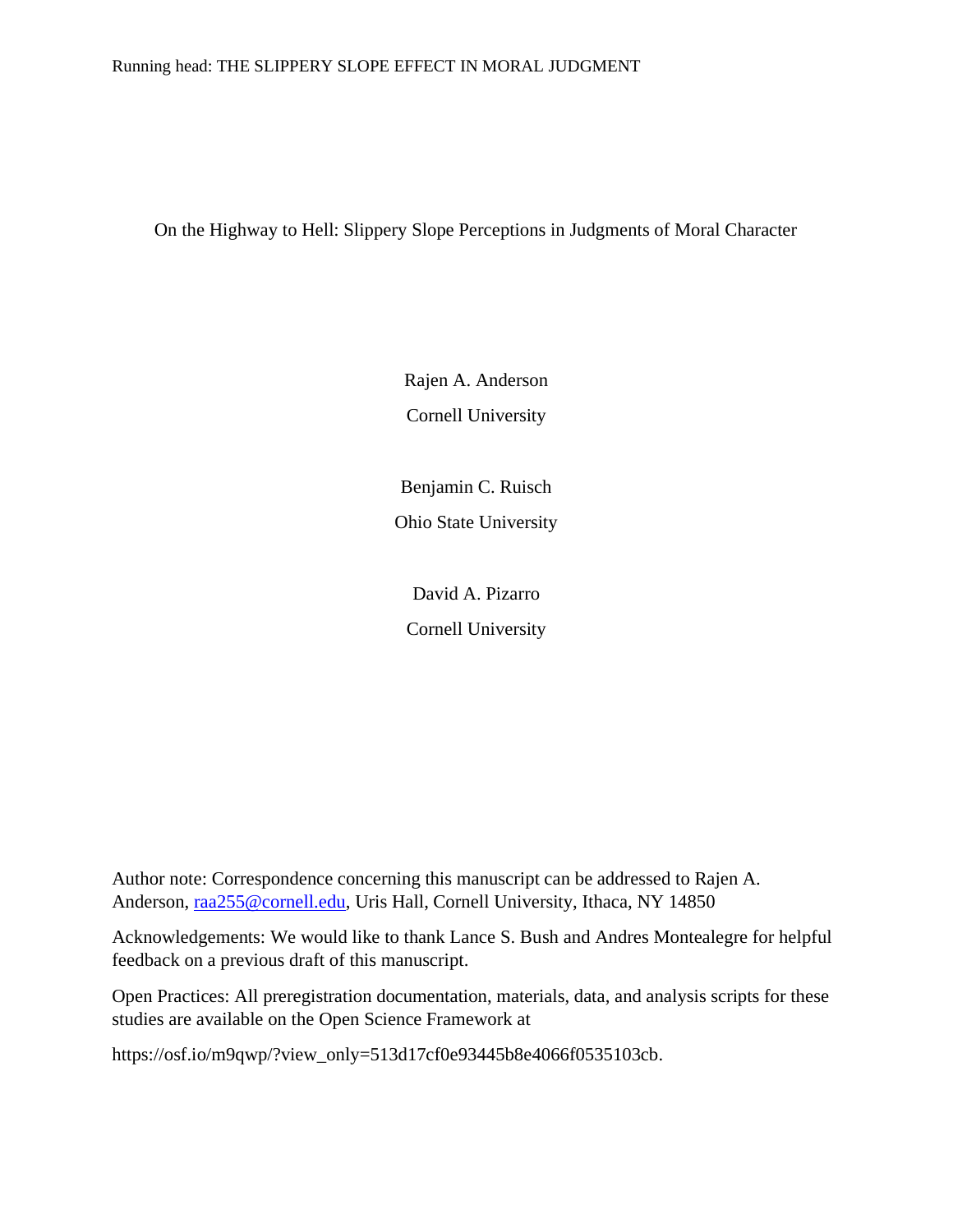# Abstract

Across eight studies (total  $N = 2,989$ ), we find support for the hypothesis that people exhibit "slippery slope" thinking in their judgments of moral character, such that committing a single immoral act is seen to (a) lead to a lasting negative shift in a person's character and (b) increase a person's likelihood of committing additional immoral acts in the future. In Studies 1-3b we document the slippery slope effect, finding that a person who commits an immoral act is judged as subsequently more likely to commit additional immoral acts, and as generally having worse moral character in the future than in the past. In Studies 4a-4b, we also find that it is the *commission* of an immoral act specifically—rather than merely intending or attempting to commit an immoral act—that gives rise to this slippery slope effect on judgments. In Study 5, we find that the slippery slope effect is most likely to occur for subsequent immoral acts that are perceived as similar to the initial act. Finally, in Study 6 we test two potential psychological mechanisms underlying this effect: (1) that an immoral act is seen to "corrupt" a peron's moral character and (2) that the rewards and punishments that result from committing an immoral act shape future moral behavior. We find that only the former mediates the slippery slope effect, indicating that this effect does not stem from the possible positive consequences of the immoral act for the agent (e.g., beliefs that "crime pays"), but instead from a perceived corrupting of moral character. In contrast to "consistency-in-character" models of moral judgment, we find that people judge immoral behavior as indelibly corrupting the character of a moral agent.

Keywords: moral judgment, slippery slope, intentionality, character, punishment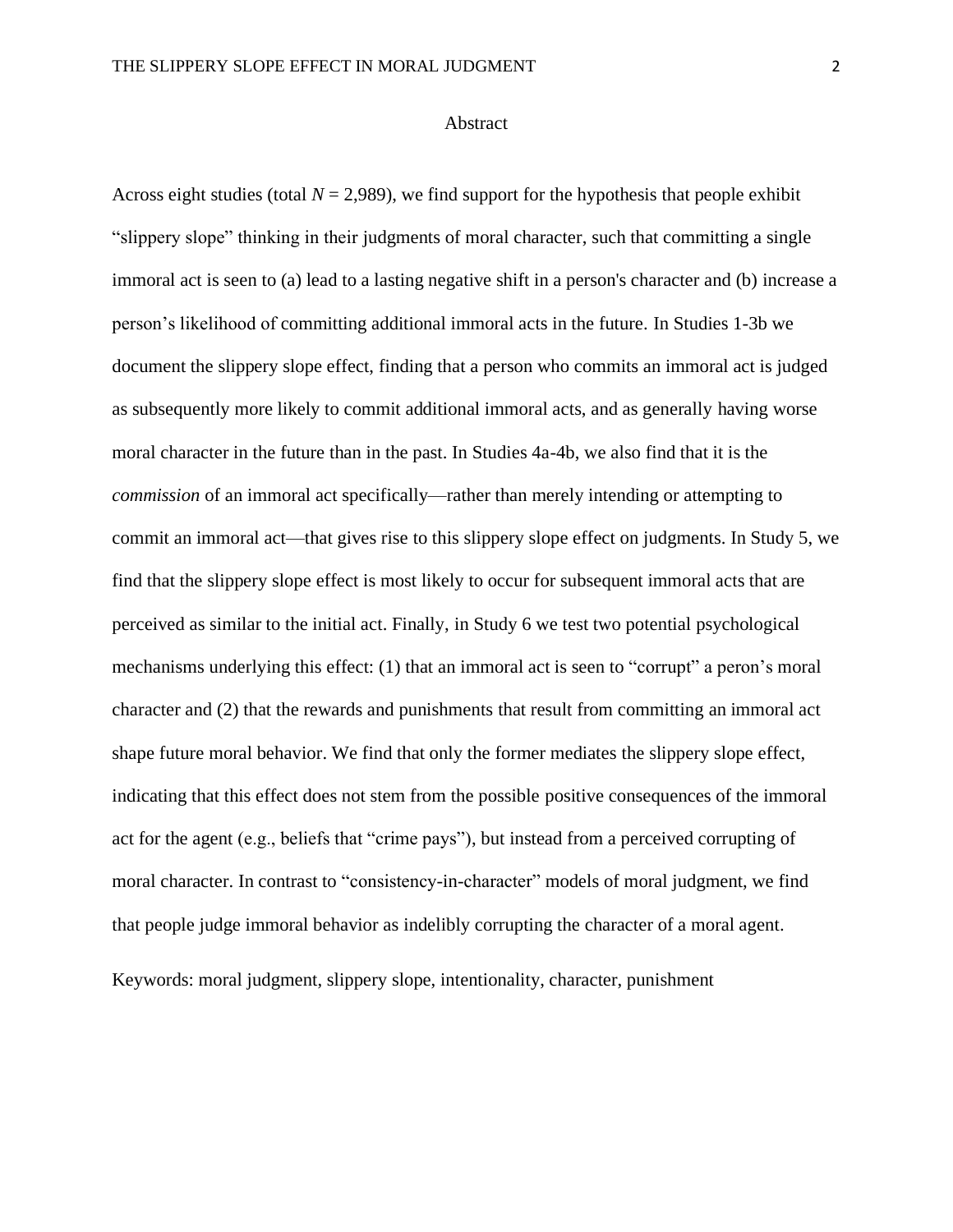On the Highway to Hell: Slippery Slope Perceptions in Judgments of Moral Character

"It can't be overstressed how dangerous a person is if they can do that at the age of 16. What can they do at the age of 26 or 36?"

- *Bob Arthur, journalist, referring to a teenager convicted of murdering his girlfriend*

Lay theories of moral character often involve the notion that character follows a trajectory or path, with a narrative arc that can change course over time. For example, when an otherwise good person commits an immoral act, people often express concern that the person may be "sliding down a slippery slope," "falling from grace," or being on a "highway to hell." Similarly, a good person who chooses *not* to commit a misdeed is often described as "sticking to the straight and narrow" or "choosing the high road." Central to these lay conceptualizations of character is the importance of individual events and (im)moral behaviors in shaping the future trajectory of a person's character: positive moral behaviors propel a person toward future moral behavior, while immoral behaviors push a person toward committing subsequent immoral acts. Although these ideas are common in metaphors and lay discussion surrounding moral behavior, there has not, to our knowledge, been any systematic empirical examination of how (im)moral acts shape the expected trajectory of a person's future moral character.

In the present research program, we examine the question of how an agent's immoral behavior shapes people's perceptions of the trajectory of that agent's future behavior and moral character. Specifically, we test for slippery slope thinking in people's judgments and expectations regarding others' moral character and behavior, answering the question of whether, when, and why people believe that committing a single immoral act will propel an agent towards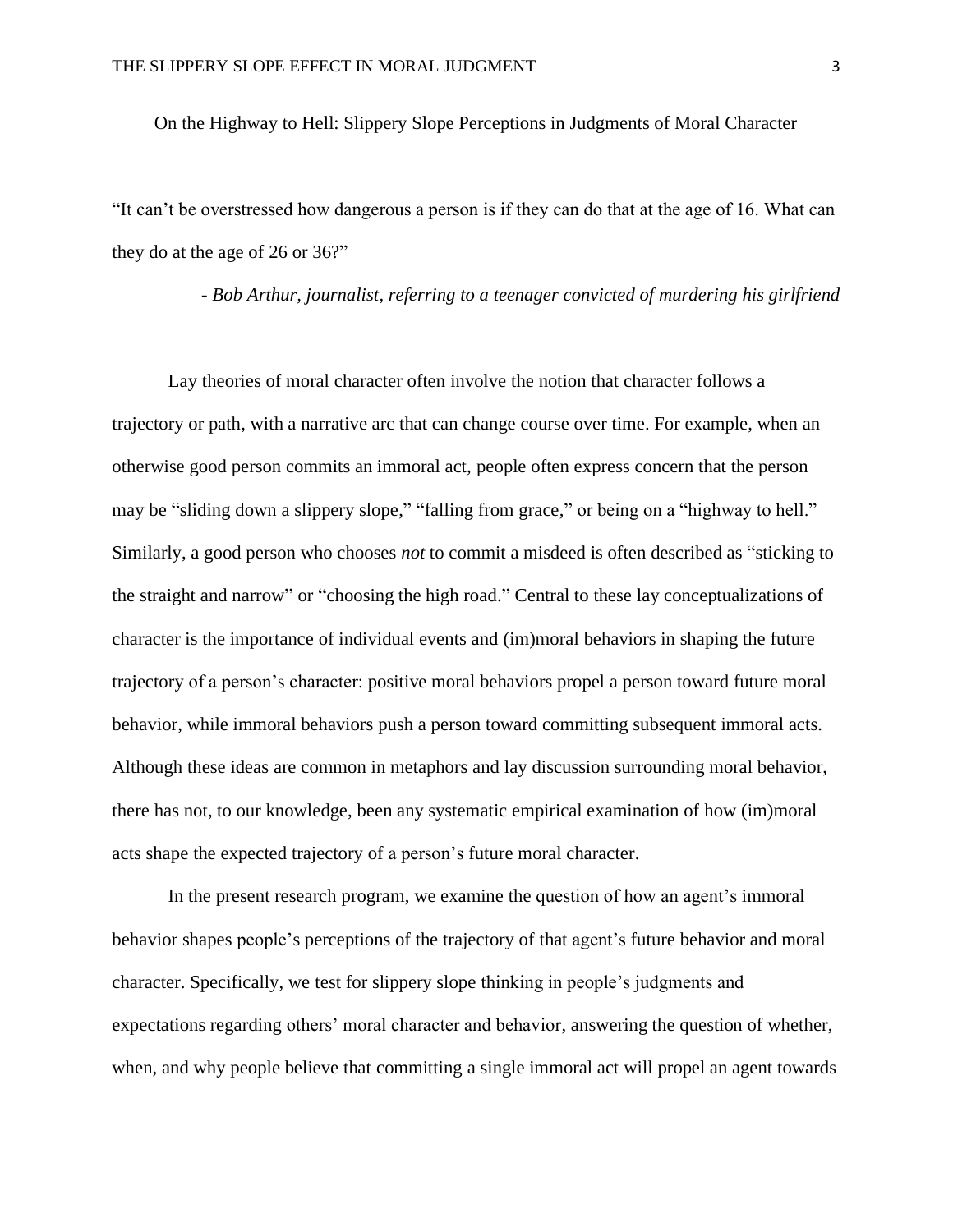committing other immoral acts in the future. Existing theories on character attribution are relatively agnostic regarding how people judge that others will morally change over time, and thus we aim to fill this theoretical gap in whether people judge either change or stability in character based on that agent's (im)moral behavior. We hypothesize that people do not simply expect consistency in moral character, but instead predict that future moral character and behavior can change as a function of the actions taken by an individual.

# **The Slippery Slope in Past Theory and Research**

The slippery slope has primarily been discussed in the domains of philosophy and law in the context of argumentation. Slippery slope arguments are typically used to argue against changes to the status quo, often in legal matters (for a review on slippery slope arguments in judicial reasoning, see Schauer, 1985). Although they can take many forms, slippery slope arguments typically adhere to the following general structure: If *relatively innocuous Action A* occurs, *more negative Effect B* will occur in the future; so, to prevent the occurrence of B we should avoid performing A (Lode, 1999; Schauer, 1985). By connecting a small, seemingly inoffensive change to a more severe and egregious future outcome, these arguments seek to make the initial small change seem potentially dangerous or immoral, therefore discouraging others from enacting it. <sup>1</sup> The persuasive strength of a slippery slope argument depends on the perceived similarity between the current action or behavior (*Innocuous Action A*) and the posited end state (*More Negative Effect B*; Corner, Hahn, & Oaksford, 2011; Volokh, 2003).

In the present research, we use the metaphor of the "slippery slope" as a tool to understand and describe the general patterns of lay cognition regarding how a person's future moral character is expected to change following the commission of an immoral action. Building on the legal and philosophical literatures, we propose that moral evaluations often exhibit a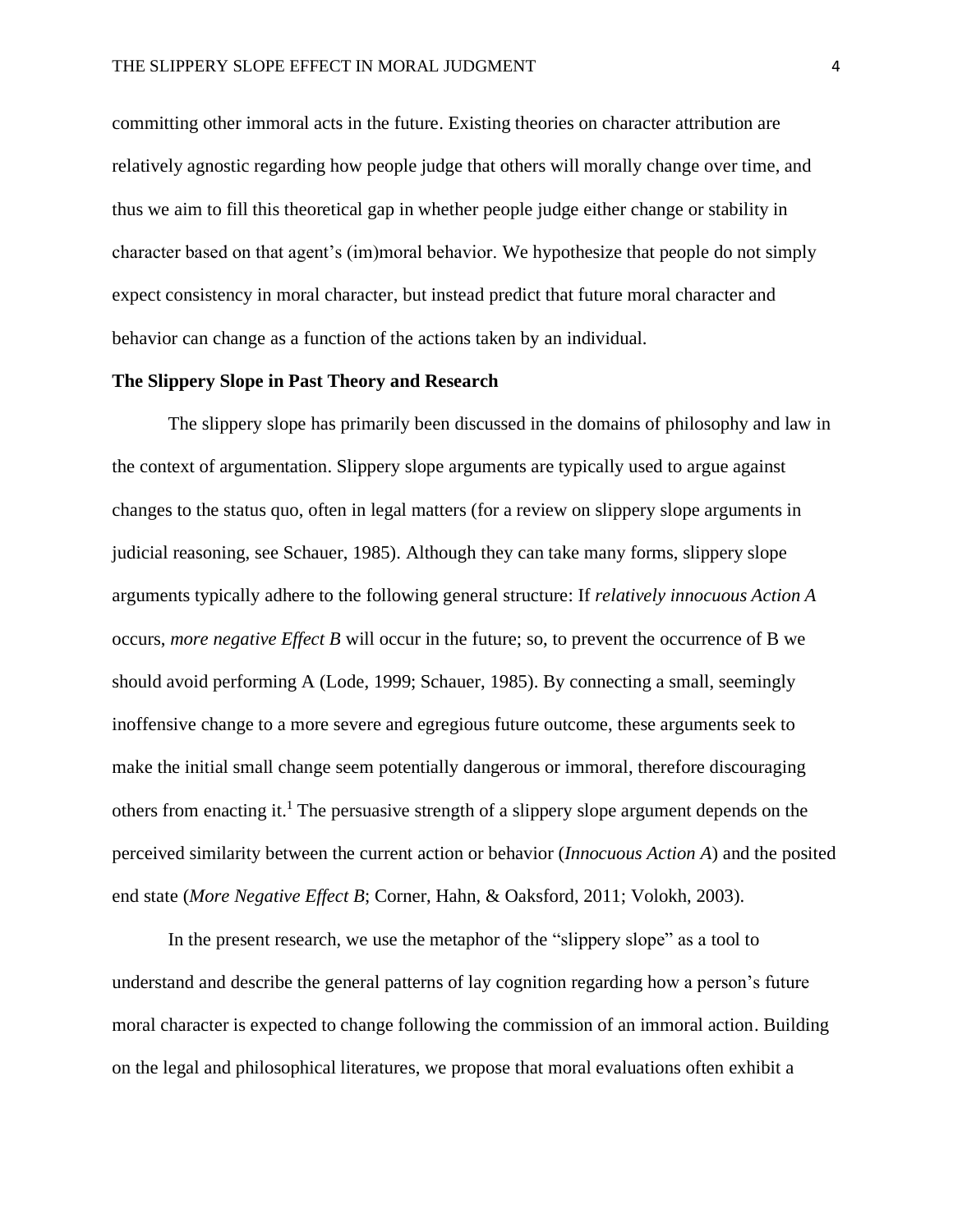slippery slope pattern, such that agents are expected to subsequently increase in their immorality after committing an initial immoral act. We use the term "slippery slope" to refer to the idea that when an individual commits an immoral act, observers will judge that individual as more likely to commit subsequent immoral acts *because of the very act that they committed*.

Although slippery slope thinking has not been examined in the context of moral judgments, there is some preliminary evidence that real-world immoral behavior may in fact follow a pattern of increasing likelihood over time. That is, behaving immorally *does* seem to relate to an increased likelihood of behaving immorally in the future, at least under some circumstances (e.g., Baack, Fogliasso, & Harris, 2000; *BBC Ethics Guide*, 2012; Jennings, 2011; Tenbrunsel & Messick, 2004). For example, some empirical research has found that smaller, initial dishonest acts like misreporting performance on a test to earn more money can predict larger dishonest acts later (Welsh, Ordóñez, Snyder, & Christian, 2014). Individuals also readily justify and rationalize small indiscretions, potentially paving the way for increasingly immoral future acts (Mazar, Amir, & Ariely, 2008). Furthermore, neurological activity in the amygdala has been shown to decrease with repeated dishonest acts, suggesting adaptation to and normalization of the behavior. This normalization, in turn, can then lead people to subsequently perform more egregious acts of dishonesty (Garrett, Lazzaro, Ariely, & Sharot, 2016).

To the degree that people are aware of these real-world patterns of behavior, this provides additional reason to predict that people's lay judgments of character may exhibit a slippery slope effect, such that committing *immoral behavior A* will increase the perceived likelihood of committing *immoral behavior B*. However, in the present work we are interested in people's judgments of changes in moral behavior *regardless of whether those judgments accurately track changes in moral behavior*. That is, we make no claims as to the (in)accuracy of slippery slope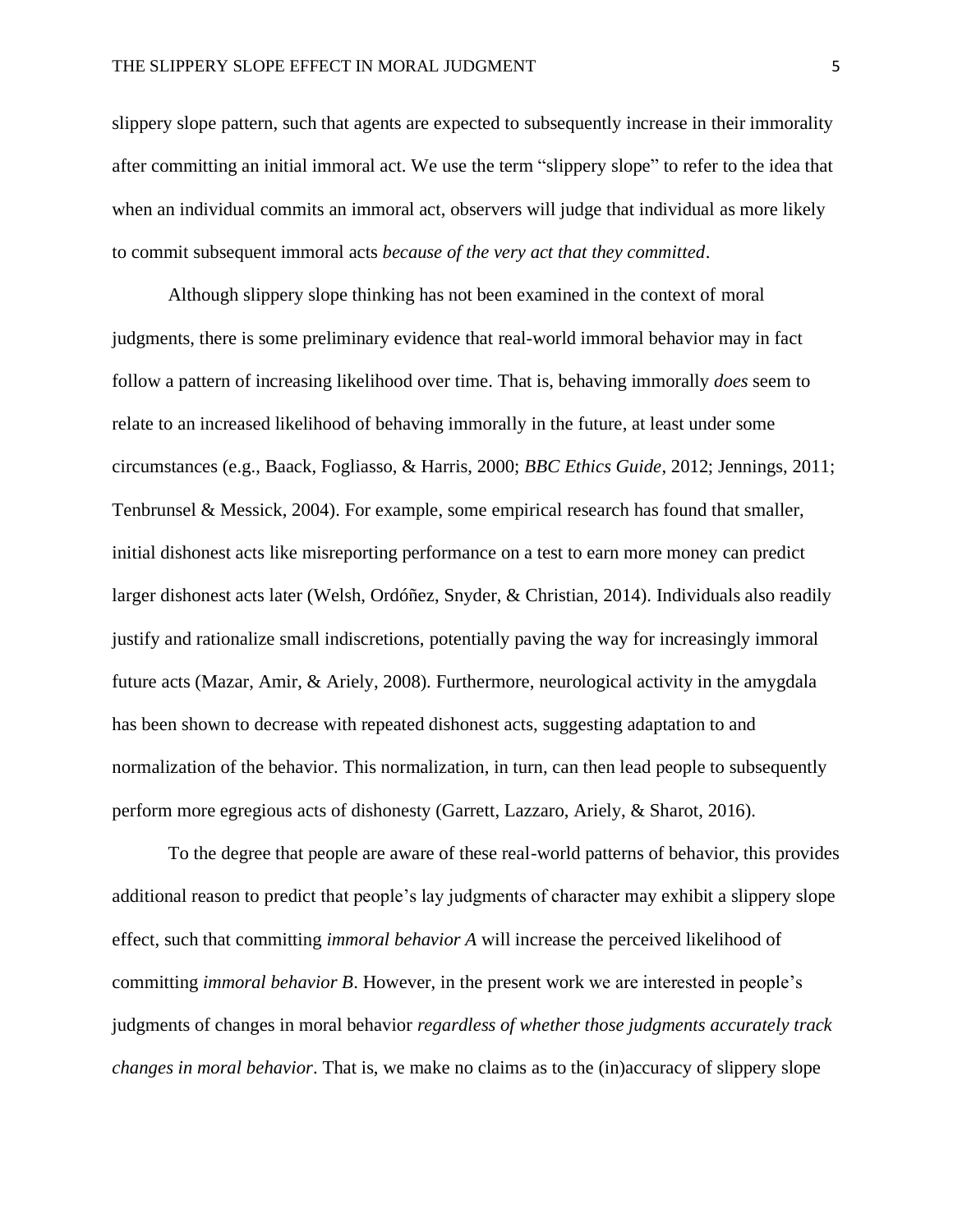judgments, but are instead interested in deepening our understanding of the nature and process of moral evaluation.

## **Moral Character and Predicting Future Behavior**

In examining how observers predict the trajectory of an agent's future character and behavior, we build on a growing literature in moral psychology focused on the evaluation of moral character (for reviews, see Helzer & Critcher, 2018; Pizarro & Tannenbaum, 2011; Uhlmann, Pizarro, & Diermeier, 2015). Psychological research has demonstrated that people make judgments not just of particular acts (e.g., "is this a moral action?") but also of the people who commit those acts (e.g., "is this a moral person?"; Goodwin, Piazza, & Rozin, 2014) – and these judgments of moral character play a central role in person perception. For example, judgments of a target's morality more strongly predict liking and respect for that target than do judgments of that target's competence and sociability (Hartley et al., 2016). In addition, observers rate morality and moral traits as more central to a person's identity than non-moral traits (Newman, Freitas, & Knobe, 2014; Strohminger & Nichols, 2014). In sum, evaluations of an individual are heavily influenced by perceptions of that individual's moral character.

Furthermore, a key function of social cognition and moral evaluation is not just to understand, but also to predict other people's behavior (Dennett, 1989; Saxe, 2012). When presented with an agent who commits an immoral act, what predictions do observers make about that agent in the future? For example, if we hear that someone shoplifts something small from a store today, what unethical behavior do we predict that person will perform in the future?

To our knowledge, there has been no systematic empirical examination of how people perceive that moral character and behavior will change over time. That is, although there has been research on how character judgments *themselves* can change (such that observers update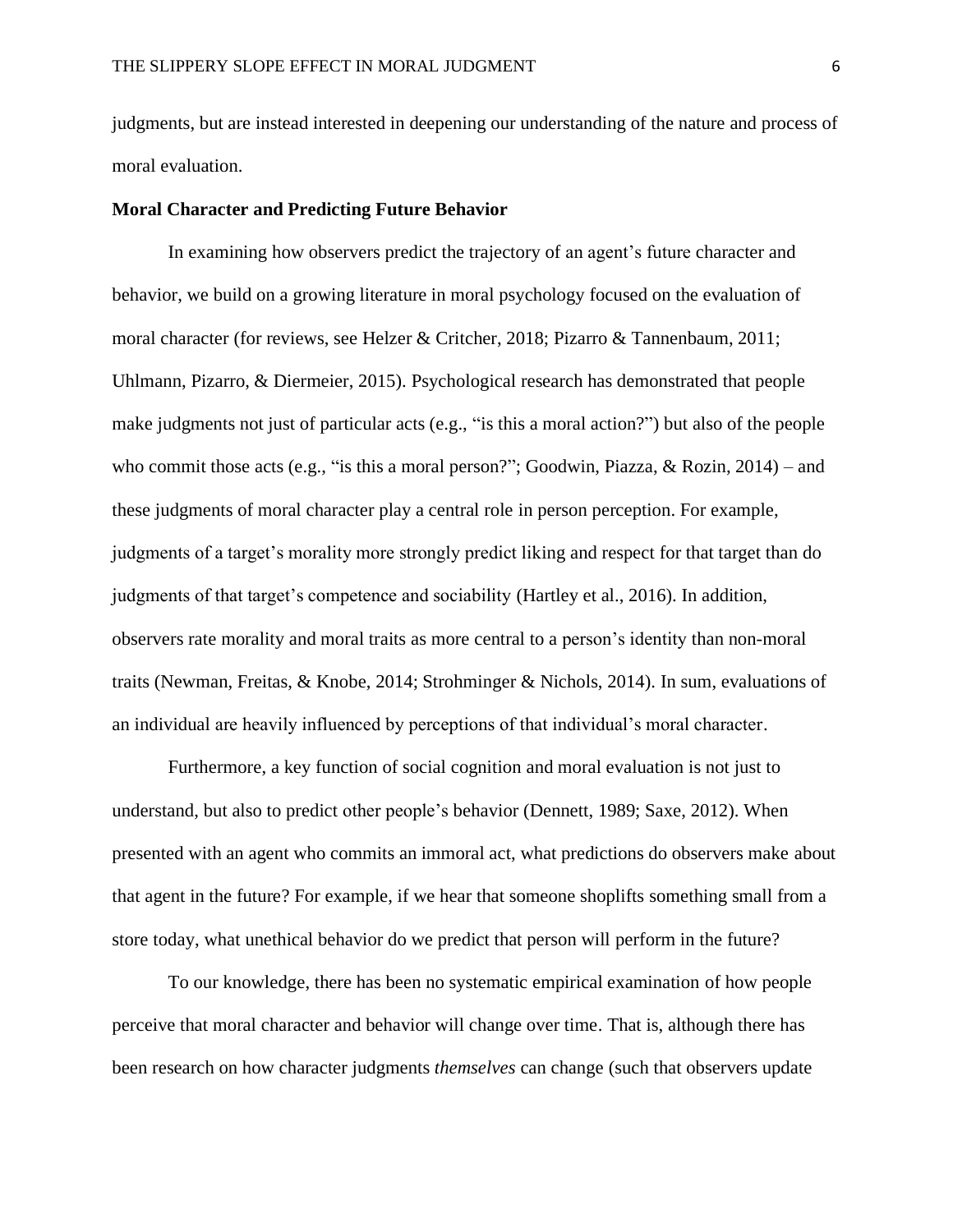their impressions of a person based on that person's moral actions; e.g., Cone & Ferguson, 2015; Gawronski & Bodenhausen, 2006; Mann & Ferguson, 2015; Rydell & McConnell, 2006; Siegel, Mathys, Rutledge, & Crockett, 2018), we are aware of no empirical research on how a person's (im)moral behavior influences judgments of how that person will morally change over time. This empirical gap is particularly important given that existing models of moral attribution and character (e.g., Cushman, 2008; Helzer & Critcher, 2018; Shaver, 1985; Uhlmann et al., 2015; Weiner, 1995) are relatively agnostic on the question of when, whether, and how people will predict change in others' moral character over time.

We formulated two competing hypotheses regarding how observers may predict future immoral behavior and character change. One possibility is that observers will evaluate an agent who performs an immoral act as simply being a "bad person" – someone who is consistently immoral in their character and behavior. That is, observers may simply believe that bad people perform bad acts, but that the degree of a person's (im)morality does not does not necessarily change over time (e.g., as a result of committing individual immoral acts). This prediction is consistent with much past research and theory, which generally finds that observers predict that a person's future behavior will be similar to their past behavior (e.g., Baxter & Goldberg, 1987; Buehler, Griffin, & Ross, 1994; Helzer & Dunning, 2012; Kelley, 1967; Vazire & Mehl, 2008). In short, people often believe that how someone is *now* is how they will be *in the future* (e.g., Quoidbach, Gilbert, & Wilson, 2013). Therefore, according to this perspective, if an agent commits an immoral act, this should simply affect people's *global* evaluations of that person's moral character.

The second possibility is that people's moral character judgments may exhibit a slippery slope effect—consistent with lay theories of moral character and the predictions that we have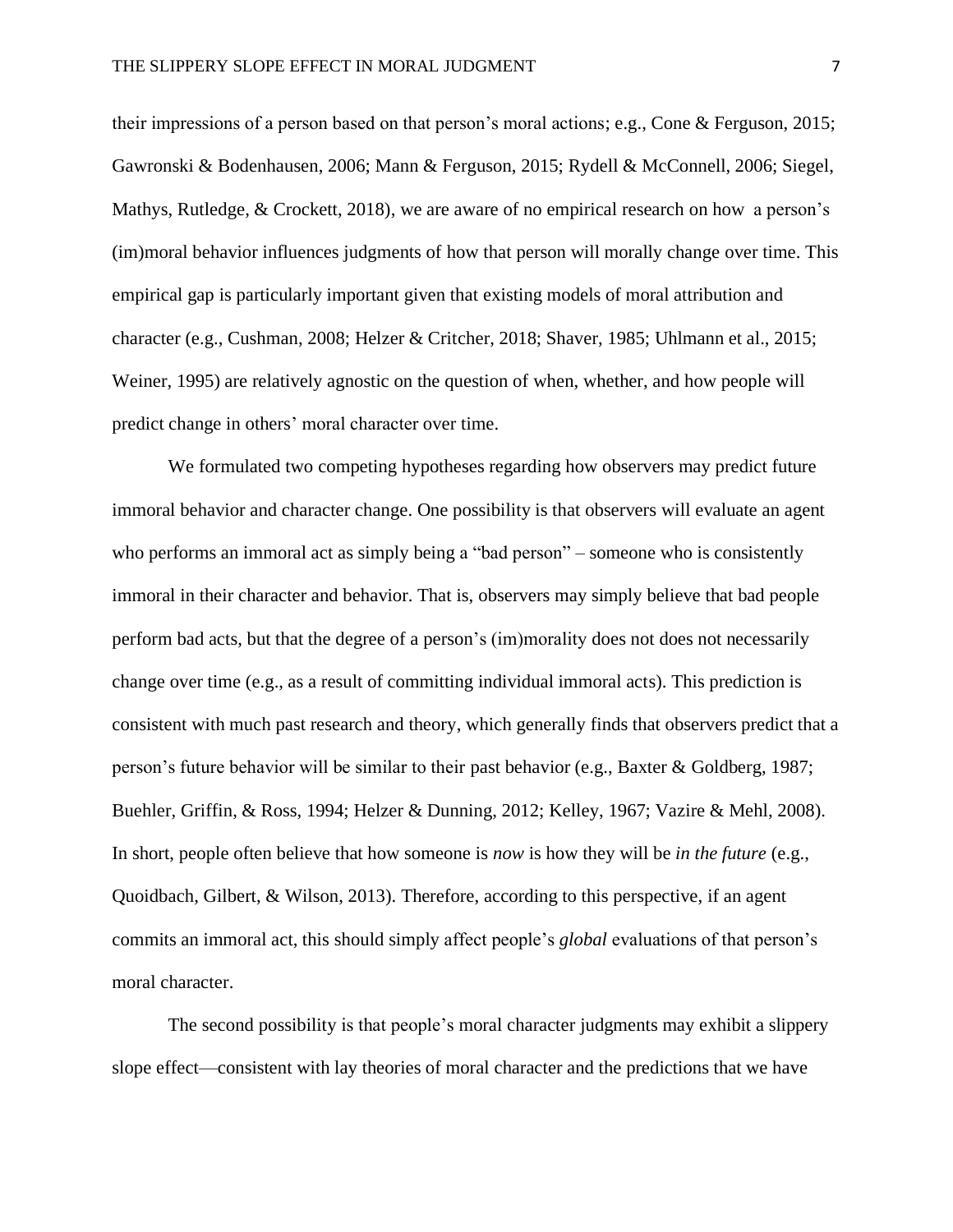outlined above. According to this perspective, the anticipated future trajectory of an agent's moral character and behavior will change based on that agent's behavior in the present. Specifically, an agent who commits an immoral act should be seen as subsequently being of worse moral character, and as being more likely to perform immoral acts in the future, relative to the past.

This question—how people perceive and interpret *change* in an individual's moral character and behavior over time—has received little attention in the literature. Even so, research shows that people employ slippery slope rhetoric for a variety of arguments (Corner et al., 2011), suggesting that such logic is common in everyday life. In addition, a growing body of literature on diagnosing change provides some reason to predict that observers may interpret an immoral act as signaling a negative change in moral character and behavior (for a review, see O'Brien, 2020). Specifically, recent work on perceptions of social change (e.g., whether the economy is declining versus improving) suggests that people need relatively little information to diagnose change, particularly when asked to diagnose negative change (i.e., change for the worse, versus change for the better; Klein & O'Brien, 2016, 2017). However, this past research does not address predictions of future change – i.e., not just diagnosing whether something or someone has already changed, but how they will change in the future. Thus, the questions of whether and to what degree this same propensity toward diagnosing change (especially negative change) may generalize to perceptions of moral character remain unanswered.

In the present studies, we fill these empirical and theoretical gaps by examining the inferences that observers make when an agent commits an immoral act. We hypothesize that observers will perceive a single immoral act to be a signal of future negative moral change, such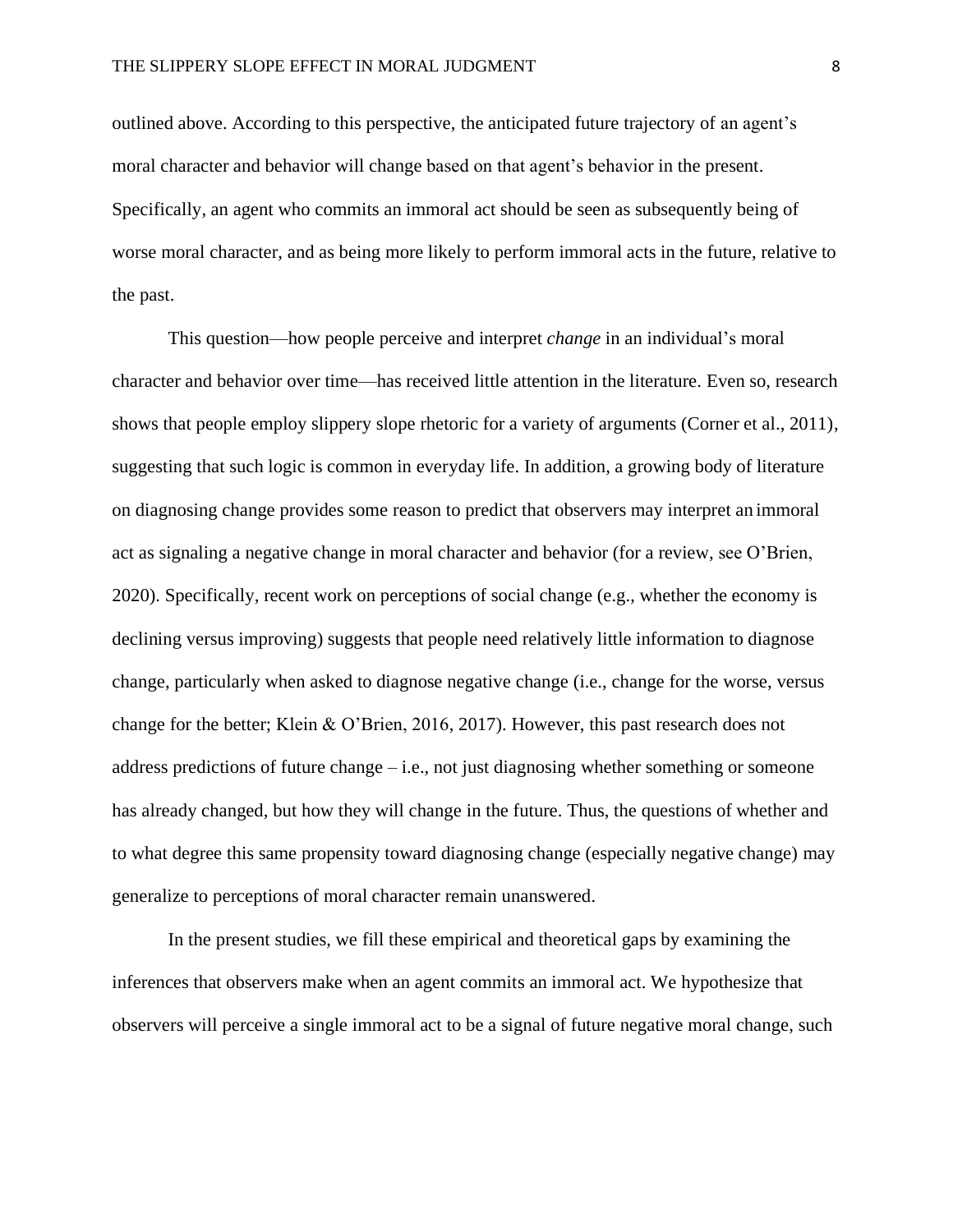that this immoral act will worsen an agent's moral character and increase the likelihood that the agent will commit further immoral acts in the future.

# **Contrasting Slippery Slope Predictions with Past Theory and Research on Moral Character**

In sum, past research on moral character has elucidated many of the processes underlying how people make judgments about others' character. This work has shown that people are quick to make global judgments about others' moral character based on the actions that they perform – even when only limited information is provided – and that an individual who behaves immorally is perceived to have a more negative moral character than one who behaves morally, neutrally, or about whom no information is provided (e.g., Ames & Johar, 2009; Chakroff, Russell, Piazza, & Young, 2017; Critcher Inbar, & Pizarro, 2013; Klein & O'Brien, 2016; Reeder & Brewer, 1979; Sripada, 2012; Uhlmann et al., 2015). This research has also revealed that more nuanced considerations can also shape people's judgments of others' moral character, such as the specific domain of an (im)moral act (e.g., harm versus purity; Chakroff et al., 2017; Masicampo, Barth, & Ambady, 2014).

Importantly, however, these past theories and research do not make clear predictions about how people expect moral character to change over time. That is, although these models predict that a person who behaves immorally will be seen as having a generally more negative moral character, the degree of this negativity is not expected to change over time. In other words, according to these past accounts, behavioral information simply *reveals* a person's stable underlying character. For example, a person who commits an immoral act on August  $2<sup>nd</sup>$  should not, according to these theories, be seen as any more likely to commit another immoral act on August  $3<sup>rd</sup>$  than on August  $1<sup>st</sup>$ . Rather, these accounts hold that perceptions of this person's moral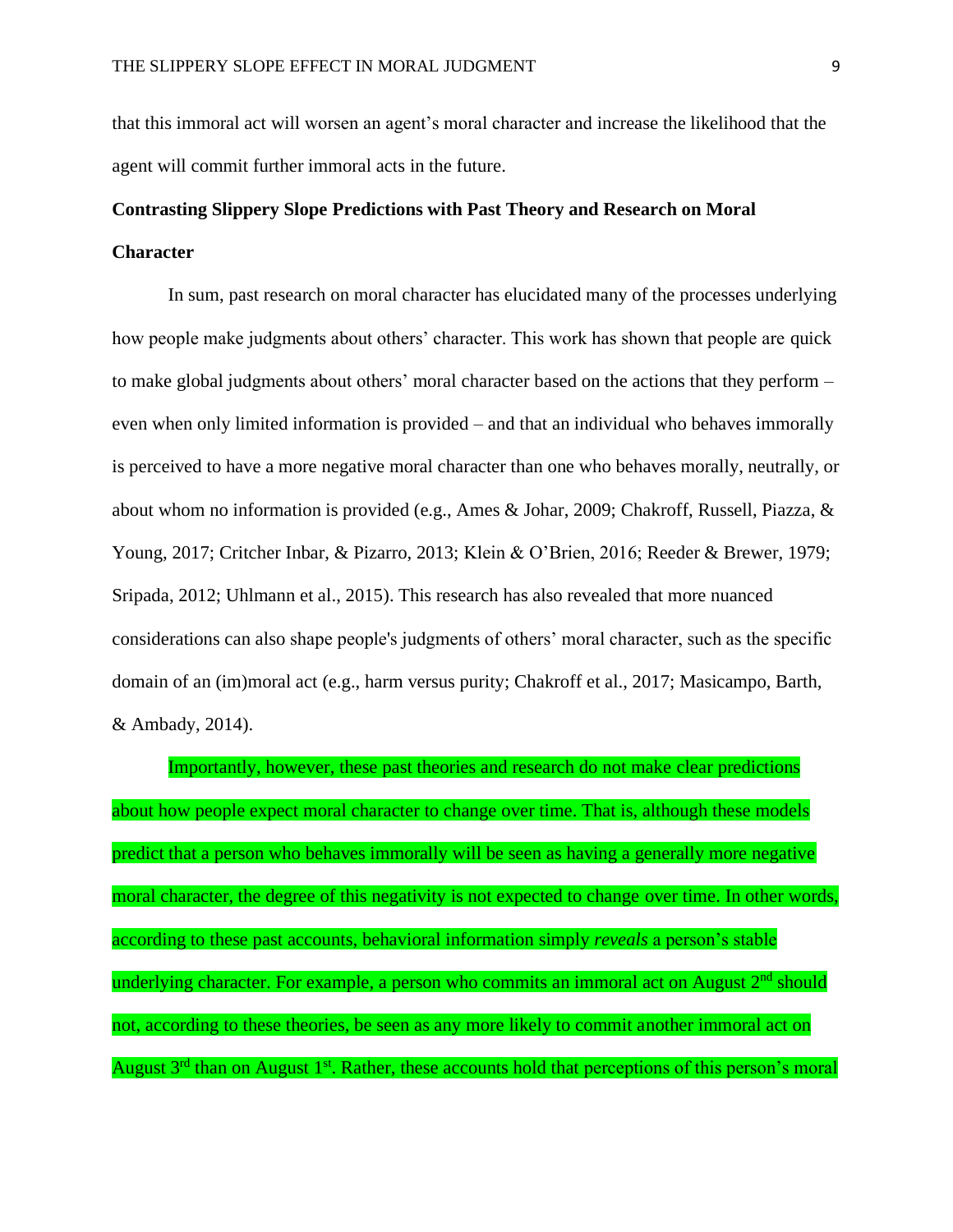character should be globally and uniformly affected by the information about her immoral behavior. Thus, a person who commits immoral *Action A* should be perceived as *generally* more likely to commit immoral *Action B* (given that the person is generally of worse moral character), but her likelihood of committing B should not be any higher *following* the commission of A than preceding it. Conversely, our slippery slope perspective on moral judgment predicts that the commission of A should increase the perceived likelihood that an agent would commit subsequent (relative to past) immoral acts. According to this slippery slope account, behavioral information not only reveals a person's character, but also shapes perceptions of the direction in which future character will change.

In the current research we tested four broad hypotheses derived from the slippery slope theoretical framework outlined above.

*Hypothesis 1*: Observers will predict that an agent who commits an immoral act will be more likely to commit other immoral acts following (relative to before) the commission of that immoral act. In other words, we expect that observers will see this act as signaling that the agent is proceeding down a "slippery slope" into further future immoral behavior.

*Hypothesis 2*: Perceptions and expectations of (im)moral change will specifically depend on an agent *committing* an immoral act. In other words, immoral behavior specifically – over and above factors such as immoral thoughts and/or intentions – will elicit these slippery slope judgments. Further, it is not simply the case that perceivers expect that everyone is more likely to commit immoral acts in the future relative to the past, but that this effect will hold only for people who are known to have acted immorally.

*Hypothesis 3*: Drawing on past research showing that moral character judgments are sensitive to different "domains" of (im)moral behavior (e.g., Chakroff et al., 2017; Chakroff &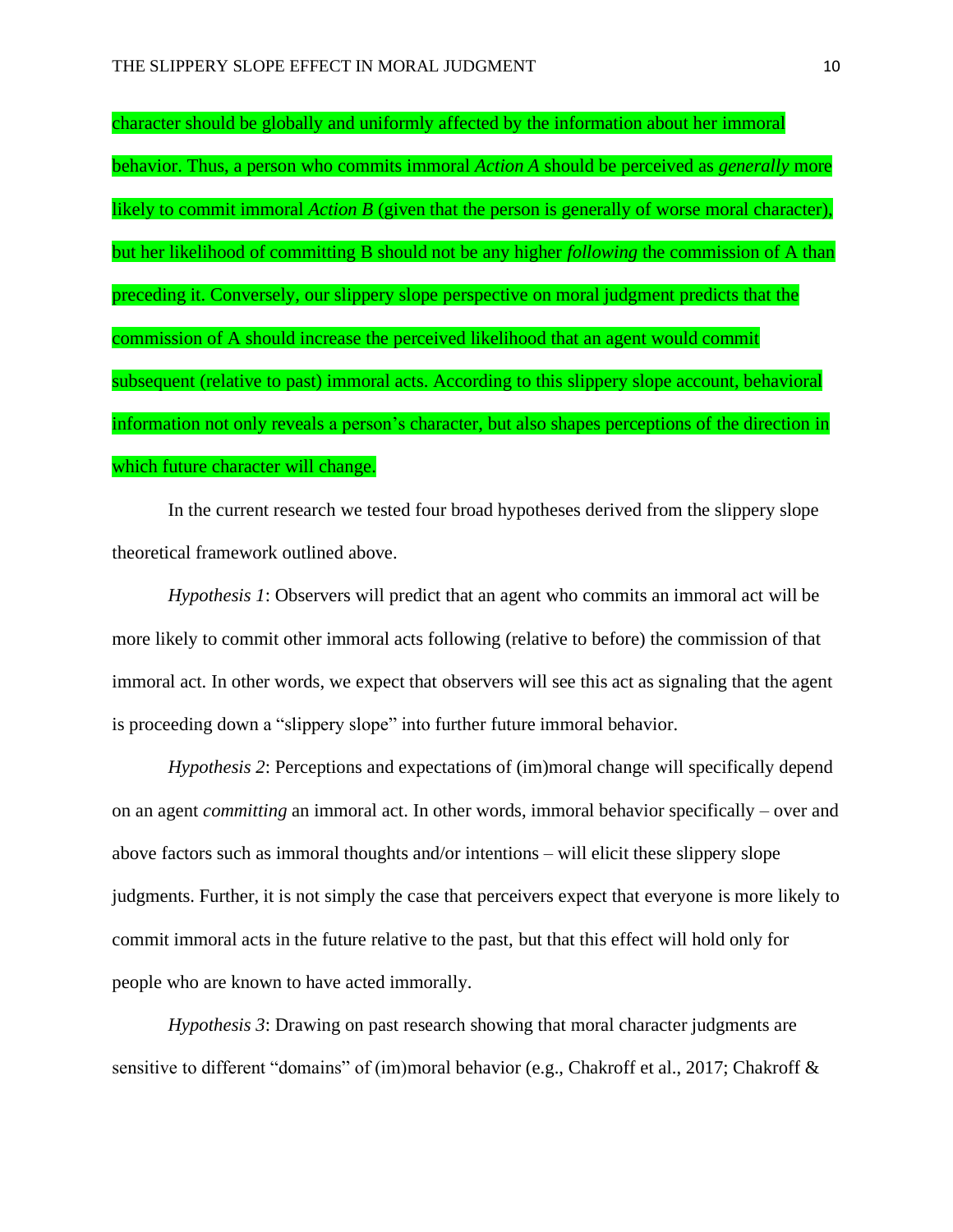Young, 2015; Corner et al., 2011; Everett et al., 2016; Volokh, 2003), we hypothesized that slippery slope judgments would be sensitive to the perceived relation between the initial immoral act and the predicted future acts. Specifically, we expected that perceivers' estimates of the likelihood that an immoral agent would subsequently commit a given immoral act would depend on the similarity between that act and the initial immoral act, with more similar acts (e.g., those within the same general category of behavior) being judged as more likely.

*Hypothesis 4*: We predicted that one psychological mechanism underlying these slippery slope perceptions would be inferences of attenuated guilt on the part of the agent. That is, we hypothesized that the reason that observers would expect an agent to perform subsequent immoral behaviors following an immoral act is because – akin to the mechanisms shown to underlie real-world increases in immoral behavior over time (Garret et al., 2016; Welsh et al., 2014) – observers would believe that agents undergo a moral "corruption" or "numbing of their conscience." Because performing an immoral act should lead agents to experience less guilt in response to subsequent immoral behavior, this should make it easier for them to commit future immoral acts. Accordingly, directly manipulating perceptions of this change in conscience should influence the predictions that observers make regarding an agent's future behavior. We contrast this "corrupted character" explanation with a simple cost/benefit account by which individuals judge that agents commit subsequent bad acts because of the net positive outcomes they experience from committing an immoral act (e.g., financial or reputational benefits that outweigh the punishment they receive).

## **The Current Research**

We conducted a series of eight studies (total  $N = 2,989$ ) to test the above four hypotheses regarding slippery slope perceptions in moral character judgments. In Study 1, we provide an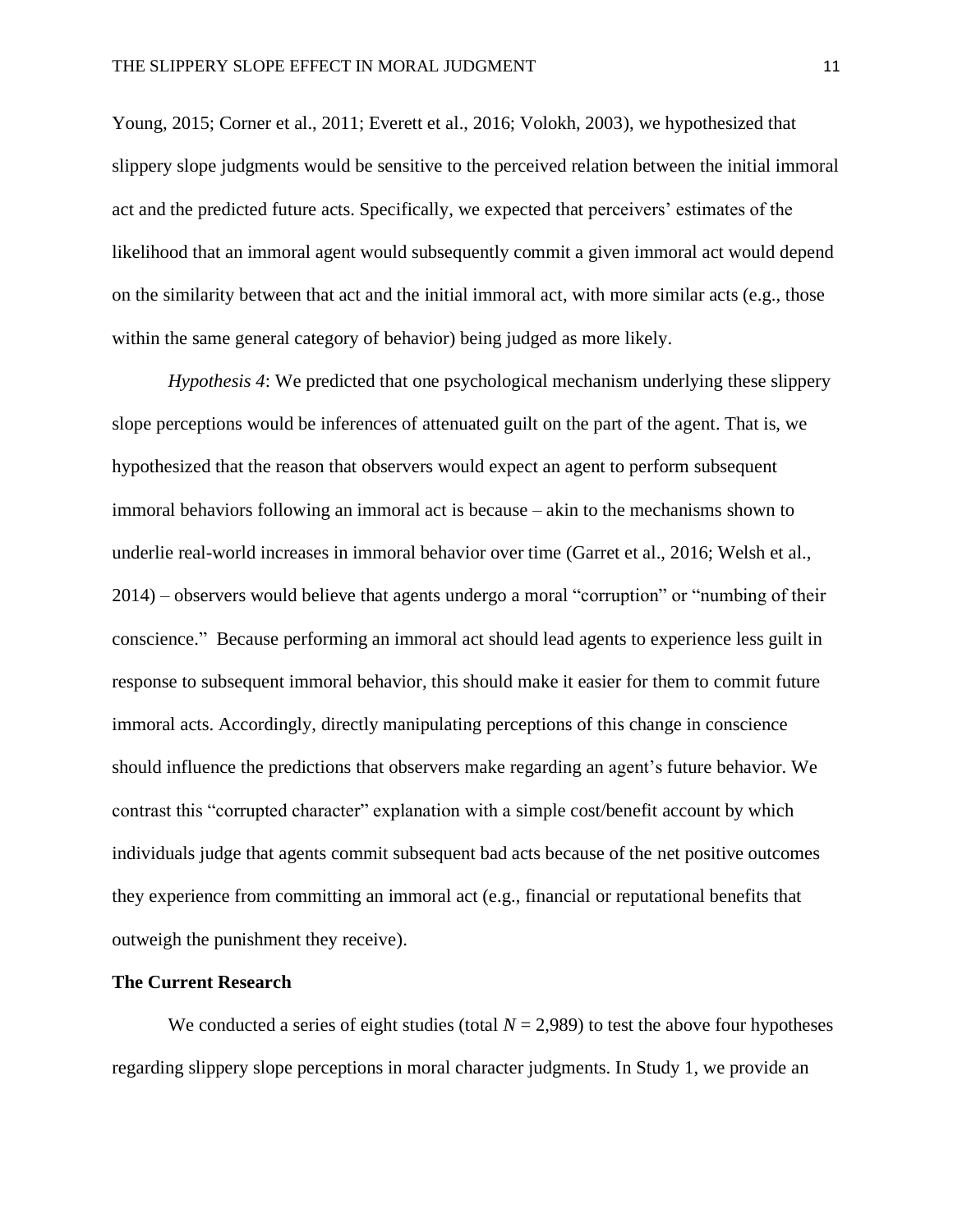initial test of whether people's judgments of others' moral character exhibit a slippery slope pattern, such that they anticipate that an agent who commits an immoral act will be more likely to commit subsequent immoral acts in the future. In Studies 2 and 3a-3b we replicate and build on Study 1 by contrasting judgments of an agent who commits an immoral act with judgments of an agent who does *not* commit an immoral act (e.g., one who simply considers acting immorally). In doing so, we isolate and test the effect of acting immorally on predictions of future moral character and behavior. In Studies 4a and 4b we examine the effect of actually committing (vs. attempting but not committing) an immoral act. If perceptions of corrupted moral character are the psychological mechanism underlying the slippery slope effect, then the commission of an immoral act should increase expectations of future negative behavior, *even when controlling for intentions to engage in this behavior*. In Study 5, we examine the scope of the slippery slope effect by testing whether observers' predictions about an agent's future immoral behavior are shaped by the similarity between a given immoral action and the initial immoral act. Finally, in Study 6, we test whether future transgressions will be expected to be of increasing severity, and we test two potential psychological mechanisms – moral corruption versus utilitarian positive consequences – for the slippery slope effect in moral judgments.

## **Statistical Power and Open Science Practices**

Throughout these studies, we test and verify the generalizability of the slippery slope effect by using a wide variety of experimental stimuli depicting different moral agents and various types of immoral actions. In all studies, we report all manipulations and dependent measures. The sample size and stopping rules for each study were determined before data collection, and we analyzed data only after all data collection was completed. To determine the sample size for Study 1, we conducted a power analysis (using G\*Power version 3.1; Faul,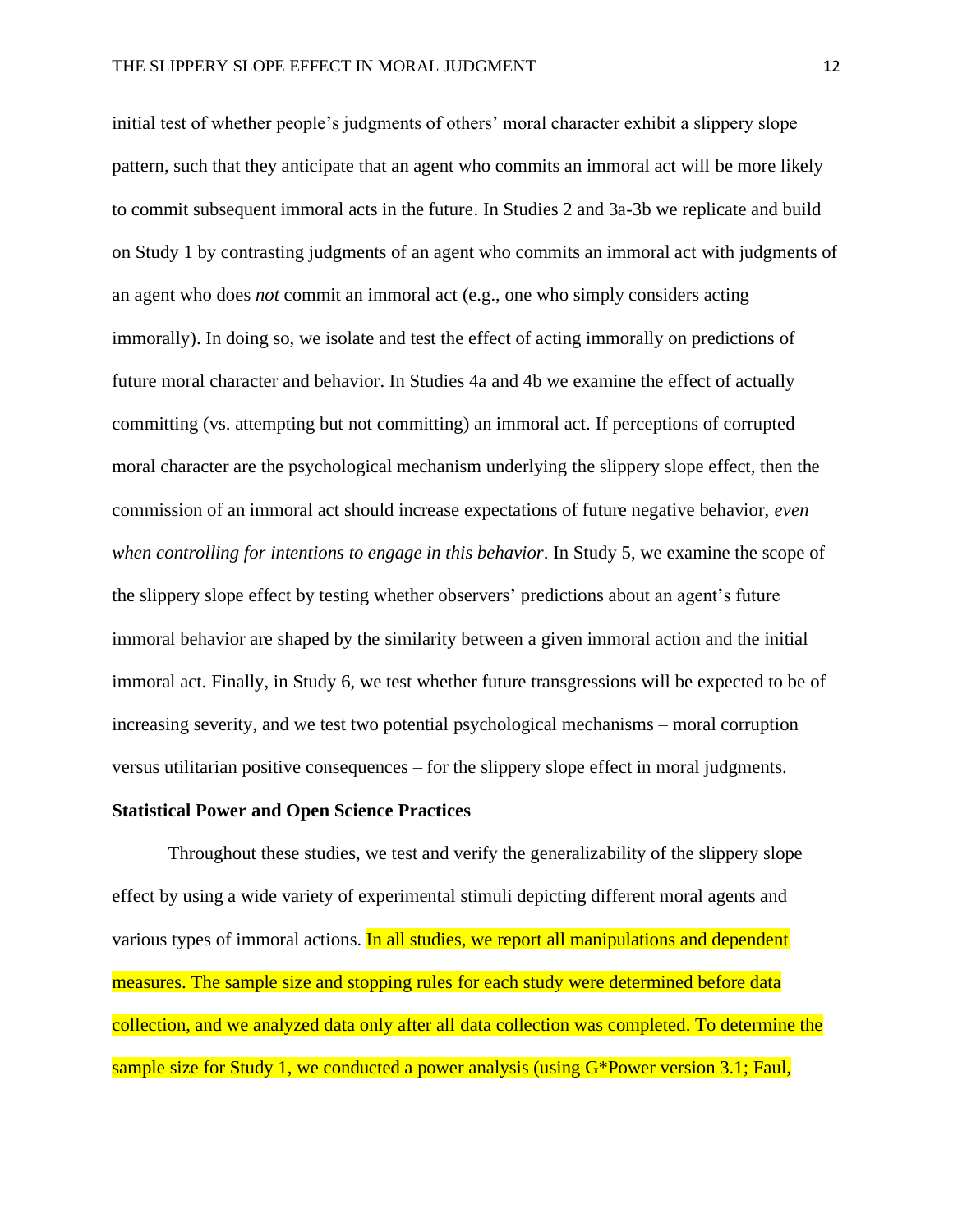Erdfelder, Buchner, & Lang, 2009) for 80% power to detect an effect size of *d* = .2 (our estimated effect size based on a review of the literature). This resulted in a recommended sample size of 199, which we set as the target sample size for Study 1. For subsequent studies, we based our power analyses on 80% power to detect an effect of the size observed in Study 1. We collected this minimum target sample size and exceeded it when possible to maximize power. Following recent best practices recommendations (e.g., McShane & Böckenholt, 2017), we also conducted an internal meta-analysis of our studies to further increase statistical power and better estimate the true size of any observed effects (Braver, Thoemmes, & Rosenthal, 2014). All materials, data, and preregistration documentation are available at https://osf.io/m9qwp/?view\_only=513d17cf0e93445b8e4066f0535103cb.

# **Study 1**

Our primary aim in Study 1 was to provide an initial test of whether people exhibit slippery slope thinking in their judgments of moral character. Specifically, we tested Hypothesis 1, that observers would judge an agent as having worse moral character and being more likely to behave immorally after (vs. before) committing an immoral act. By assessing perceptions of both the agent's past and future (im)morality, we were able to specifically assess whether observers perceived that the immoral act signaled a change in the trajectory of the agent's moral character and future behavior, versus simply affecting global character judgments, as predicted by existing theories of moral judgment.

# **Methods**

# *Participants*

Participants were recruited from Amazon's Mechanical Turk (MTurk; for a discussion of this platform as a research tool, see Buhrmester, Kwang,  $\&$  Gosling, 2011). We chose this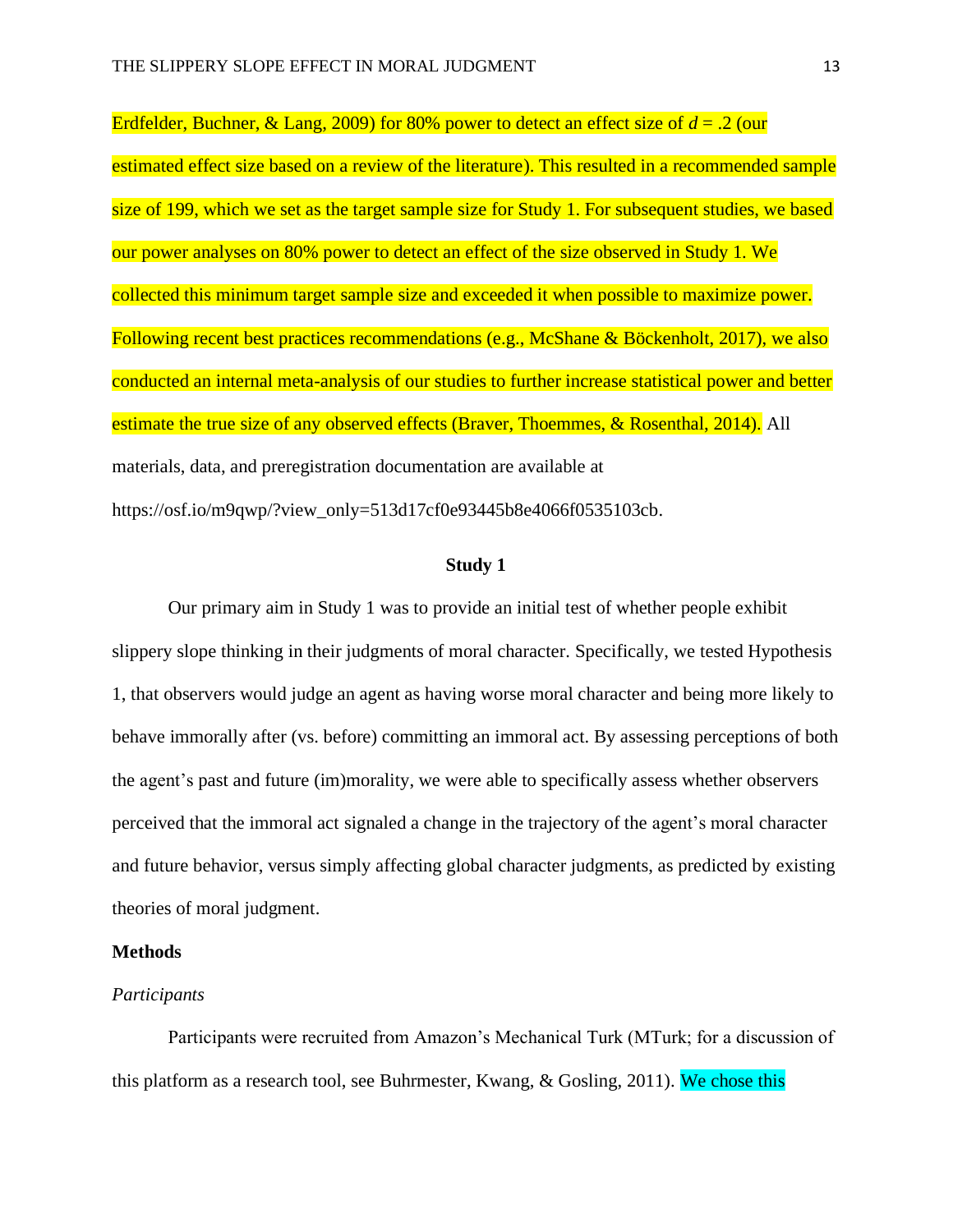participant pool because past research has shown that MTurk samples tend to be more diverse than the typical college student samples – in particular, to be older, less educated, and generally less "WEIRD" (i.e., Western, Educated, Industrialized, Rich, and Democratic; Henrich, Heine, & Norenzayan, 2010) than college students (Paolacci & Chandler, 2014) – considerations that are particularly important when examining moral judgment (e.g., Haidt, Koller, & Dias, 1993; Shweder, Mahapatra, & Miller, 1987).

Based on the power analysis detailed above, we recruited 199 U.S. participants. As specified in our preregistration, we excluded 11 participants for failing the attention check, leaving a final sample size of 188 (54% female, 46% male,  $M_{\text{age}} = 36.42$ ). However, none of our conclusions are substantively altered if all participants are included in analyses.

## *Design*

Participants read the following vignette<sup>2</sup>:

*"Henry was walking back to his car after leaving the shopping mall. When he got back to his car, he found that the car next to his had parked really close and didn't leave much room for him to get inside. Henry was really angry that someone could be so inconsiderate and wanted to get back at the person. After thinking about it for a few minutes, Henry decided to use the screwdriver from the toolbox in his trunk to punch a hole in one of the tires. Henry went around to his trunk and pulled out the screwdriver. Looking around to make sure no one was looking, Henry walked around to the other car, crouched down, and used the screwdriver to punch a hole in one of the tires, causing it to deflate. Henry squeezed into his car and drove off. No one saw what Henry did."*

After reading the vignette, we asked participants two sets of questions about Henry, five questions referring to Henry in the past and five questions referring to Henry in the future. For both the past and future, participants were asked to rate Henry's moral character (how good or bad of a person is Henry; from 1 = *extremely bad* to 9 = *extremely good*), to rate the likelihood that Henry would do something unethical or illegal (from  $1 = Not$  likely at all to  $9 = Very$  likely),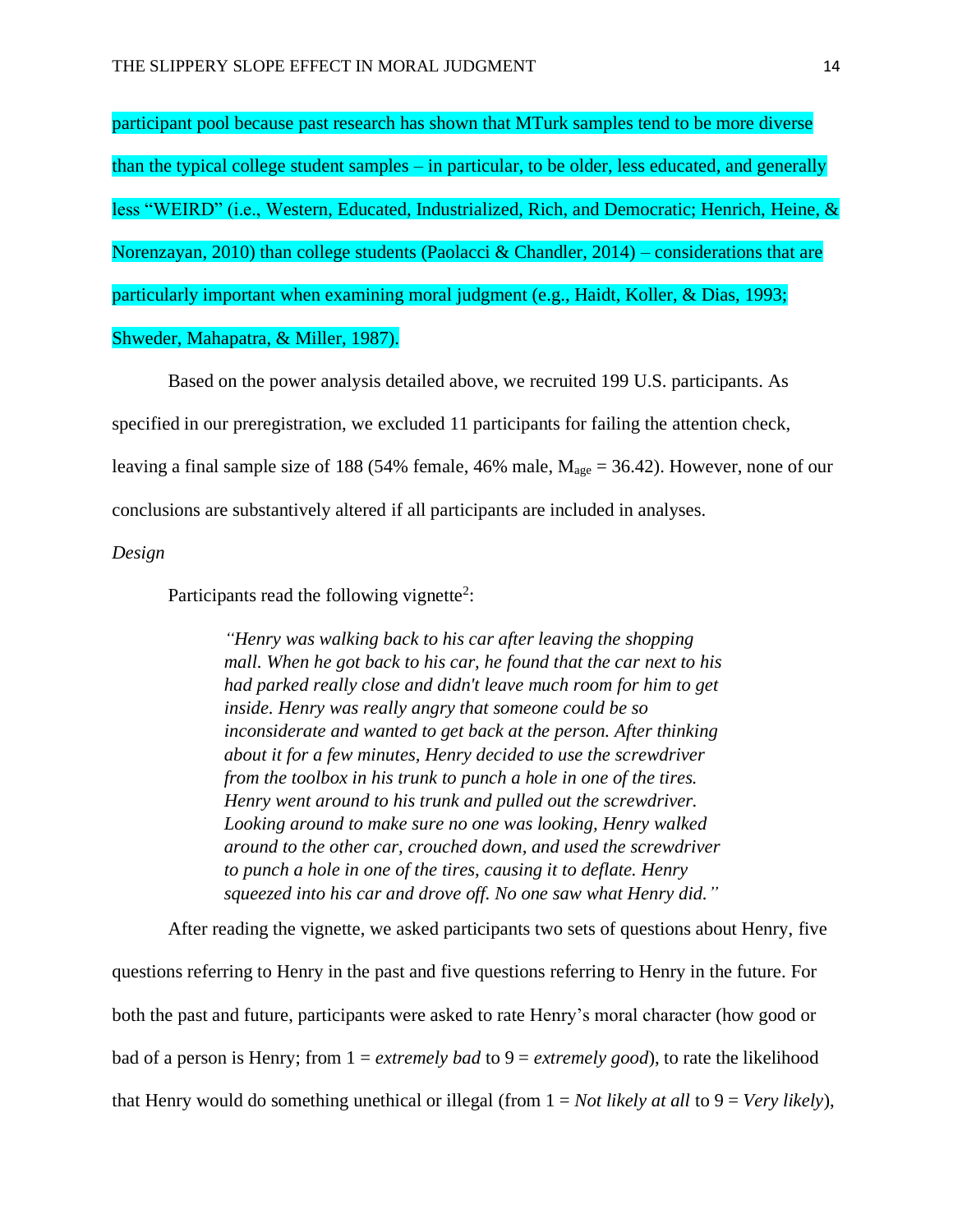and to judge the likelihood that Henry would commit three specific moral infractions (stealing something from someone; assaulting someone; and driving while intoxicated; from 1 = *not likely at all* to 9 = *very likely*). Items were presented in random order. We also randomized the order in which participants answered the past and future questions. After making judgments of Henry's past and future moral character and behavior, participants completed an attention check in which they were asked to recall what happened in the story by selecting one of several options. Our preregistered inclusion criteria for the attention check was selecting the correct response to this question (i.e., that Henry used a screwdriver to puncture the other car's tire).

## **Results and Discussion**

We first created composite measures of the target's perceived morality in the past and future. To do so, we averaged all five items for both the past ( $\alpha_{\text{past}} = .84$ ) and future ( $\alpha_{\text{future}} = .86$ ), such that higher scores indicated more negative moral character and a greater likelihood of committing immoral acts. To test for a slippery slope effect in participants' judgments, we conducted a series of paired-samples *t*-tests, comparing past and future ratings for both the composite morality measure and the five items individually (see Table 1).

Overall, the measures showed the predicted pattern of results, such that observers rated Henry as more immoral in the future than in the past,  $t(187) = 4.74$ ,  $p < .001$ ,  $d = .35$ . Looking at the individual components of the composite score, we found that participants judged Henry as having worse moral character  $(t(187) = 2.64, p = .009, d = .19)$ , as generally being more likely to commit other immoral acts in the future  $(t(187) = 2.56, p = .01, d = .19)$ , and as being more likely to commit the three specific immoral acts ( $t(187) = 4.20$ ,  $p < .001$ ,  $d = .31$ ). Looking at the pattern of results on the specific immoral acts, we found significant differences on 2 of the 3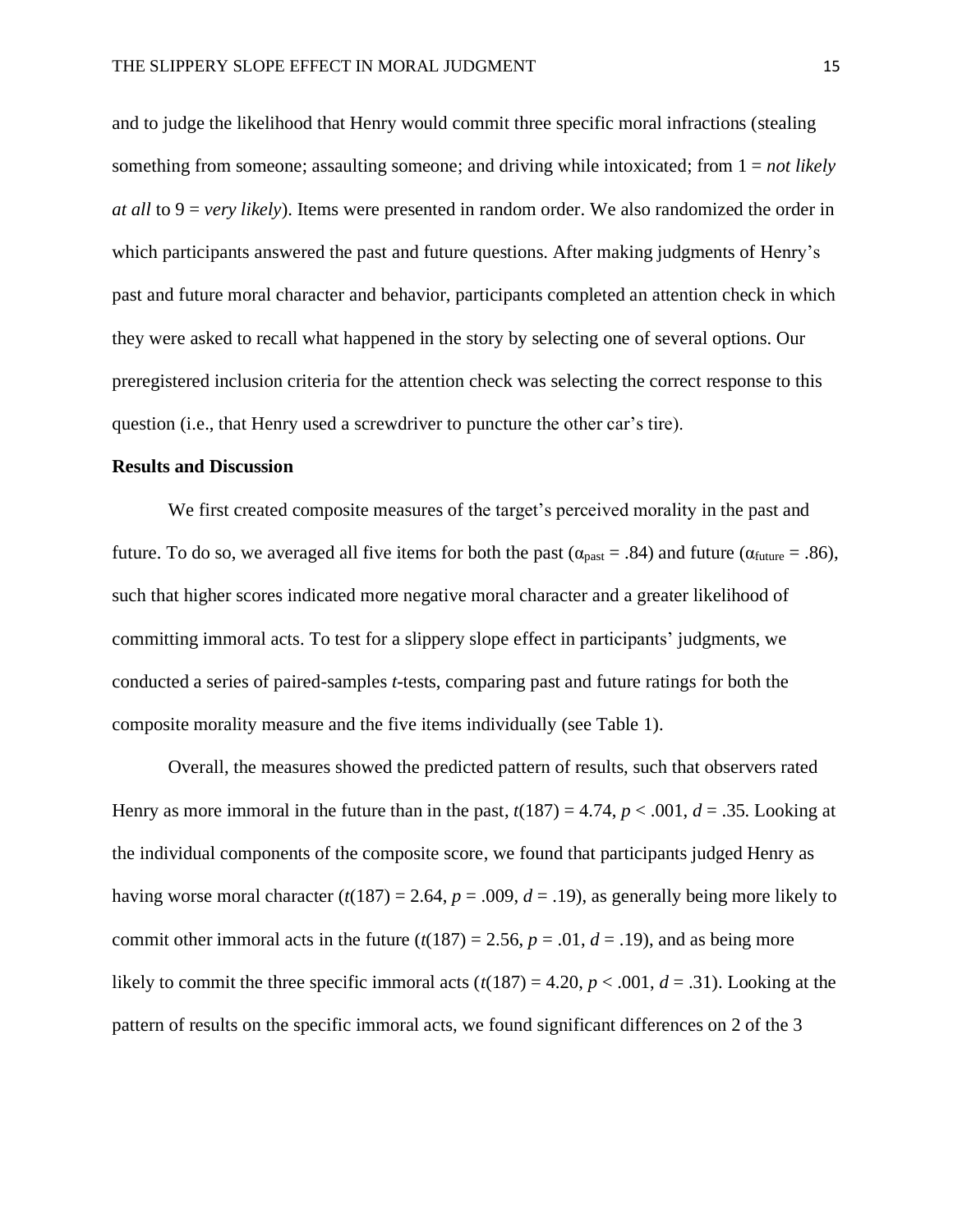items (only the stealing item was not statistically significant, although it was directionally consistent with the other items).

|                                                                                                   | Past M<br>(SD) | Future $M$<br>(SD) | t(187) | $\boldsymbol{p}$ | Cohen's<br>D |
|---------------------------------------------------------------------------------------------------|----------------|--------------------|--------|------------------|--------------|
| Good/Bad Person<br>$(1 =$ Extremely Bad, $9 =$<br><b>Extremely Good)</b>                          | 3.74<br>(1.29) | 3.52<br>(1.29)     | 2.64   | .009             | .19          |
| Likelihood of Unethical<br>Behavior ( $1 = \text{Very}$<br>Unlikely, $9 = \text{Very}$<br>Likely) | 7.10<br>(1.80) | 7.35<br>(1.57)     | 2.56   | .01              | .19          |
| Likelihood of Stealing<br>$(1 = \text{Very Unlikely}, 9 =$<br>Very Likely)                        | 5.46<br>(1.92) | 5.57<br>(1.99)     | 1.13   | .26              | .08          |
| Likelihood of Assault<br>$(1 = \text{Very Unlikely}, 9 =$<br>Very Likely)                         | 5.39<br>(1.83) | 5.86<br>(1.87)     | 5.84   | < .001           | .43          |
| Likelihood of Driving<br>While Intoxicated<br>$(1 = \text{Very Unlikely}, 9 =$<br>Very Likely)    | 5.31<br>(1.92) | 5.56<br>(2.00)     | 2.96   | .004             | .22          |
| General Immoral<br>Evaluation (average of<br>all items, with Good/Bad<br>Person reverse-scored)   | 5.91<br>(1.39) | 6.16<br>(1.41)     | 4.74   | < 0.001          | .35          |

*Table 1*. Summary of results for Study 1. Participants rated the agent as generally worse in moral character and more likely to commit a variety of immoral behaviors (with the exception of stealing) in the future after the initially described immoral act than in the past before the immoral act.

Overall, the pattern of results we observed in Study 1 supported our predictions and

provide evidence for Hypothesis 1. In contrast to consistency models of moral judgment (e.g.,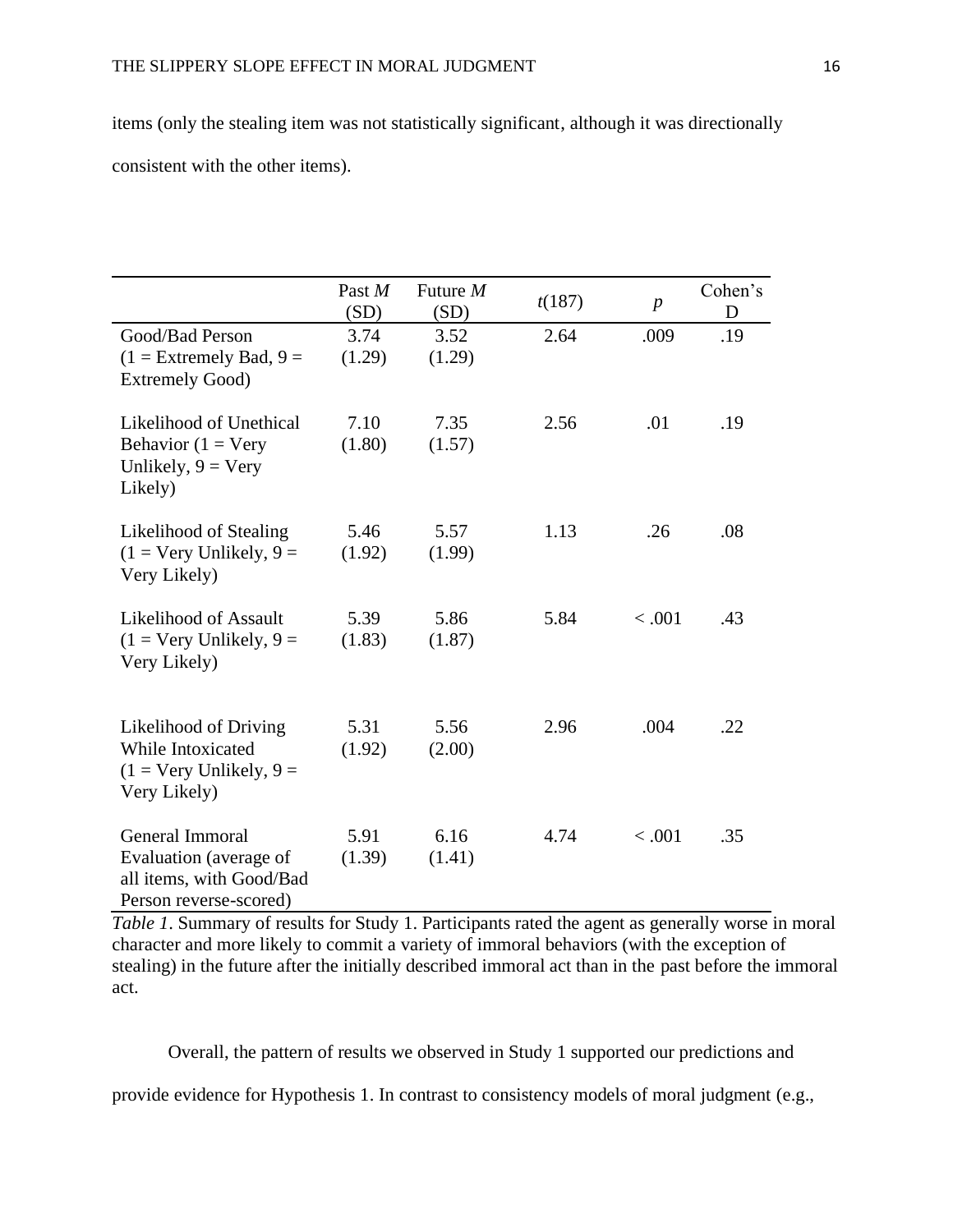Baxter & Goldberg, 1987; Buehler et al., 1994; Kelley, 1967), we found that it is not simply the case that an individual who commits an immoral act is judged as having generally worse moral character; rather, observers judge that the agent will *become* more immoral in the future following the commission of that immoral act. In other words, just as in lay metaphors of moral character, the commission of an immoral act is seen as signaling a change in one's "moral path," both for an individual's overall moral character and expected likelihood of committing other immoral acts in the future.

# **Study 2**

We had two primary aims in Study 2. First, we wanted to replicate the slippery slope effect from Study 1 – that an agent will be expected to become more immoral after the commission of an immoral act (Hypothesis 1). Second, we wanted to compare judgments made of someone who behaves immorally to a control agent who is faced with a similar situation but does not behave immorally (Hypothesis 2). This allowed us to test and rule out alternative explanations for the results of Study  $1$  – for example, that it was the negative experience that *provoked* the immoral act (in this case, having an inconsiderate person park too close to one's own car) that led to the subsequent changes in perceived moral character and behavior, or the possibility that people may simply believe that other people in general tend to become more immoral over time, regardless of their prior behavior. Consistent with the predictions outlined above, we hypothesized that observers would specifically perceive these changes in moral character and behavior for an agent who actually commits an immoral act (compared to someone in a similar situation who does not commit that immoral act).

We made two further changes in this study. First, we added two additional questions to our dependent measures to include a wider variety of specific immoral acts. Second, to ensure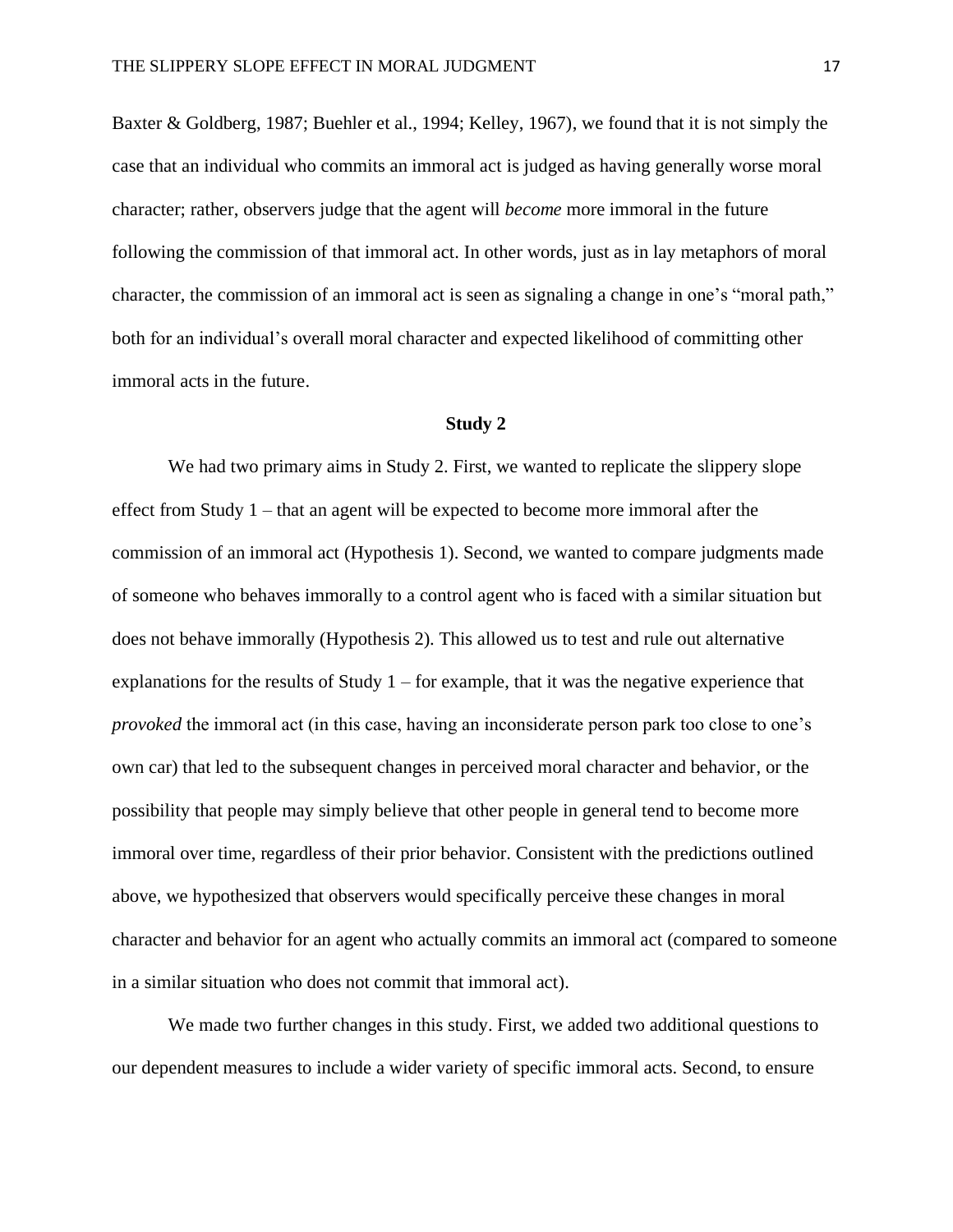that the results of our first study could not be attributable to any specific inferences that participants may have made about the individual based on his name (e.g., regarding age, race, or socioeconomic status), in this study we randomized the name of the target individual by drawing from a bank of common U.S. male names.

# **Methods**

# *Participants*

Based on the results of Study 1, we conducted a power analysis for 80% power to detect an effect size of Cohen's  $d = 0.35$ , the effect size on the composite morality measure from Study 1. This analysis recommended a sample size of 52 participants per condition. In this and all subsequent studies we ensure this minimum sample size. When possible, we increased this sample size to increase statistical power based on available resources. To further increase statistical power in this study, we recruited 265 participants from Amazon's Mechanical Turk (more than  $N = 131$  per condition). As specified in our preregistration, and consistent with Study 1, we excluded 11 participants for failing the attention check, leaving a final sample size of 254 participants (56% female,  $M_{\text{age}} = 38.7$ ). However, none of our conclusions are substantively altered if these participants are included in analyses.

# *Design*

We randomly assigned participants to one of two conditions. As in Study 1, all participants read a vignette describing a man returning to his car in a mall parking lot to find another car parked too close to his own. We randomized the name of the man between participants from a bank of common U.S. male names. Participants in the *immoral act* condition read the same vignette from Study 1. Participants in the *no immoral act* condition read a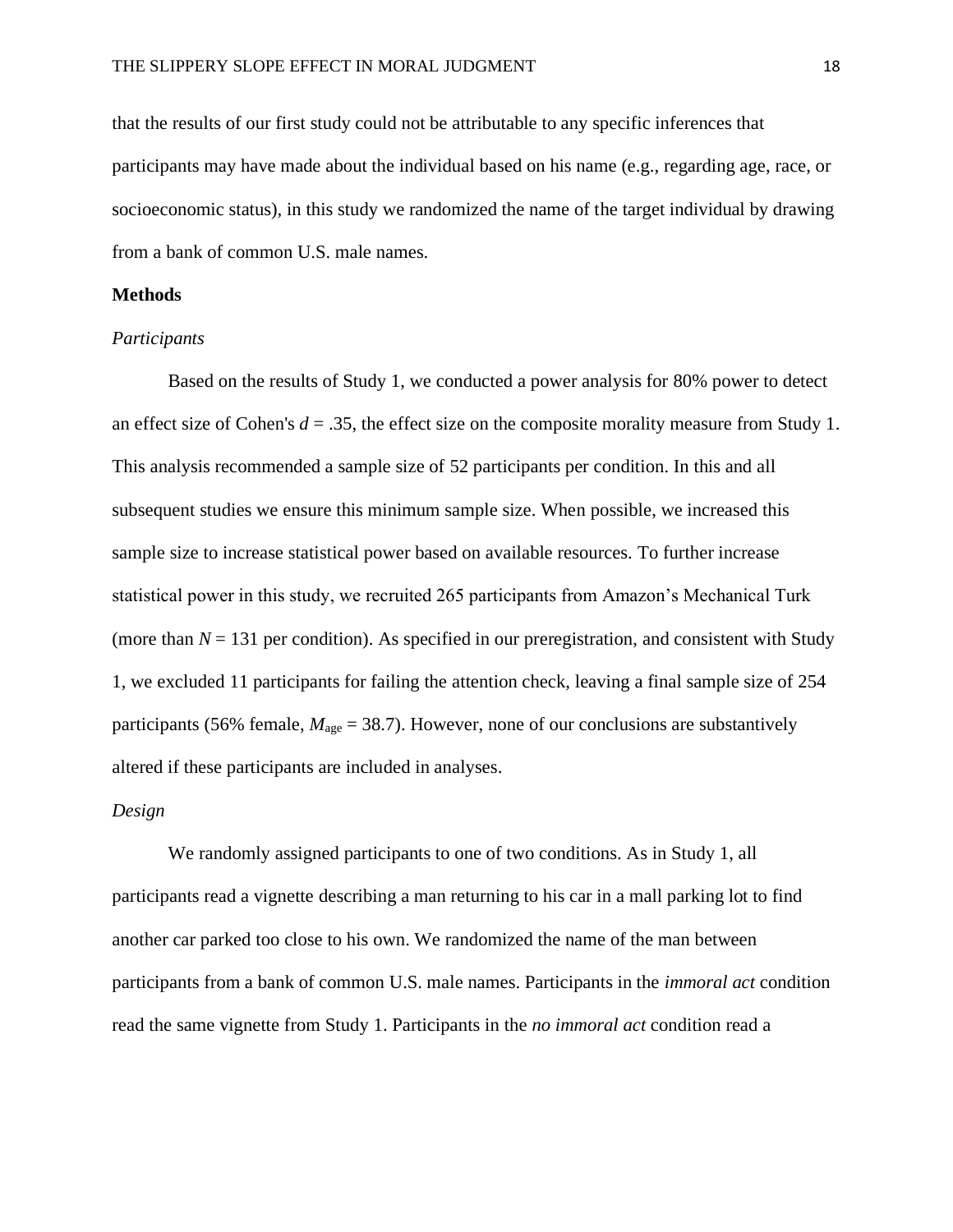modified version of this vignette in which the man – although very angry that someone could be so inconsiderate – simply got in his car and drove away.

After reading the vignette, participants answered the past and future morality questions from Study 1 (moral character judgment, general likelihood of behaving immorally, and likelihood of committing three specific immoral acts), as well as rated the man's likelihood of committing two additional immoral behaviors. Specifically, in addition to the immoral acts from Study 1, participants were asked to judge the likelihood that the man would damage someone else's car and the likelihood that he would break someone else's property (from 1 = *not likely at all* to 9 = *very likely*). After making these judgments, participants completed an attention check in which they were asked to recall what happened in the story. Our inclusion criterion for the attention check was selecting the correct answer to this question (i.e., that the man punctured the other car's tire in the *immoral act* condition or that the man drove away without doing anything in the *no immoral act* condition).

# **Results and Discussion**

Per our preregistration, we averaged all moral judgment items together to create a composite moral evaluation score (reverse-scoring the moral character item) for the past ( $\alpha$  = .96) and the future (α = .96). Replicating Study 1, we found that participants in the *immoral act* condition exhibited a slippery slope effect in their judgments, rating the agent as being more immoral in the future ( $M = 6.43$ , SD = 1.37) versus past ( $M = 6.13$ , SD = 1.43),  $t(132) = 4.89$ , *p*  $\leq$  001, Cohen's  $d = 0.42$ . We next deconstructed this composite score to look at each individual component: the moral character item, the item assessing general likelihood of immoral behavior, and the composite likelihood judgments of the five specific immoral behaviors ( $\alpha_{\text{past}} = .94$ ,  $\alpha_{\text{future}}$ )  $=$  .95). Consistent with our predictions and replicating Study 1, there was a significant difference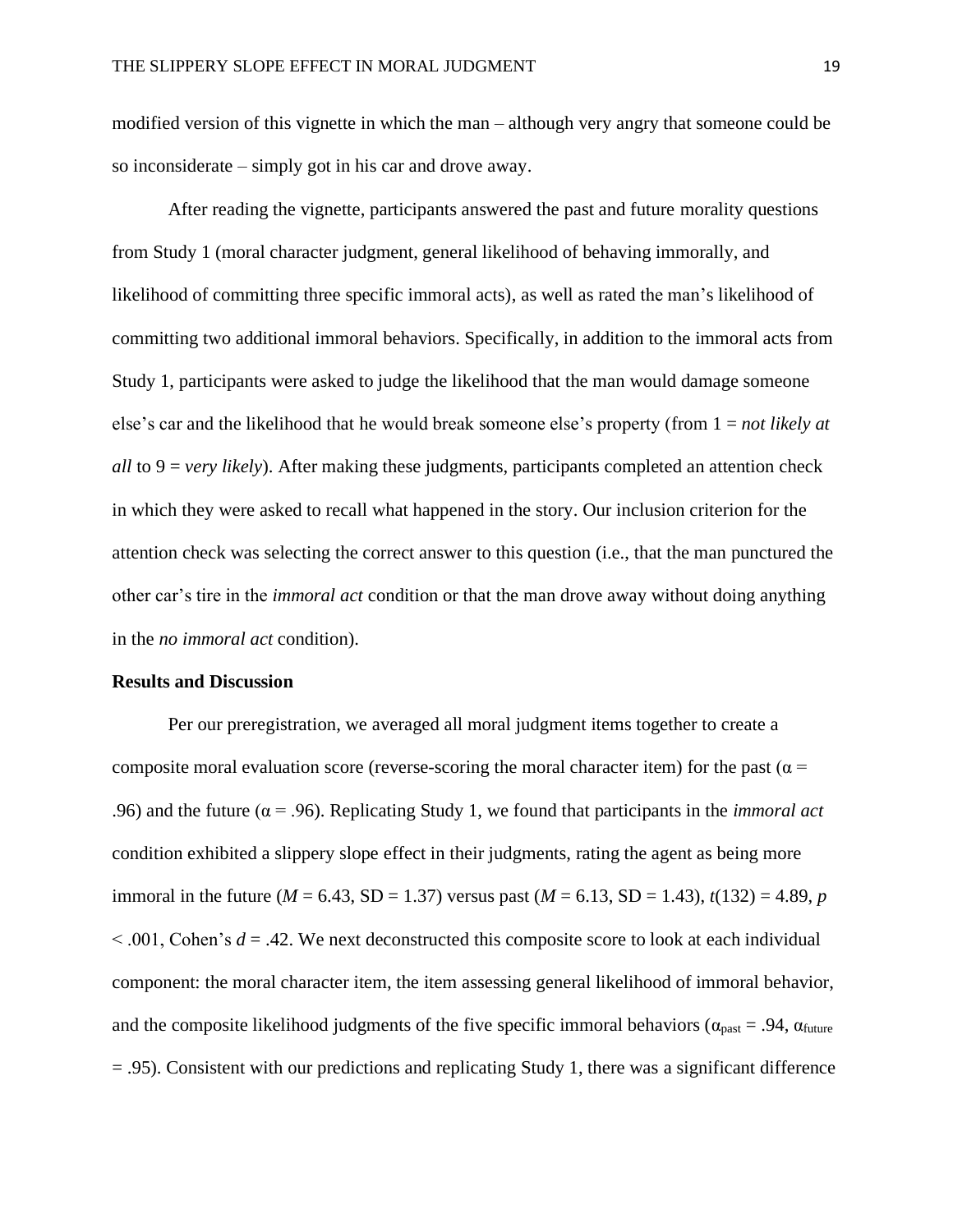for the item assessing the man's perceived general likelihood of committing immoral behavior, such that participants saw him as more likely to behave immorally in the future ( $M = 7.37$ , SD = 1.69) versus past ( $M = 7.11$ , SD = 1.79),  $t(132) = 2.46$ ,  $p = .02$ , Cohen's  $d = .21$ . Similarly, there was also a significant difference for judgments of the specific immoral acts, such that participants perceived a greater likelihood that the man would commit these various immoral acts in the future ( $M = 6.26$ , SD = 1.50) versus past ( $M = 5.89$ , SD = 1.58),  $t(132) = 5.04$ ,  $p <$ .001, Cohen's *d* = .44. Unexpectedly, we found no significant difference in judgments of moral character in the future ( $M = 3.60$ , SD = 1.38) versus past ( $M = 3.70$ , SD = 1.35),  $t(131) = 1.30$ , *p* = .19, Cohen's *d* = .11, although the difference was directionally consistent with the behavior judgments (a meta-analysis, detailed below, revealed that the size of this effect, although not statistically significant, did not significantly differ from that of our other studies. We therefore judged that these results are likely simply due to random variation between samples, rather than to any meaningful difference between the measures or studies; Lakens & Etz, 2017).

To determine whether this slippery slope effect was truly the result of the agent having committed an immoral act (versus, e.g., being the victim of a transgression and/or being in an anger-provoking situation), we next compared judgments of the man who actually committed the immoral act (i.e., the *immoral act* condition) with judgments of the man who had an identical experience and became very angry, but ultimately did not commit the immoral act (i.e., the *no immoral act* condition). To test this question, we conducted a mixed-design ANOVA on the composite moral evaluation score (as specified in our preregistration), with condition (*immoral act* versus *no immoral act*) specified as a between-subjects factor and time (past versus future) specified as a within-subjects factor. Consistent with past work, we found a significant main effect of condition on moral evaluations, such that the *immoral act* agent was rated as being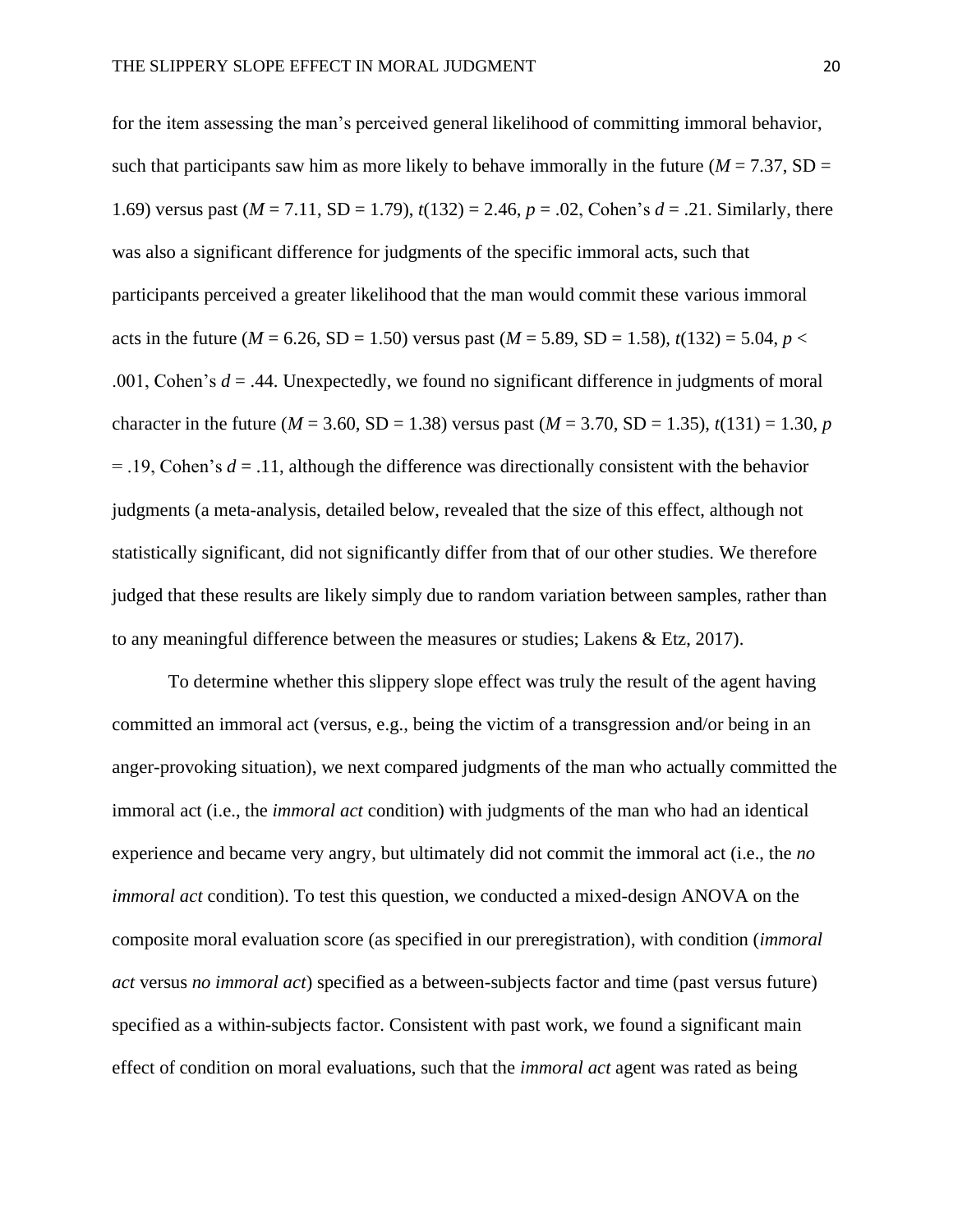more immoral than the *no immoral act* agent,  $F(1, 252) = 593.95$ ,  $p < .001$ ,  $\eta_p^2 = .70$ . Critically, however, we also found that this main effect of condition was qualified by a significant condition X time interaction,  $F(1, 252) = 11.38$ ,  $p = .001$ ,  $\eta_p^2 = .04$ . As described above, there was a significant difference between past ( $M = 5.85$ , SD = 1.45) and future ( $M = 6.16$ , SD = 1.38) judgments in the *immoral act* condition,  $t(132) = 4.89$ ,  $p < .001$ , Cohen's  $d = .42$ ; however, there was no such difference between past  $(M = 2.21, SD = 1.16)$  and future  $(M = 2.21, SD = 1.19)$ judgments in the *no immoral act* condition,  $t(120) = 0.09$ ,  $p = .93$ ,  $d < .001$ . Thus, it is not the case that the slippery slope effect that we documented previously was due to factors such as being the victim of a transgression or becoming angry, nor is it the case that observers think that everyone will behave more immorally in the future than in the past. Rather, our results suggest that it was specifically the commission of an immoral act that led to these slippery slope perceptions. In other words, as hypothesized, single acts of immorality appear to change the anticipated trajectory of an agent's moral character and behavior, leading them to be more likely to behave immorally in the future.

## **Study 3a**

We had two primary aims in Studies 3a and 3b. First, we wanted to replicate our previous results using a different vignette and a different immoral behavior. Second, we aimed to isolate and examine the relative influence of immoral *action* versus immoral *intention*, and to understand the role of each factor in giving rise to the slippery slope effect. This allowed us to test and rule out possible confounds from our previous studies. In particular, the *immoral act* and *no immoral act* conditions in Study 2 differed not only in the behavior that was performed, but also in the described thoughts and intentions of the agent leading up to that behavior. Specifically, the agent in the *immoral act* condition is explicitly described as considering and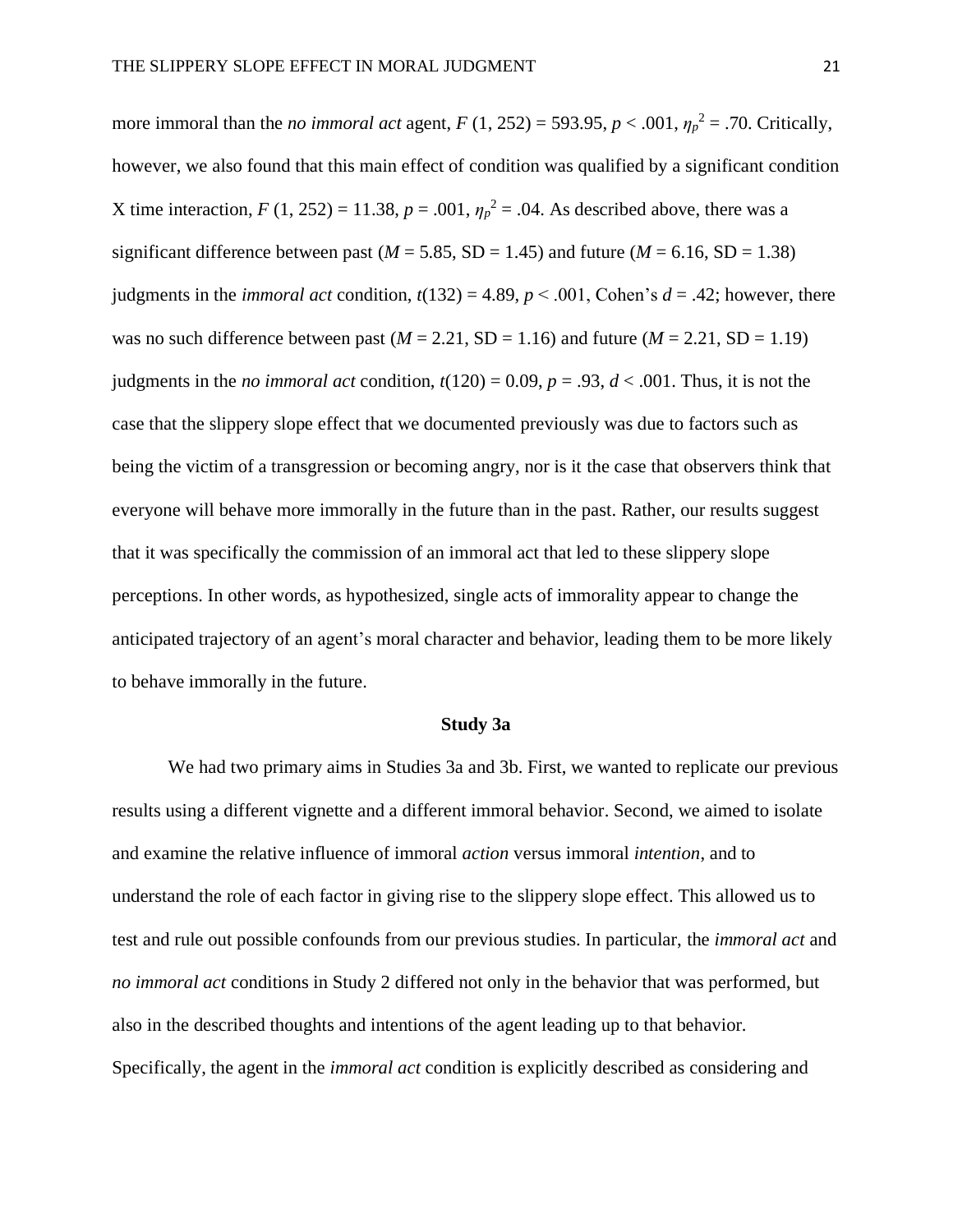deciding to engage in the immoral act, whereas in the *no immoral act* condition, the agent is not described as having considered the immoral act. This raises the possibility that the effects that we observed may be due to the *consideration* of the immoral act (or having "immoral thoughts" more generally), rather than performing the immoral act itself. For example, it may be the case that observers inferred that simply having considered this immoral act made it more likely that the agent would behave more immorally in the future.

To isolate the role of actually committing the act in giving rise to the slippery slope effect, in Studies 3a and 3b we modified the vignette of the *no immoral act* condition so that the agent is explicitly described as considering the immoral act, but ultimately decides against performing it. As noted above (Hypothesis 2), we hypothesize that the slippery slope effect is specifically due to the commission of the immoral act itself, rather than factors such as considering committing such an act. Accordingly, we predicted a similar pattern of results to that of Study 2 – that observers would anticipate a greater change in future moral character and behavior for an agent that actually commits an immoral act, versus one who considers the immoral act but does not perform it. This pattern of results would be consistent with our hypothesized mechanism for the slippery slope effect: that observers see the act itself as corrupting the agent's moral character (Hypothesis 4).

# **Methods**

# *Participants*

We recruited 230 participants (49% female,  $M_{\text{age}} = 36.9$ ) from MTurk. As in our previous studies, we excluded participants who failed the attention check  $(n = 8)$ , leaving a final sample size of 222 (49% female,  $M_{\text{age}} = 37.05$ ). However, none of our conclusions are substantively altered if these participants are included in the analyses.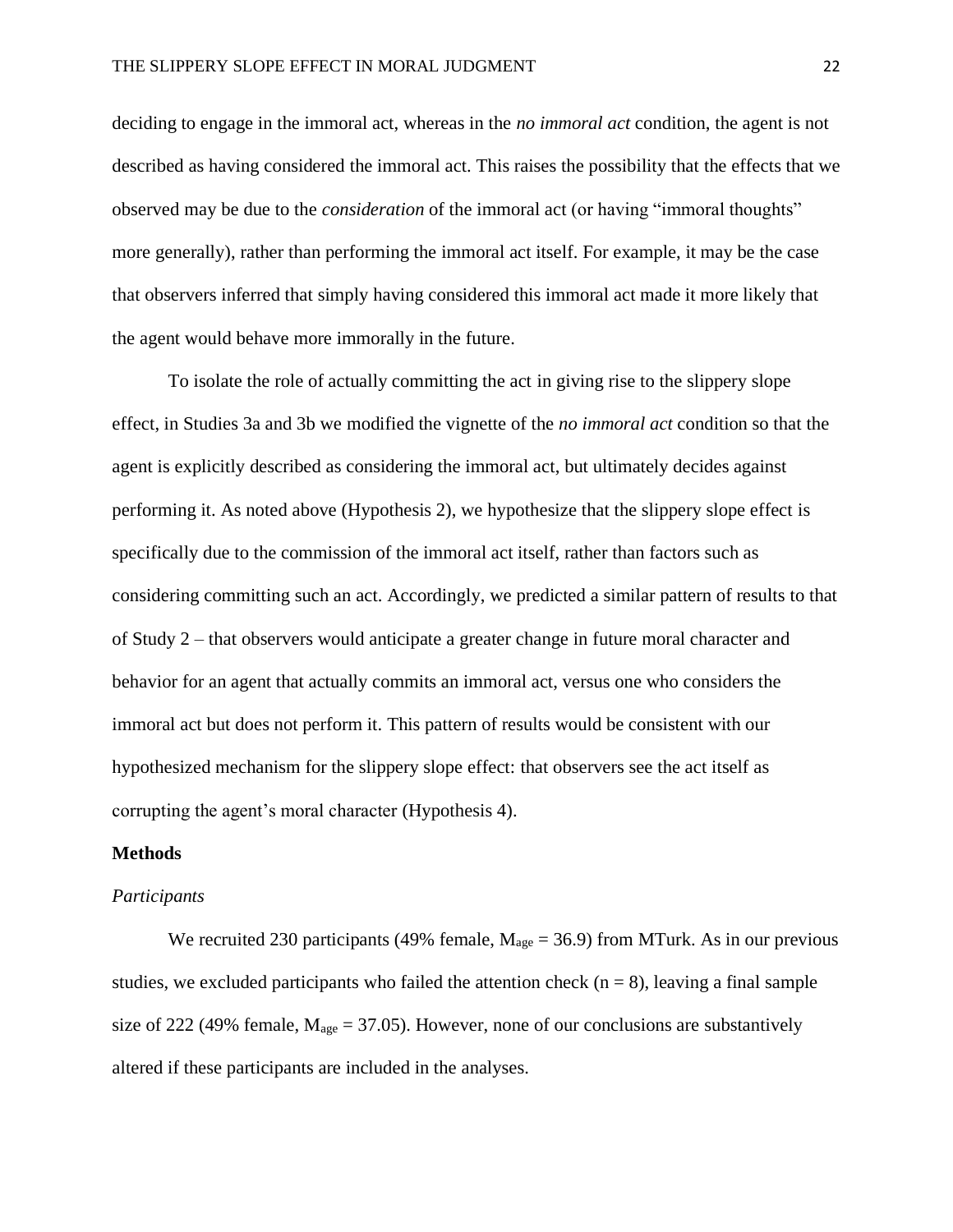# *Design*

We randomly assigned participants to one of two conditions. In both conditions, participants read a story describing a high school student worried about an upcoming exam. In both versions of the vignette, the student is explicitly described as considering cheating on the exam. In the *immoral act* condition, the student proceeds to cheat on the test, while in the *no immoral act* condition the student decides against cheating and simply takes the test.

As in our previous studies, after reading the vignette, participants answered questions about the agent's past and future moral character and behavior. Participants were asked to evaluate how good or bad of a person the agent was (from 1 = e*xtremely bad* to 9 = *extremely good*) and how likely the agent was to do something unethical or illegal (from 1 = *not likely at all* to  $9 = \text{very likely}$ , both in the past and in the future. (Participants in this study did not judge the agent's likelihood of committing specific immoral acts – a question that we address in our next study, Study 3b.) We randomized the presentation order of the past and future questions between participants. After making judgments of the agent's moral character and behavior, participants completed an attention check in which they were asked to recall whether the student cheated on the test, didn't cheat on the test, or whether this information was not specified. Consistent with our previous studies, our inclusion criteria for the attention check was selecting the correct answer for one's assigned condition (i.e., reporting that the agent cheated on the test in the *immoral act* condition, or did not cheat on the test in the *no immoral act* condition).

# **Results and Discussion**

# *Replication of the Slippery Slope Effect*

We first tested whether we replicated our previous effects by examining participants' judgments of the *immoral act* agent. As predicted, and in keeping with our previous studies, we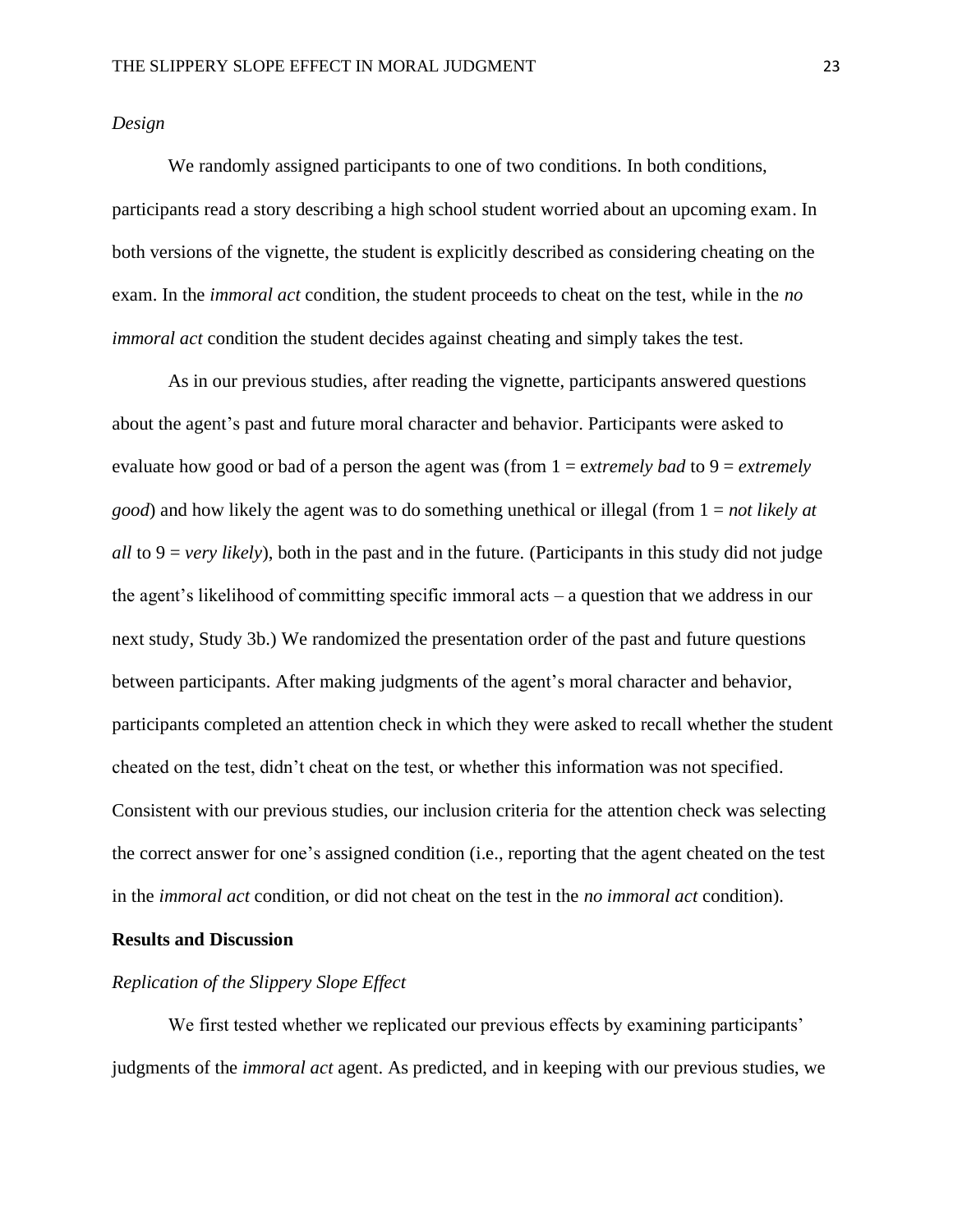found a significant slippery slope effect in participants' moral judgments, such that observers believed that the agent in the future would be of generally worse moral character,  $t(111) = 6.12$ ,  $p < .001$ ,  $d = .58$ , and would be more likely to commit other immoral acts,  $t(111) = 9.17$ ,  $p <$ .001,  $d = 0.87$ . (In this and all subsequent studies we replicate this basic slippery slope effect across all of our dependent measures. Effect sizes and confidence intervals can be found in Figure 2).

# *The Effect of Committing an Immoral Act*

We then tested our primary hypothesis for Study 3a, that an agent who commits an immoral act, relative to an agent who considers but does not commit that act, will be judged as having worse moral character and being more likely to commit immoral acts in the future than in the past (Hypothesis 2). To test this hypothesis, we conducted a 2 X 2 mixed-design ANOVA, with condition (*immoral act* versus *no immoral act*) as the between-subjects factor and time (past versus future) as the within-subjects factor (see Table 2 for descriptive statistics of Study 3a).

|                                                                   | Condition | Past M<br>(SD) | Future $M$<br>(SD) |
|-------------------------------------------------------------------|-----------|----------------|--------------------|
| Good/Bad Person                                                   | Neutral   | 7.08           | 7.13               |
| $(1 =$ Extremely Bad, $9 =$                                       |           | (1.15)         | (1.18)             |
| <b>Extremely Good)</b>                                            |           |                |                    |
|                                                                   | Immoral   | 6.10           | 5.33               |
|                                                                   |           | (1.38)         | (1.42)             |
| Likelihood of unethical                                           | Neutral   | 3.01           | 3.03               |
| behavior $(1 = \text{Very Unlikely},$<br>$9 = \text{Very Likely}$ |           | (1.67)         | (1.58)             |
|                                                                   | Immoral   | 4.16           | 5.75               |
|                                                                   |           | (2.02)         | (1.84)             |

*Table 2*. Descriptive statistics for Study 3a. Participants rated the agent who committed the immoral act as worse in moral character and more likely to commit other unethical behaviors in the future than in the past. Conversely, there was no significant change in ratings of the agent who did not commit the immoral act.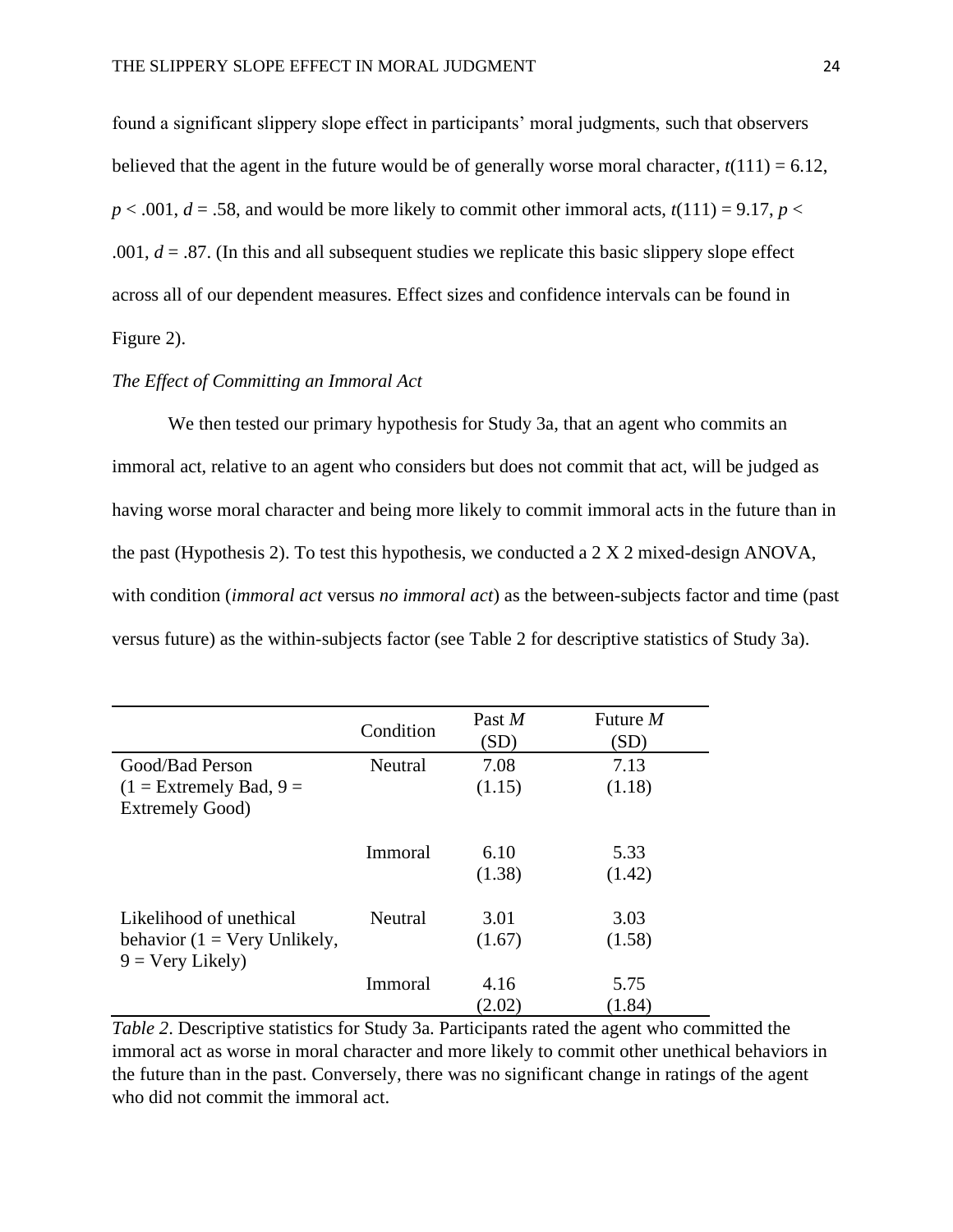Consistent with past work, there was a significant main effect of condition on judgments of character, such that participants rated the agent as more immoral in the *immoral act* condition than in the *no immoral act* condition,  $F(1, 220) = 79.75$ ,  $p < .001$ ,  $\eta_p^2 = .27$ . Critically, however, this effect of condition was again qualified by a significant condition X time interaction, such that the difference in perceived character between the *immoral act* agent and the *no immoral act* agent was larger for judgments of the future relative to the past,  $F(1, 220) = 29.40$ ,  $p < .001$ ,  $\eta_p^2$  $=$  .12. When the agent did not commit the immoral act, judgments of character changed little from the past to the future. Conversely, consistent with our slippery slope account, when the agent did commit the immoral act, participants judged that agent as having worse moral character in the future than in the past.

We next examined participants' judgments of the agent's likelihood of engaging in other immoral behavior, using the same 2 X 2 mixed-model analysis. As with participants' judgments of the agent's character, there was a significant main effect of condition on perceived likelihood of unethical behavior: participants judged the *immoral act* agent as generally more likely to commit unethical acts than the *no immoral act* agent,  $F(1, 220) = 85.84$ ,  $p < .001$ ,  $\eta_p^2 = .28$ . As above, however, this main effect of condition was again qualified by a significant condition X time interaction,  $F(1, 220) = 44.25$ ,  $p < .001$ ,  $\eta_p^2 = .17$ . Specifically, participants predicted little change in the *no immoral act* agent's behavior, but, as hypothesized, they predicted a significant increase in the *immoral act* agent's likelihood of committing other unethical acts in the future.

In sum, consistent with past work, in this study we found a main effect of committing an immoral act, such that the agent who committed an immoral act (versus one who only considered that act) was judged to be of generally worse moral character. (We consistently replicate this effect across all of our studies.) This effect is in line with "consistency models" of moral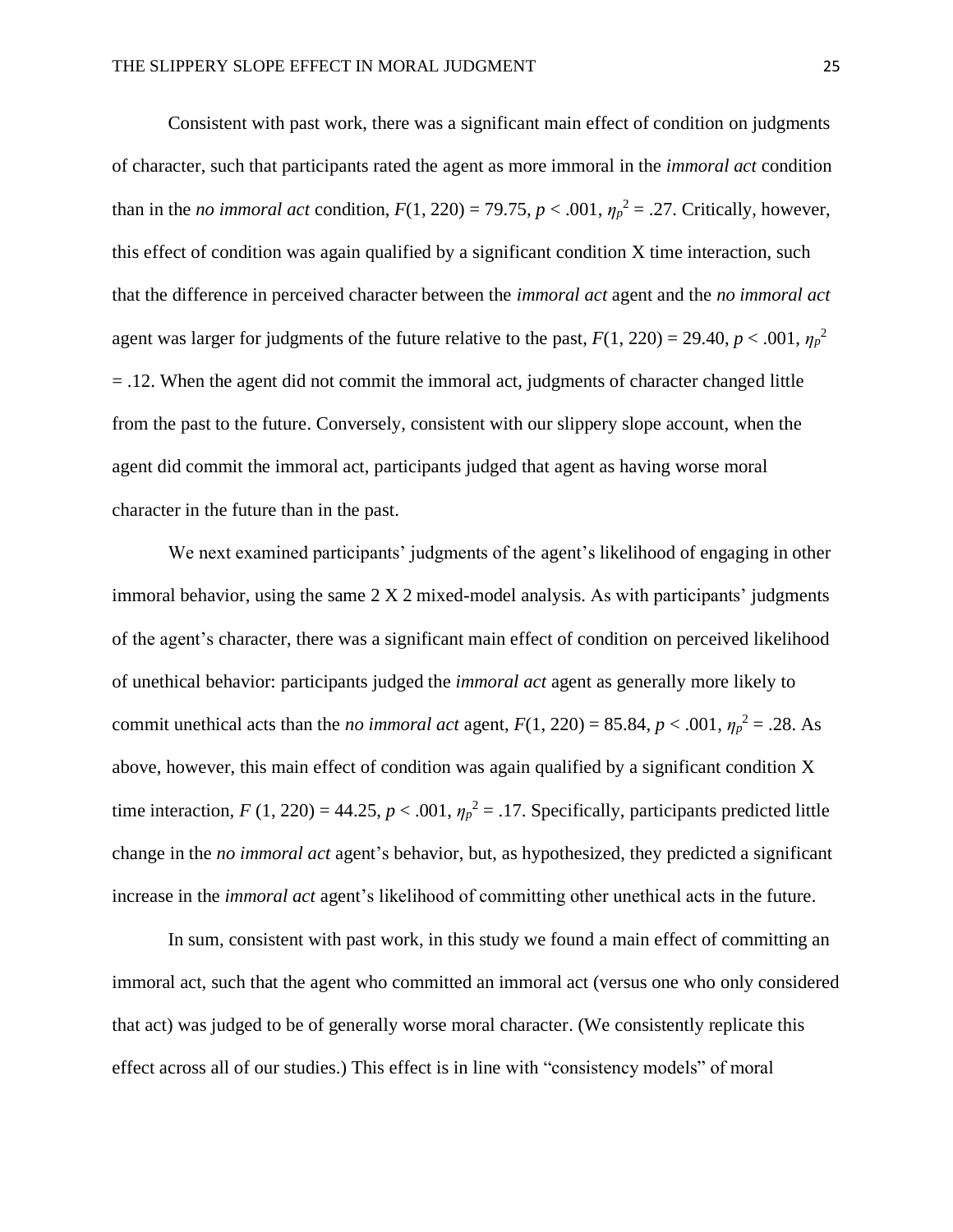character and suggests that people judge an immoral agent as generally being of worse moral character (even before the event described in the vignette). Importantly, however, we also found that judgments of the agent who committed an immoral act – but not one who merely contemplated that act – changed from past to future, suggesting that people perceive the act of transgressing as precipitating a change within the agent. These results conceptually replicate those of our previous studies, while specifically identifying the commission of an immoral act as necessary for the slippery slope effect to emerge.

## **Study 3b**

In Study 3b, we aimed to replicate and extend the results of Study 3a by having participants make judgments of the agent's likelihood of committing specific immoral behaviors (similar to Studies 1 and 2). Specifically, we examined whether participants judged an agent who commits an immoral act (versus one who simply contemplates that immoral act) as more likely to commit a range of specific immoral behaviors in the future.

#### **Methods**

#### *Participants*

We recruited 232 participants from MTurk. Consistent with our previous studies, we excluded 21 participants for failing the attention check, leaving a final sample size of 211 (55% female,  $M_{\text{age}} = 39.20$ ). However, none of our conclusions are substantively altered if all participants are included in analyses.

## *Design*

The design of Study 3b was identical to that of Study 3a, with the addition of questions assessing the agent's perceived likelihood of committing five specific immoral behaviors in both the past and the future. Consistent with our previous studies, we chose behaviors with some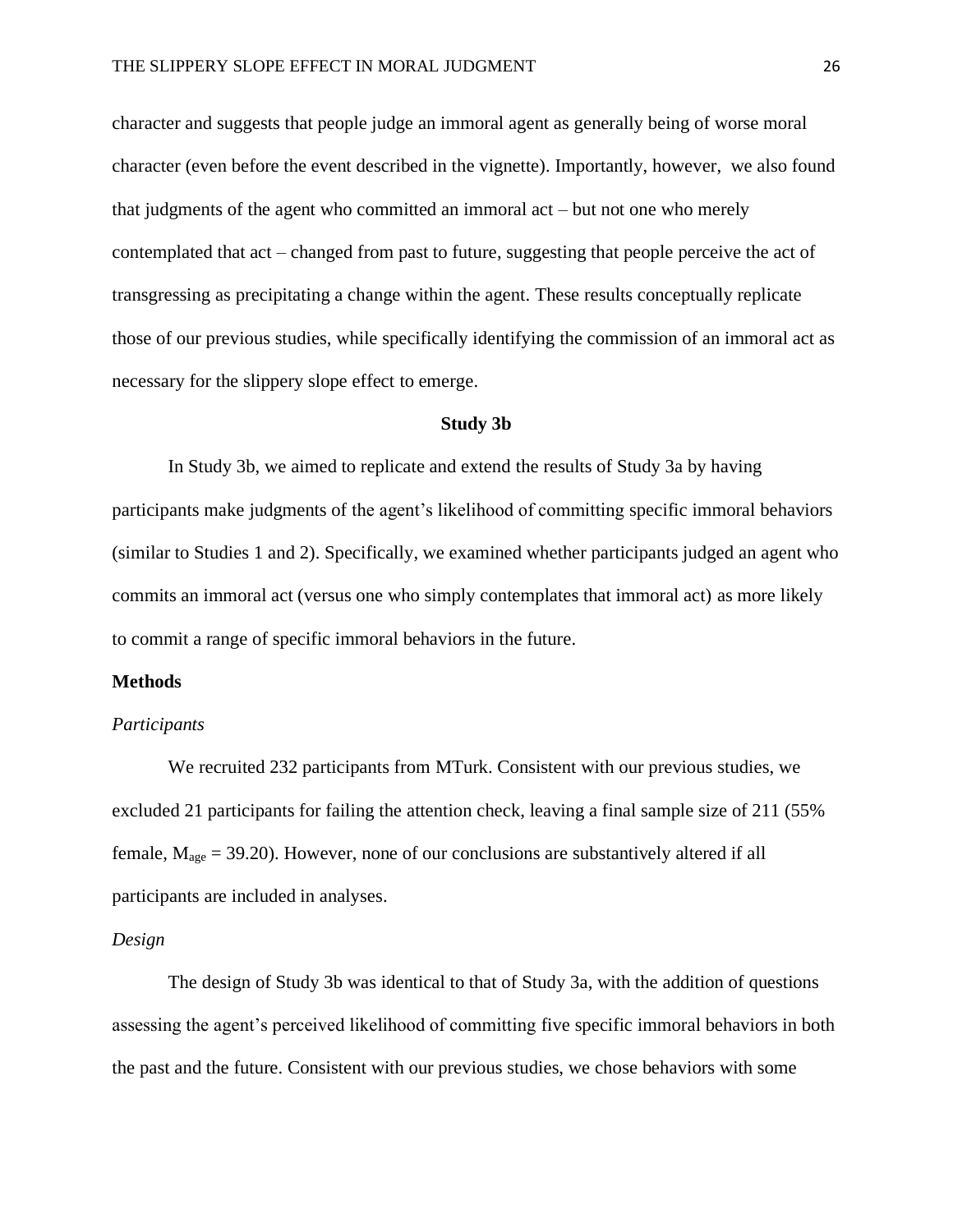degree of conceptual similarity to the initial immoral act – in this case, behaviors related to fairness and honesty. (We formally test the role of conceptual similarity in Study 5) Specifically, in addition to the general character and behavior judgments from Study 3a, we also asked participants how likely it was that the agent, if given the opportunity, would lie about something, cheat on another test, plagiarize someone else's work, take a shortcut in a race, and cheat on a homework assignment (from 1 = *Not likely at all* to 9 = *Very likely*).

#### **Results and Discussion**

## *Replication of Study 3a*

We first tested whether we replicated the results of Study 3a. As above, we began by examining the item assessing general moral character by conducting a 2 (condition: *immoral act* versus *no immoral act*) X 2 (time: past versus future) mixed-model ANOVA. Consistent with past work, we again found a significant main effect of condition such that the agent who committed the immoral act was rated as more immoral than one who simply considered that  $act<sup>3</sup>$ ,  $F(1, 207) = 64.47$ ,  $p < .001$ ,  $\eta_p^2 = .24$ . Importantly, however, replicating our previous results, we also found that this effect of condition was qualified by a significant condition X time interaction, such that the difference in perceived character between the *immoral act* agent and the *no immoral act* agent was larger for future judgments than past judgments, *F* (1, 207) = 46.04, *p*  $< .001, \eta_p^2 = .18.$ 

We next examined participants' judgments of the agent's general likelihood of doing something unethical or illegal, using the same mixed-model ANOVA. We again found a significant main effect of condition, with observers judging the agent who committed the immoral act as more likely to commit other unethical behavior,  $F(1, 209) = 98.59$ ,  $p < .001$ ,  $\eta_p^2$  $=$  .32. However, we once again observed a significant condition X time interaction, such that the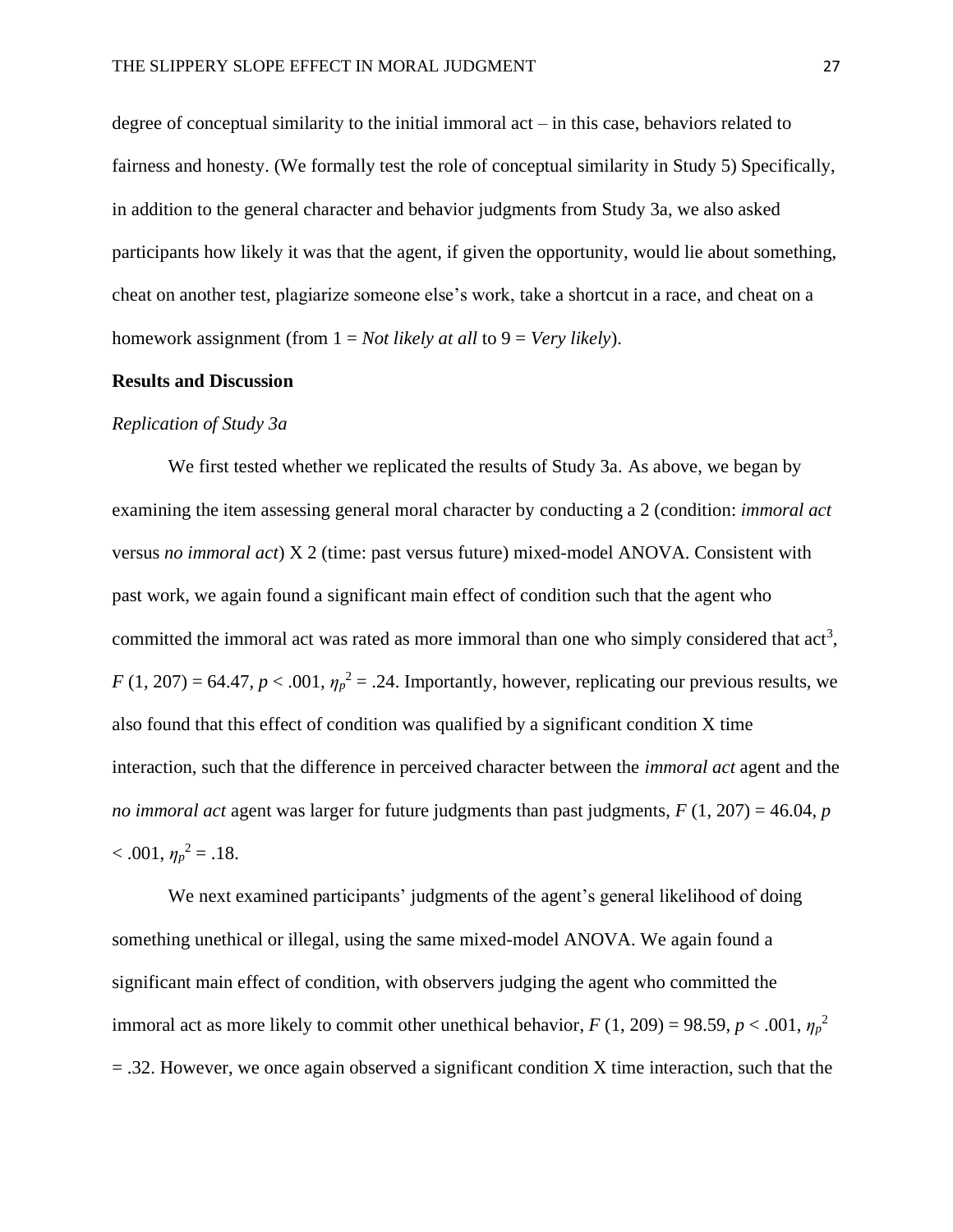difference in predicted likelihood between the *immoral act* agent and the *no immoral act* agent was larger for future judgments than past judgments,  $F(1, 209) = 39.20, p < .001, \eta_p^2 = .16$ . Again, while observers expected little difference in the past and future behavior of an individual who simply considered an immoral act, the agent who actually committed this immoral act was seen as subsequently more likely to engage in other immoral behaviors. These results replicate our previous studies, showing that people judge that a single immoral act can "corrupt" an agent's character and make them more prone to committing future immoral acts.

#### *Predicting Specific Behaviors*

We next examined participants' judgments of the agent's likelihood of committing other specific immoral acts. We first averaged across the individual acts to create a composite score of perceived likelihood that the agent would commit unethical acts in the future ( $\alpha$  = .97) and in the past ( $\alpha$  = .95). As with the general judgments of character and behavior, there was again a significant main effect of condition, such that the agent who committed the immoral act (versus one who only considered the act) was perceived as more likely to commit other unethical behaviors,  $F(1, 209) = 158.36$ ,  $p < .001$ ,  $\eta_p^2 = .43$ . Consistent with our hypotheses, however, this main effect of condition was again qualified by a significant condition X time interaction,  $F(1)$ ,  $209$  = 89.90,  $p < .001$ ,  $\eta_p^2 = .30$ , such that the difference between the *immoral act* agent and the *no immoral act* agent was larger for future judgments (*Mimmoral act* = 6.27 vs *Mno immoral act* = 2.75) than in past judgments ( $M_{\text{immoral act}} = 4.56$  vs  $M_{\text{no immoral act}} = 2.95$ ).

In summary, Study 3b replicated and extended the findings of Studies 1-3a by demonstrating that the commission of a single immoral act – over and above simply contemplating that act – leads observers to anticipate future changes in that agent's character and behavior. Further, these effects emerge not only on general summary measures of moral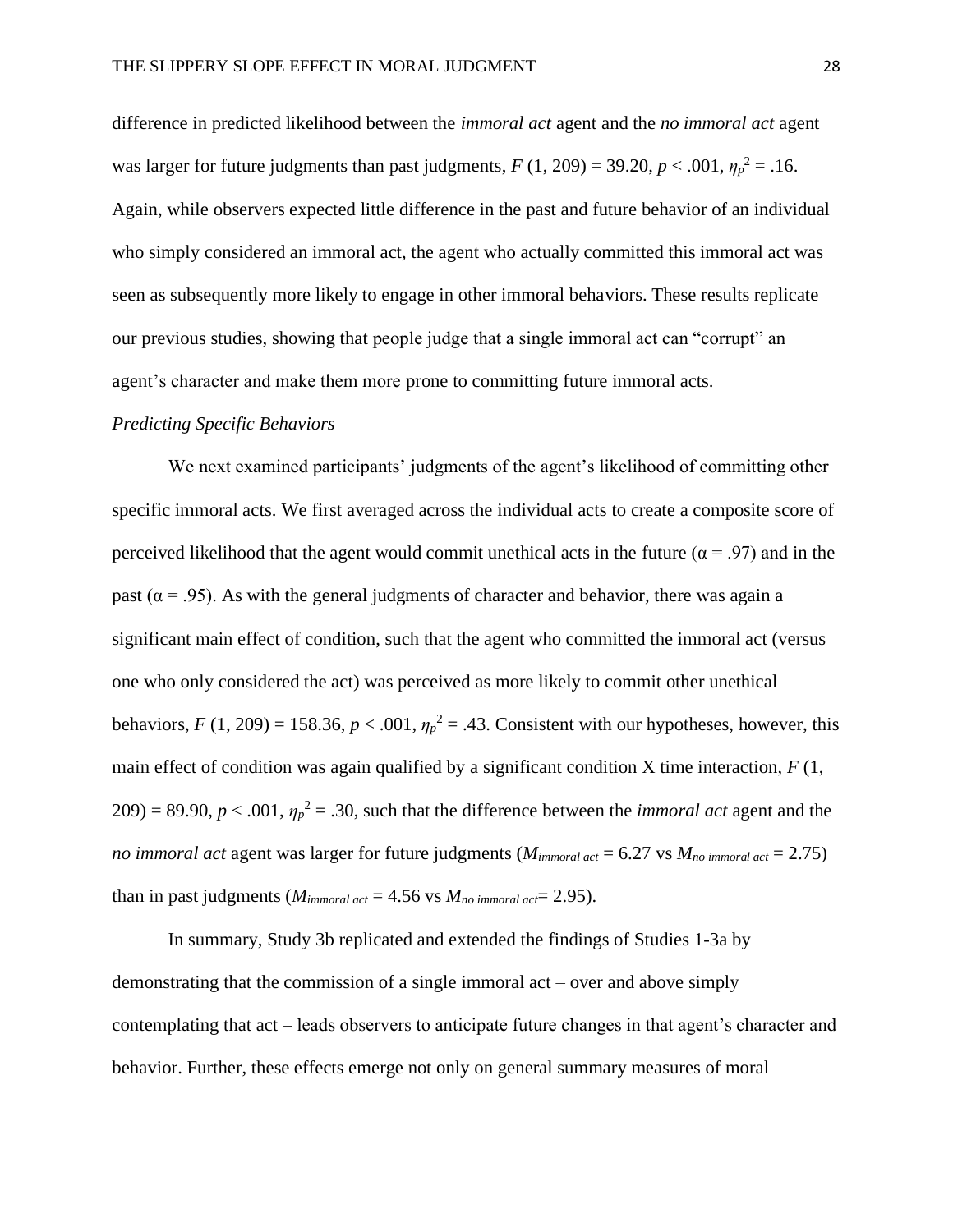character and behavior, but also in participants' judgments of the likelihood that the individual would engage in a range of specific immoral acts.

#### **Study 4a**

In Studies 4a and 4b, we replicated and extended our previous results by separately examining the roles of *attempting* and *committing* an immoral act. That is, in our previous studies the *immoral act* agent and the *no immoral act* agent differed not only in whether they committed an immoral act, but also in whether they attempted to commit that act: the agent who commits the unethical action both *intentionally attempts* that action (i.e., has the desire and foreknowledge to perform it; Malle & Knobe, 1997) and then *successfully commits* that action (i.e., the intended outcome actually occurs and is caused by the agent). Conversely, the *no immoral act* agent does neither. Thus, it is unclear whether and to what degree actually committing an immoral act – versus attempting to commit an immoral act – gives rise to the slippery slope effect.

Previous research has shown that observers are sensitive to both the intentions of an agent and the consequences of an act (e.g., Cushman, 2008; Martin & Cushman, 2016; Nelson, 1980; Vaish, Carpenter, Tomasello, 2010) and that both can independently contribute to judgments of (im)morality. Accordingly, in this study we compared predictions of three agents: a morallyneutral agent who makes no attempt at an immoral act, an agent who intentionally attempts an immoral act but is ultimately unable to complete the act, and an agent who intentionally attempts an immoral act and is able to complete the act. We predicted that an individual who attempted (but did not complete) an immoral act would be expected to undergo a larger change in future moral character and behavior than a morally neutral agent. However, we also predicted that committing an immoral act – even over and above attempting to commit that act – would lead to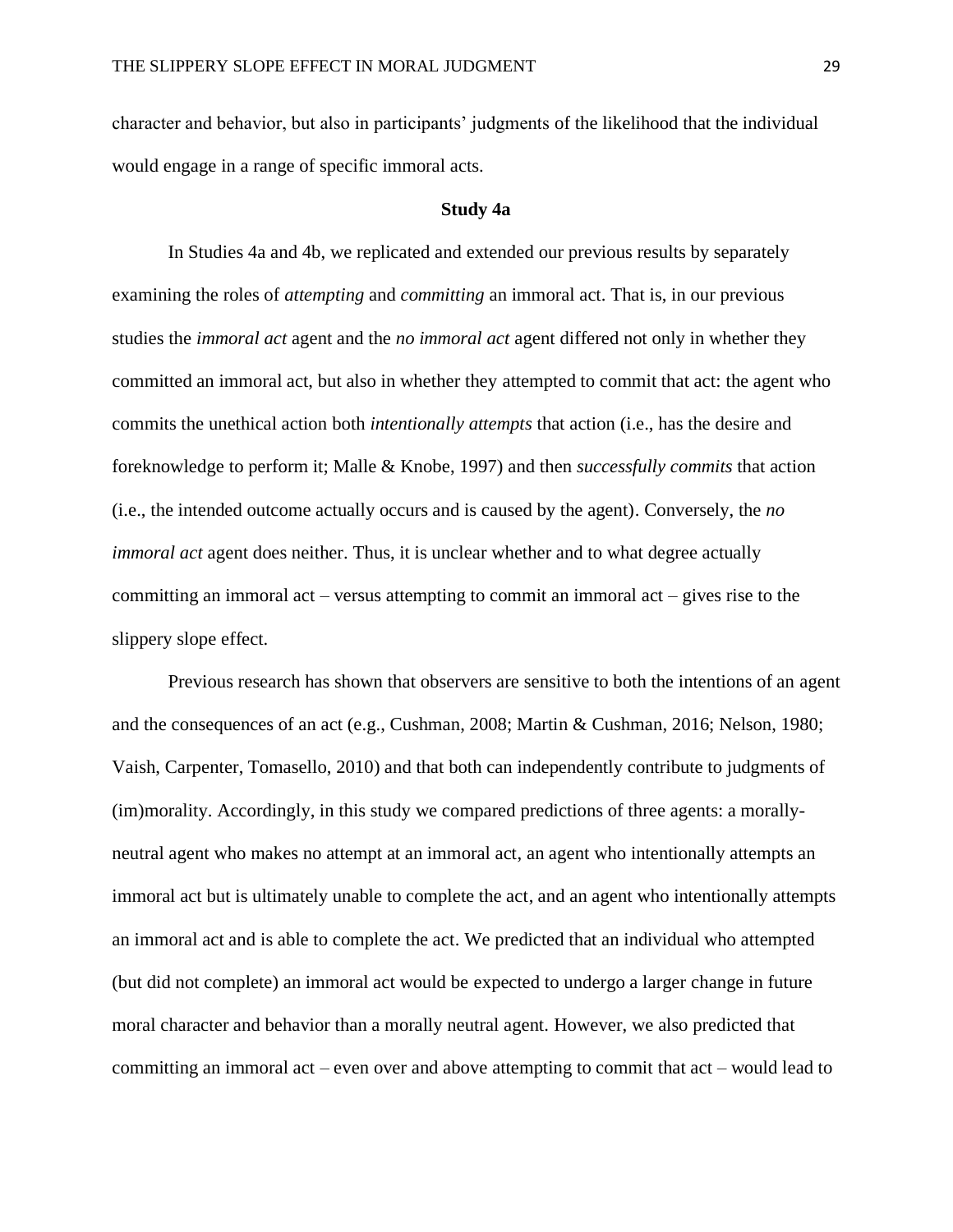greater expectations of future immoral character and behavior. Although this latter hypothesis was not a critical prediction of our theoretical framework, we viewed it as providing a particularly stringent test of the idea that immoral acts themselves are perceived as indelibly "corrupting" an agent's moral character (Hypothesis 4).

# **Methods**

# *Participants*

We recruited 342 participants from MTurk. As in our previous studies, we excluded 40 participants for failing the attention check, leaving 302 participants (52% female,  $M_{\text{age}} = 38.50$ ) in our final sample. However, none of our conclusions are substantively altered if all participants are included in analyses.

# *Design*

We randomly assigned participants to one of three conditions. In all conditions, participants read a story about a high school student nervous about an upcoming exam. In the *no attempt* condition, the student considers cheating on the exam but decides against doing so and proceeds to take the exam to the best of his ability. In the *immoral attempt* condition, the student decides to cheat on the exam and writes notes on the palm of his hand. However, the ink becomes smeared from sweat on his palms, and he is unable to read the notes and thus unable to cheat. The *immoral act* condition was identical to the *immoral attempt* condition, with the following critical difference: although the notes become somewhat smeared from the sweat on his palms, he can still read the notes and thus cheats on the exam.

Participants then answered questions about the student, assessing judgments of his moral character and behavior in both the future (one year after the event) and the past (one year before the event). For both past and future, participants indicated how good or bad of a person the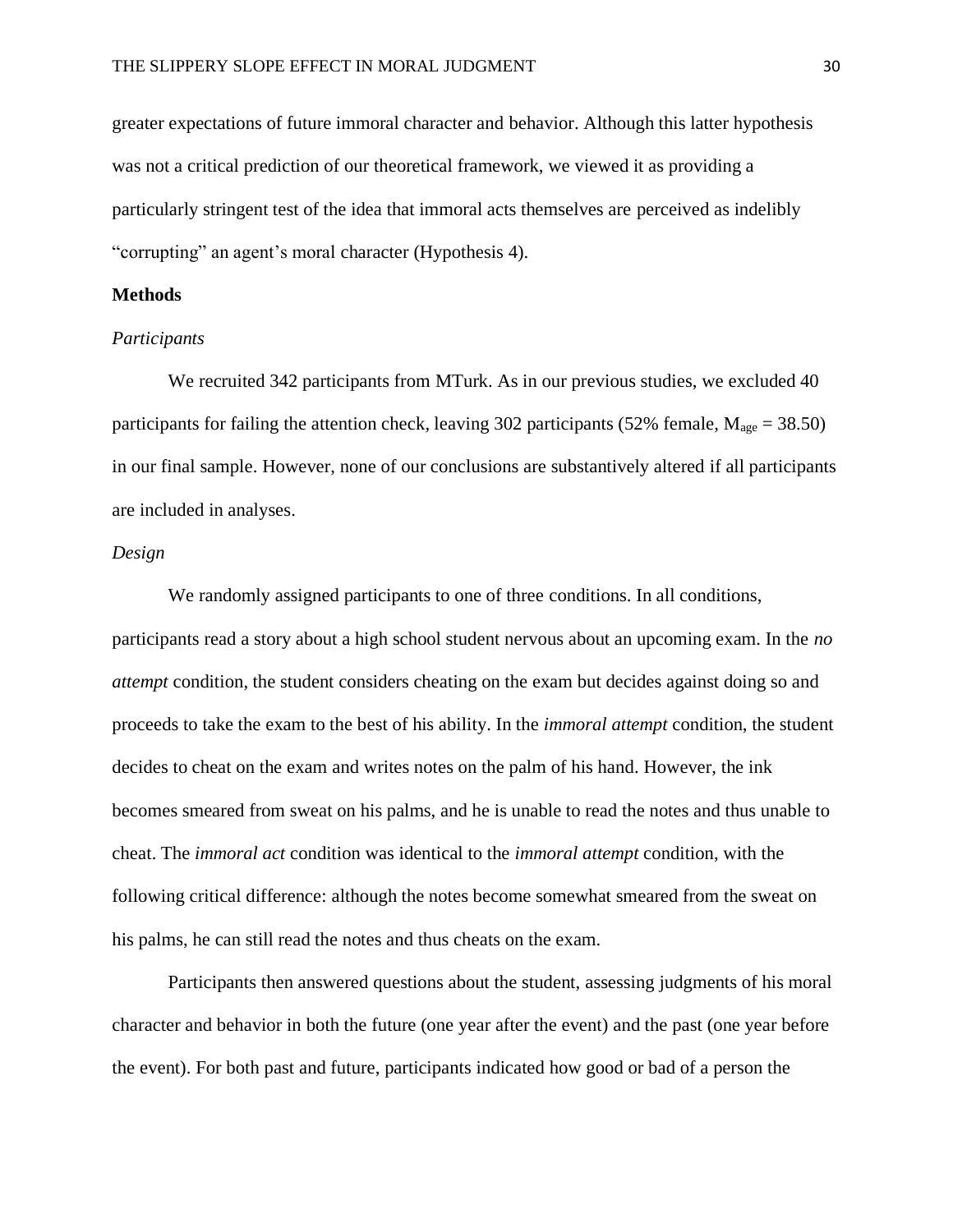student was (from 1 = *extremely bad* to 9 = *extremely good*) and how likely it was that the student would do something unethical or illegal (from 1 = *not likely at all* to 9 = *very likely*). We also asked participants to answer six questions about how likely it was that the student would perform a variety of specific acts (change the rules of a game halfway through in order to win; not tell a romantic partner he tested positive for an STI; plagiarize someone else's work; lie about something; cheat on a homework assignment; and take a shortcut in a race; from 1 = *not likely at all* to 9 = *very likely*).

After making predictions about the agent, participants completed an attention check asking them to recall the behavior of the agent in the story (i.e., whether he cheated on the test, wanted to cheat but could not, did not attempt to cheat, or the story did not say). As in our previous studies, our inclusion criteria for the attention check was if a participant selected the correct answer for their assigned condition.

#### **Results and Discussion**

To test for the effects of condition on evaluations of the agent's past versus future character, we conducted a 3 (act: *no attempt*, *immoral attempt*, *immoral act*) X 2 (time: past versus future) mixed-model ANOVA. Consistent with our previous studies, we conducted this model on each of our three primary dependent measures (1) global judgments of moral character (i.e., how good or bad a person the target is), (2) the target's general likelihood of doing something unethical or illegal, and (3) the averaged perceived likelihood that the agent would commit the six specific immoral behaviors ( $\alpha_{\text{past}} = .94$ ,  $\alpha_{\text{future}} = .95$ ).

In keeping with our predictions, there was a significant condition X time interaction on all three dependent measures: judgments of how good or bad a person the target was, *F* (2, 295)  $= 7.16, p = .001, \eta_p^2 = .05$ , likelihood of doing something unethical or illegal, *F* (2, 299) = 16.51,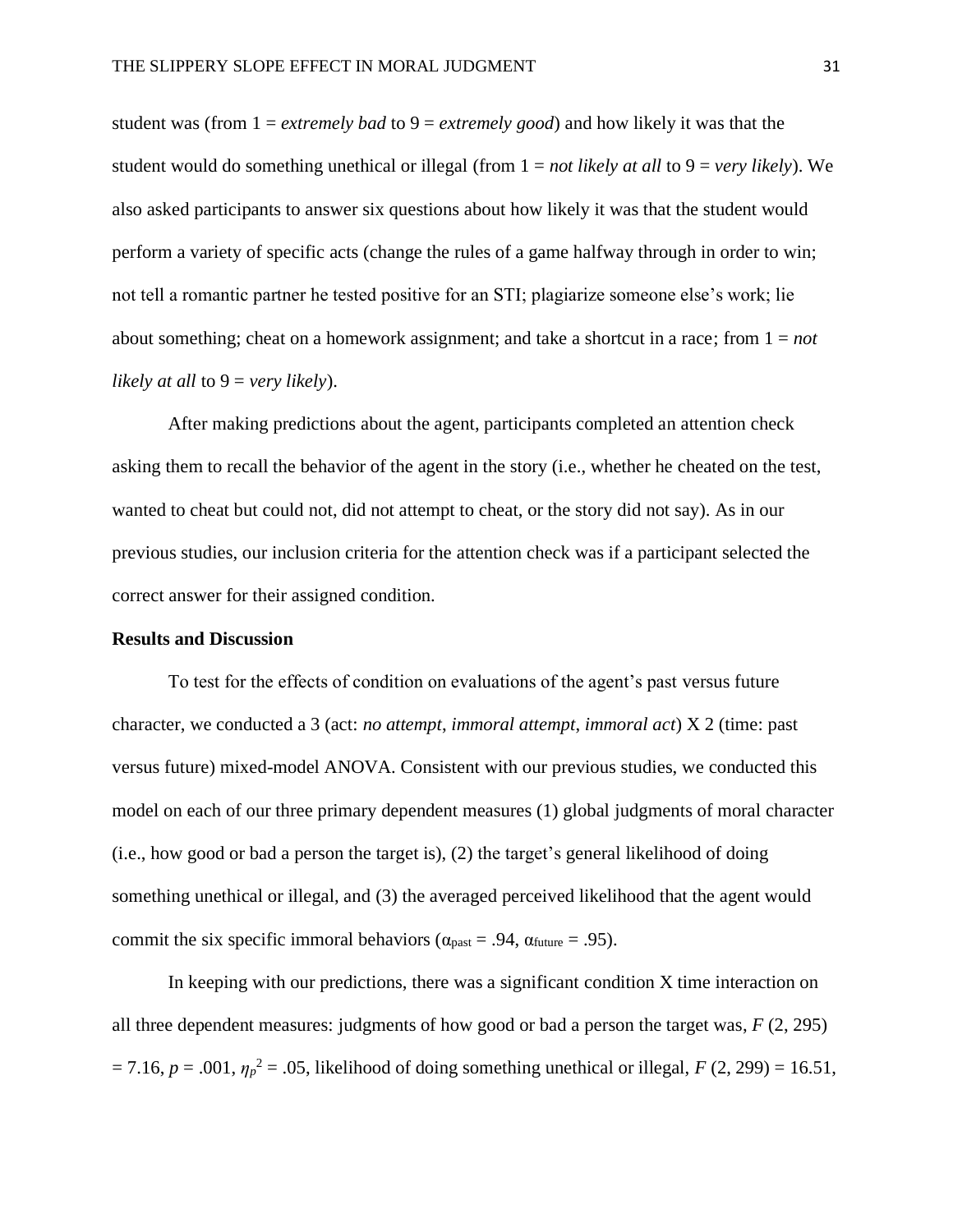$p < .001$ ,  $\eta_p^2 = .10$ , and average likelihood of performing the specific immoral acts, *F* (2, 299) = 22.05,  $p < .001$ ,  $\eta_p^2 = .13$ .

We first compared judgments of the agent who did not attempt an immoral act to judgments of the agents who committed and/or attempted to commit an immoral act. As seen in Table 3, there were significantly larger changes between past and future evaluations of the target in the *immoral act* and *immoral attempt* conditions relative to the *no attempt* condition. These findings show that perceivers view committing an immoral act – or even attempting to commit one – as signaling a change in the trajectory of an agent's future moral character and behavior.

To determine whether there was a unique contribution of committing (versus only attempting) an immoral act in giving rise to the slippery slope effect, we next conducted a follow-up 2 x 2 mixed-model ANOVA comparing the past-future difference between the *immoral act* and the *immoral attempt* conditions only (excluding the *no attempt* condition). We did not observe a significant effect for either judgments of how good or bad a person the target was,  $F(1, 216) = 0.90$ ,  $p = .34$ ,  $\eta_p^2 = .004$ , or for general judgments of whether the agent would do something unethical or illegal,  $F(1, 217) = 0.72$ ,  $p = .40$ ,  $\eta_p^2 = .003$ . However, we did observe a significant effect on perceptions of whether the target would perform the six concrete immoral acts, such that observer's viewed the agent who actually committed the immoral act as more likely to behave immorally in the future,  $F(1, 217) = 4.79$ ,  $p = .03$ ,  $\eta_p^2 = .02$ .

Together, these results provide additional evidence for the slippery slope effect in moral judgment, and show that even attempting an immoral act – even if that act is ultimately not committed – is sufficient to elicit these expectations of future moral decline. Further, these findings also provide some tentative support for the possibility that committing the immoral act (over and above intentionally attempting one) may also independently play a role in eliciting the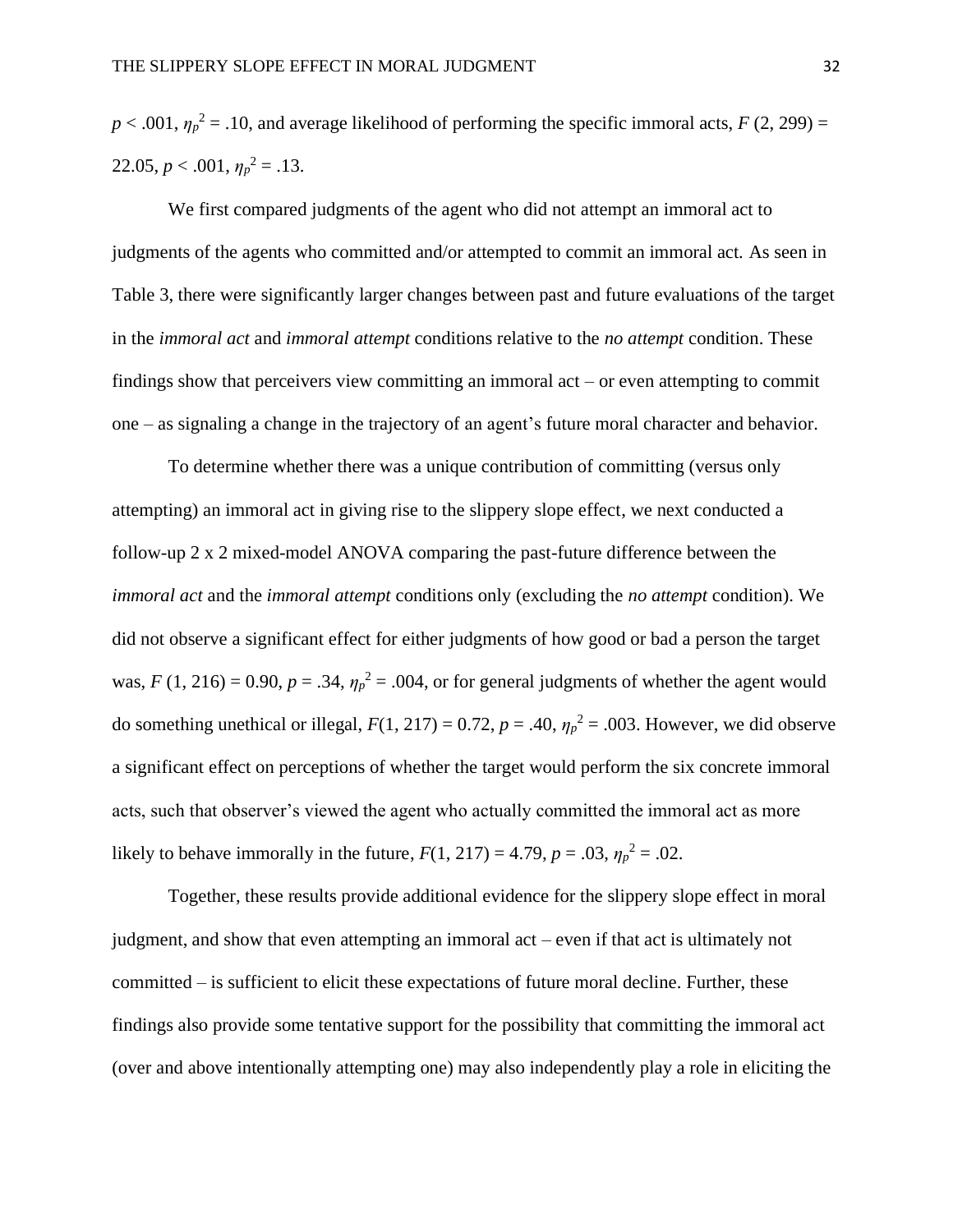slippery slope effect, although these effects may emerge more strongly for judgments of future behavior than global character judgments.

|                                                                    | Condition          | Past M<br>(SD) | Future $M$<br>(SD) |
|--------------------------------------------------------------------|--------------------|----------------|--------------------|
| Good/Bad Person                                                    | N <sub>o</sub>     | 7.28           | 7.28               |
| $(1 =$ Extremely Bad, $9 =$                                        | Immoral            | (0.86)         | (0.77)             |
| <b>Extremely Good)</b>                                             | Attempt            |                |                    |
|                                                                    | Immoral            | 6.44           | 5.86               |
|                                                                    | Attempt            | (1.47)         | (1.68)             |
|                                                                    | Immoral            | 6.32           | 5.44               |
|                                                                    | Act                | (1.47)         | (1.68)             |
| Likelihood of unethical                                            | N <sub>0</sub>     | 2.67           | 2.51               |
| behavior ( $1 = \text{Very Unlikely},$<br>$9 = \text{Very Likely}$ | Immoral<br>Attempt | (1.37)         | (1.22)             |
|                                                                    | Immoral            | 3.81           | 4.77               |
|                                                                    | Attempt            | (2.03)         | (2.08)             |
|                                                                    |                    |                |                    |
|                                                                    | Immoral            | 4.64           | 5.82               |
|                                                                    | Act                | (2.10)         | (1.71)             |
| Average likelihood of                                              | N <sub>0</sub>     | 2.78           | 2.64               |
| performing specific unethical<br>behaviors $(1 = Very)$            | Immoral<br>Attempt | (1.36)         | (1.22)             |
| Unlikely, $9 = \text{Very likely}$                                 | Immoral            | 4.16           | 4.92               |
|                                                                    | Attempt            | (1.92)         | (1.92)             |
|                                                                    |                    |                |                    |
|                                                                    | Immoral            | 4.69           | 5.94               |
|                                                                    | Act                | (1.83)         | (1.57)             |

*Table 3*. Descriptive statistics for Study 4a. Participants rated the agents who successfully committed and who attempted but failed to commit an immoral act as being worse in moral character and more likely to commit other unethical behaviors (both in general and as an average of specific acts) in the future than in the past. Conversely, there was no significant change in ratings of the agent who did not attempt the immoral act.

# **Study 4b**

Study 4a provided mixed evidence as to whether committing (versus merely attempting) an immoral act independently plays a role in eliciting slippery slope judgments. In Study 4b, we therefore conducted a replication of the *immoral attempt* and *immoral act* conditions in order to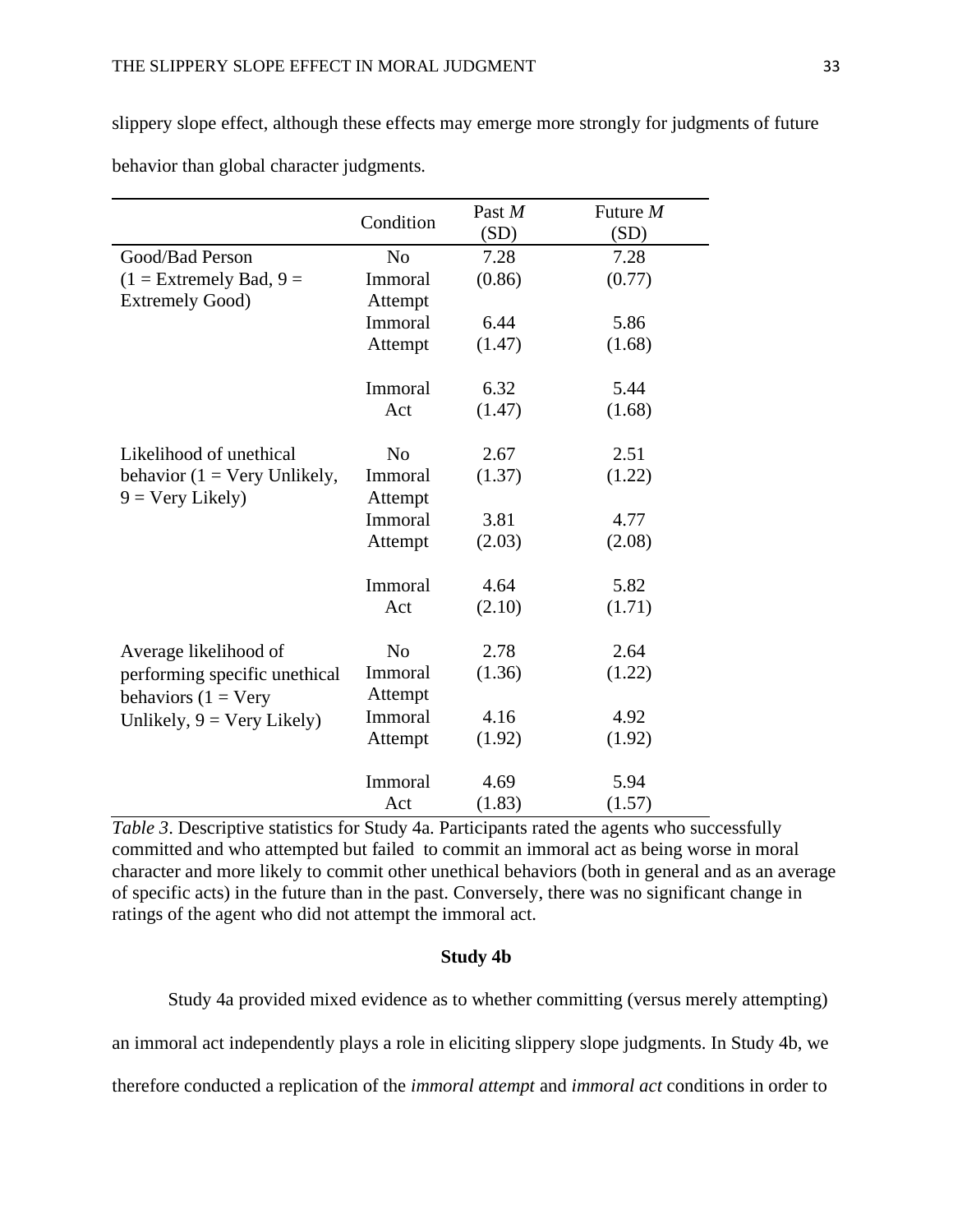assess the robustness of this effect. As noted above, although this prediction is not central to our theoretical framework, we viewed it as providing additional support for our hypothesized psychological mechanism of moral corruption (Hypothesis 4).

# **Methods**

#### *Participants*

We recruited 251 participants (51% female,  $M_{\text{age}} = 35.75$ ) from MTurk. As we did not include an attention check in this study, we excluded no participants from analyses. *Design*

The design of this experiment was very similar to that of that *immoral attempt* and *immoral act* conditions from Study 4a. Participants read a story about a high school student who attempts to cheat on a test by writing notes on his hand – an immoral act that is either unsuccessful (*immoral attempt*) or successful (*immoral act*). As in our previous studies, after reading the vignette, participants rated the likelihood that the target would perform various unethical or illegal behaviors in the future (start using drugs, shoplift, assault someone, cheat on another test, and drive while intoxicated; from 1 = *not likely at all* to 9 = *very likely*). Based on the results of Study 4a, in this study we assessed only the critical comparison point of participants' future predictions (we did not assess judgments of the agent in the past).

# **Results and Discussion**

We averaged across the five likelihood judgments ( $\alpha$  = .84) to form a single index of predicted likelihood of committing future immoral acts. As predicted, we found that participants in the *immoral act* condition  $(M = 4.82)$  rated the agent as significantly more likely to commit other unethical acts in the future than did participants in the *immoral attempt* condition (M = 4.38),  $t(249) = 2.29$ ,  $p = .02$ , Cohen's  $d = .29$ . These results replicate those of Study 4a and show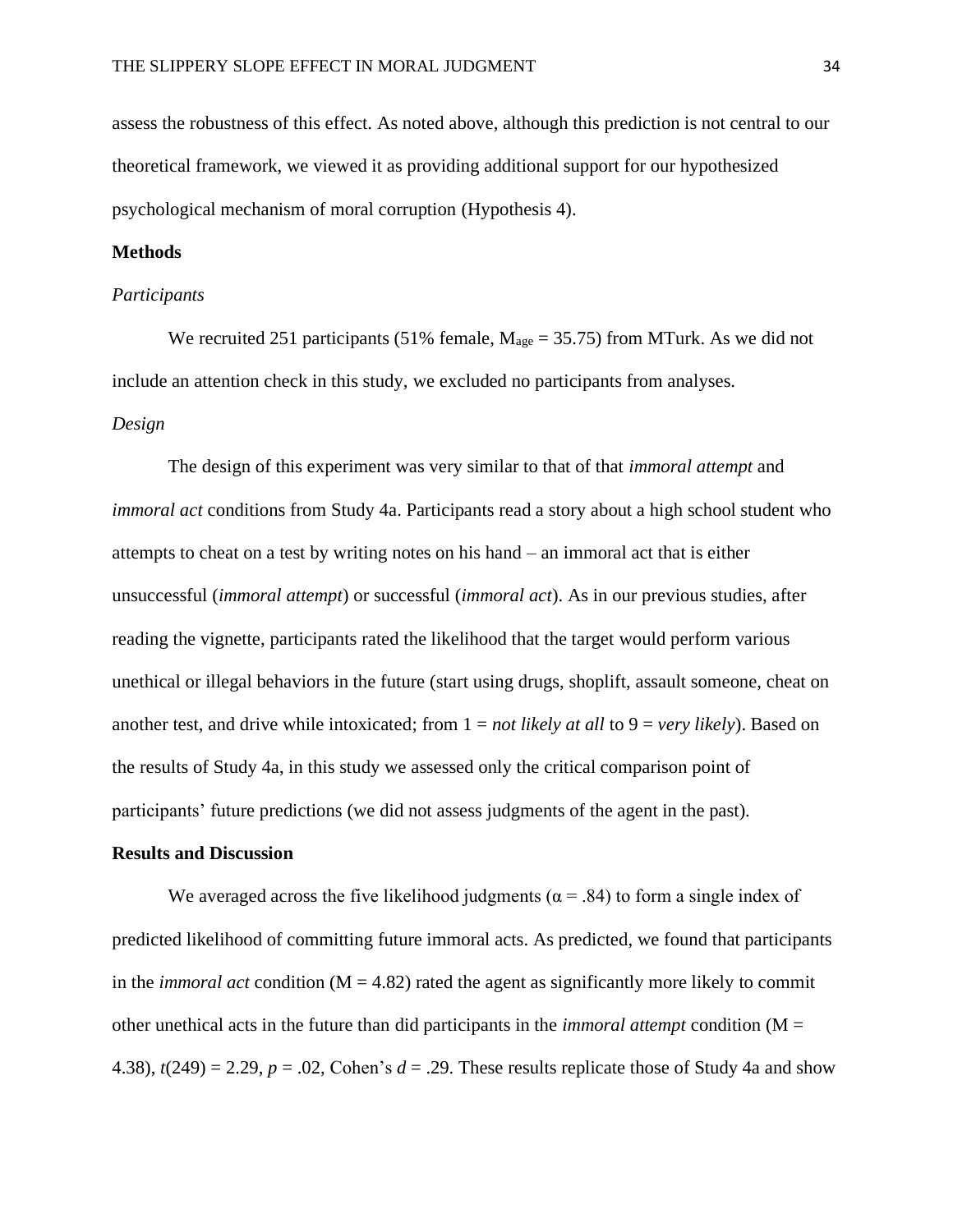that committing an immoral act – over and above having immoral intentions and attempting that act—contributes to the slippery slope effect. This pattern of results is consistent with our hypothesized psychological mechanism for the slippery slope effect – that the commission of an immoral act is viewed as indelibly corrupting an agent's moral character and future behavior.

# **Study 5**

In Study 5, we examined whether and to what degree the slippery slope effect is contingent on the similarity between the initial immoral behavior and the predicted future behaviors. That is, when judging the future behavior of an agent who commits an immoral act, do observers generalize only to other immoral acts within the same "domain" as the initial immoral act (e.g., generalizing from one fairness violation to another, but not from fairness to harm; cf. Haidt & Joseph, 2004)? Or will they also perceive that the agent would be more likely to commit other dissimilar immoral acts as well?

The literature on moral evaluation appears to provide support for both predictions. Research on moral typecasting has demonstrated that more agentic individuals are judged as more likely to perform both moral and immoral acts than less agentic individuals (e.g., Gray  $\&$ Wegner, 2009, 2011). This work suggests that people may be domain-insensitive in judging an agent's future behavior, simply concluding that this person is an immoral agent and therefore will commit other immoral acts, regardless of the specific nature of those acts.

However, there is also evidence that observers can employ more nuanced considerations in their moral judgments. As discussed above, past work has shown that moral judgments often exhibit domain-sensitivity. For example, observers predict that impure agents will commit both impure and harmful acts, while harmful agents are expected to only commit other harmful acts (Chakroff et al., 2017). Based on this past work, we predicted that the slippery slope effect in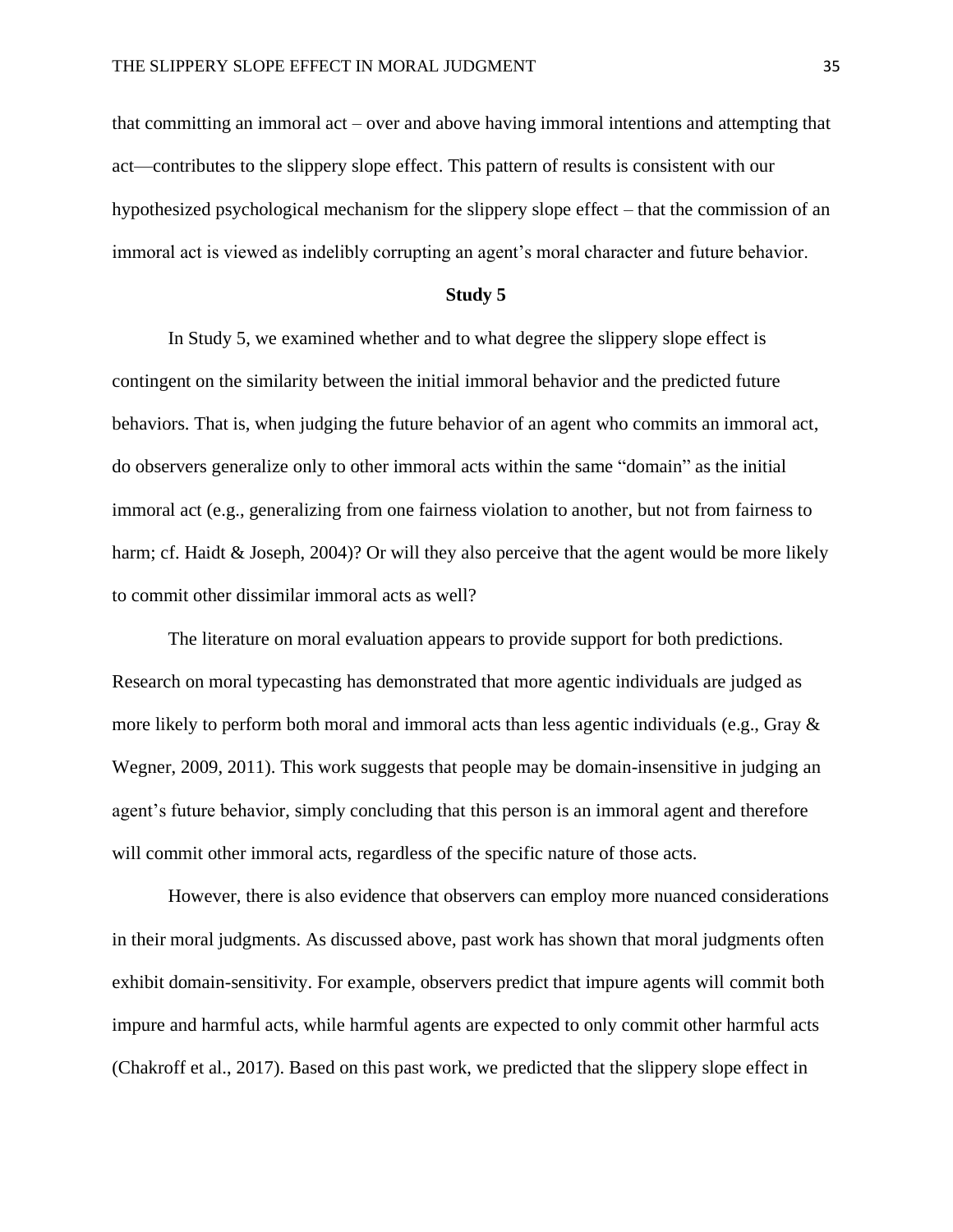moral judgment would exhibit domain sensitivity. Specifically, we hypothesized that, in predicting an immoral agent's future behavior, observers would expect that agent to be particularly likely to commit future (versus past) violations of the same general class or domain (e.g., within the domains of harm, fairness, or purity), whereas "cross-domain" immoral acts would be judged as relatively less likely (Hypothesis 3). For example, we expected that observers would judge an agent who stole as more likely to commit other fairness violations, such as other acts of theft, fraud, or cheating, than they would be to commit a harm violation, such as physically attacking someone. Conversely, an agent who assaulted someone should be expected to be more likely to commit other acts of harm than they would fairness violations. If so, this would constitute an important moderating factor in determining the "scope" of the slippery slope effect, suggesting that it is particularly likely to occur within (relative to across) moral domains. Similarly, this would also have implications for the exact nature of the moral corruption that we hypothesize underlies the slippery slope effect, suggesting that this numbing of conscience may be specific to the nature of the immoral act.

## **Method**

#### *Participants*

We recruited 802 participants (46% female,  $M_{\text{age}} = 36.3$ ) from MTurk. We excluded 48 participants for failing the attention check, leaving 754 participants (46% female,  $M_{\text{age}} = 36.71$ ) in our final sample. However, none of our conclusions are substantively altered if all participants are included in analyses.

# *Design*

We randomly assigned participants to one of four conditions, based on a 2 (domain: *theft*, *harm*) X 2 (action: *immoral act*, *no immoral act*) between-subjects design. Participants in all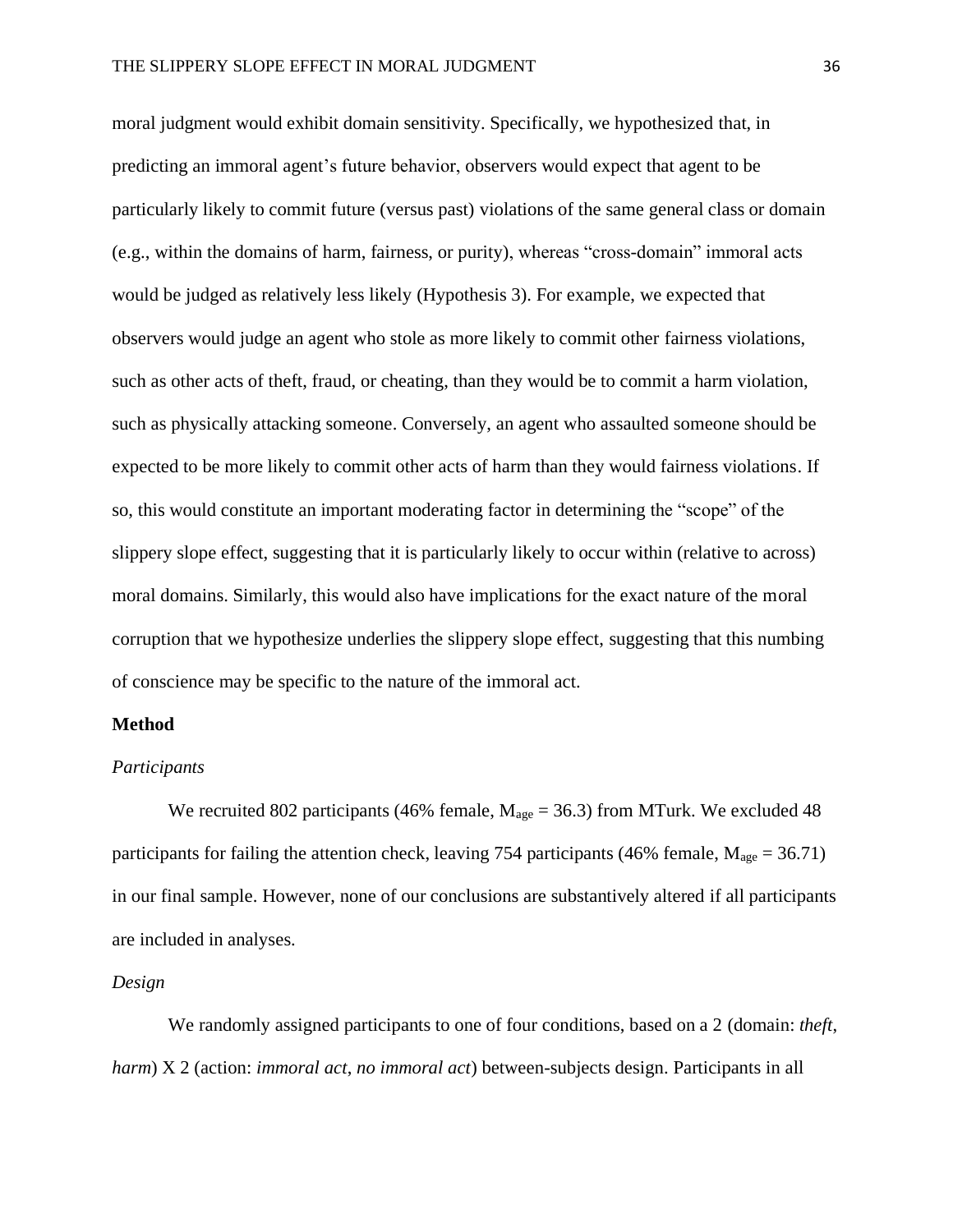conditions read a story in which an agent considers committing an immoral act. Participants read that the person in the story either considered stealing something (*theft* condition) or physically harming someone else (*harm* condition). To further ensure the generalizability of any observed effects, we used two different harm vignettes and two different theft vignettes, depicting different agents in different situations (see OSF page for all vignettes). Participants read one of two possible outcomes for the story: either the person committed the action they considered (*immoral act* condition) or decided against committing the action they considered (*no immoral act* condition).

After reading the story, participants responded to two sets of questions, assessing perceptions of the agent in the past (one year prior) and the future (one year after). Participants rated the agent's general moral character (i.e., how good or bad of a person she was, from  $1 =$ *extremely bad* to 9 = e*xtremely good*) and general likelihood of committing another immoral act (from 1 = *not likely at all* to 9 = *very likely*). Participants also made predictions regarding the agent's likelihood of committing various other specific immoral acts (from 1 = *not likely at all* to 9 = *very likely*): four behaviors related to theft (cheating on taxes, stealing something, committing workplace fraud, and committing identity theft) and three behaviors related to physical harm (physically assault someone, sexually assault someone, abuse animals). These behaviors were selected from a pilot study we conducted and were judged as being moderately similar to one another<sup>4</sup>. After answering both sets of questions, participants completed an attention check that asked them to recall what the agent did in the story. As in our previous studies, our inclusion criteria for the attention check was selecting the correct answer for one's assigned condition.

#### **Results and Discussion**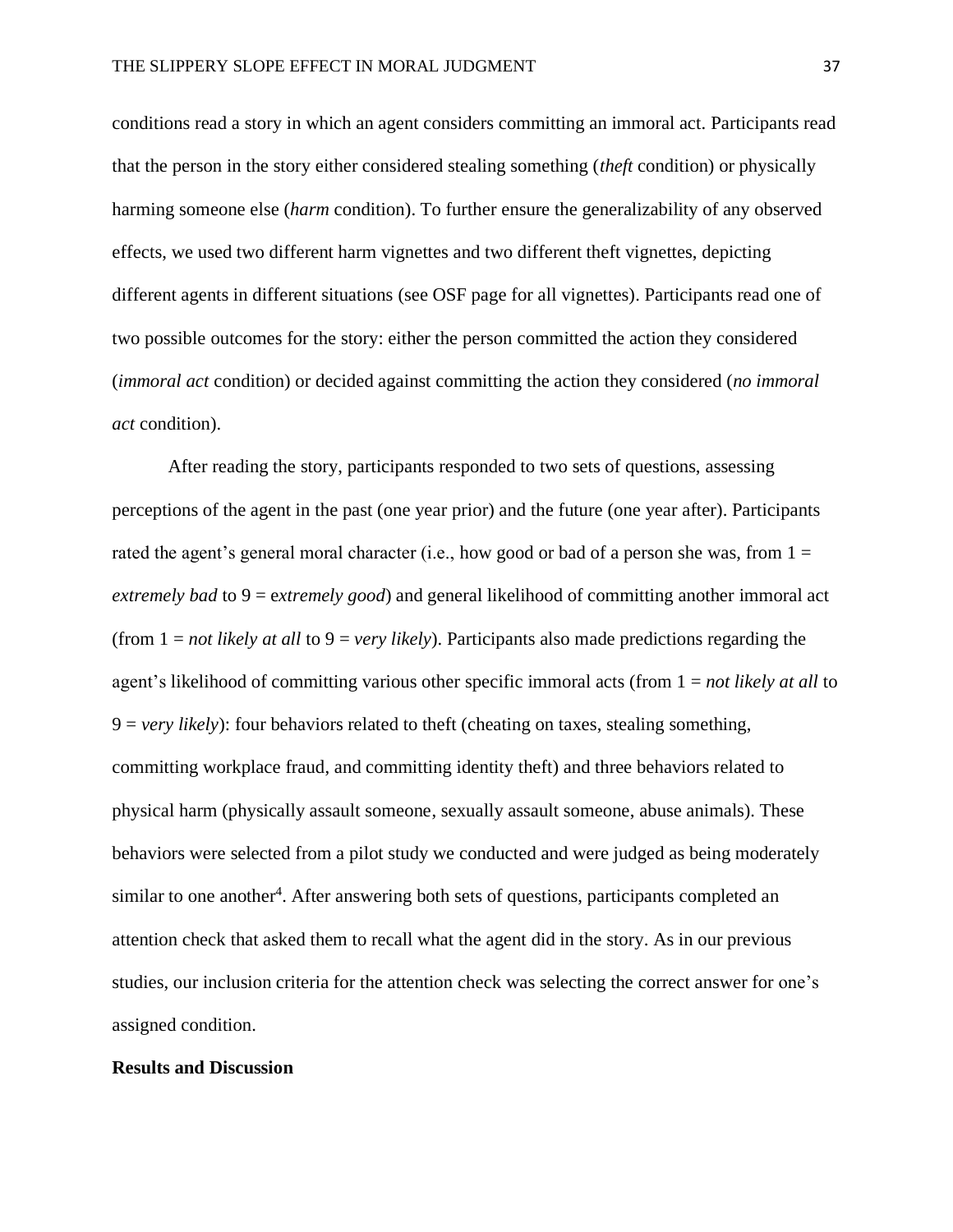We first assessed whether we successfully replicated the results of our previous studies, such that observers judged an agent as undergoing a greater change in (1) moral character and (2) general likelihood of behaving immorally after committing (versus merely contemplating) an immoral act. To do so, we first conducted a 2 (domain: *theft* versus *harm*) X 2 (action: *immoral act* versus *no immoral act*) X 2 (time: past versus future) mixed-model ANOVA on judgments of general moral character and general judgments of future immorality (see Table 4 for descriptive statistics). Replicating our previous findings, we found a significant time X action condition interaction on both judgements of character,  $F(1,744) = 80.55$ ,  $p < .001$ ,  $\eta_p^2 = .10$ , and behavior,  $F(1,750) = 85.24, p < .001, \eta_p^2 = .10$ . As in our previous studies, participants viewed the commission of an immoral act as signaling a future change in the target's moral character and behavior.

We then tested our primary hypothesis that act similarity would moderate the slippery slope effect. We first collapsed across the various individual immoral acts to form four composite indices of predicted behavior: past-theft ( $\alpha$  = .92), future-theft ( $\alpha$  = .92), past-harm ( $\alpha$  $=$  .90), and future-harm ( $\alpha = .87$ ). To assess whether the similarity between the initial immoral act and the predicted behaviors influenced participants' judgments, we conducted a mixed-model ANOVA, with time (past versus future) and predicted domain (theft-related versus harm-related) as the within-subjects variables and act (*immoral act* versus *no immoral act*) and transgression domain (*theft* versus *harm*) as the between-subjects variables. As hypothesized, we observed a significant four-way interaction (time X predicted domain X act X act domain) on participants' likelihood predictions,  $F(1,751) = 31.82$ ,  $p < .001$ ,  $\eta_p^2 = .04$ . Consistent with our predictions, the pattern of this interaction was such that the past-future difference was larger for similar (harm-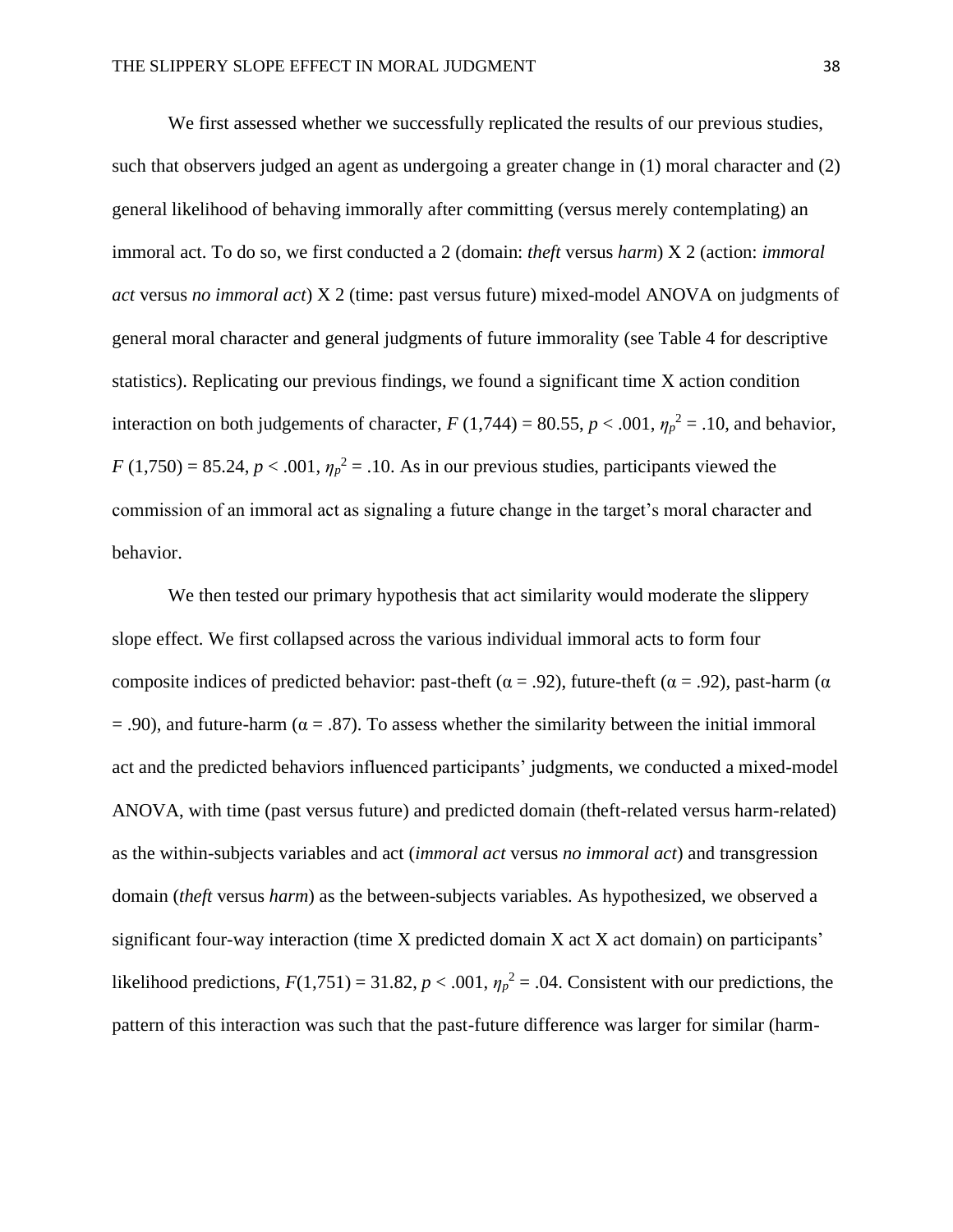| harm; theft-theft) versus dissimilar (harm-theft; theft-harm) acts (see Table 5). However, there |  |  |
|--------------------------------------------------------------------------------------------------|--|--|

| was also a significant "cross-domain" slippery slope effect, such that an individual who |  |  |  |
|------------------------------------------------------------------------------------------|--|--|--|
|                                                                                          |  |  |  |

| Measure                                                      | Domain | Act                   | Past M<br>(SD) | Future M<br>(SD) |
|--------------------------------------------------------------|--------|-----------------------|----------------|------------------|
| Good/Bad Person                                              | Theft  | <b>Immoral</b>        | 5.25           | 4.24             |
| $(1 =$ Extremely Bad, $9 =$<br><b>Extremely Good)</b>        |        | Act                   | (1.68)         | (1.44)           |
|                                                              |        | N <sub>O</sub>        | 6.08           | 6.26             |
|                                                              |        | <b>Immoral</b><br>Act | (1.60)         | (1.44)           |
|                                                              | Harm   | <b>Immoral</b>        | 5.14           | 4.39             |
|                                                              |        | Act                   | (1.63)         | (1.53)           |
|                                                              |        | N <sub>O</sub>        | 5.49           | 5.54             |
|                                                              |        | <b>Immoral</b><br>Act | (1.67)         | (1.59)           |
| Likelihood of unethical                                      | Theft  | <i>Immoral</i>        | 4.95           | 6.72             |
| behavior ( $1 = V$ ery<br>Unlikely, $9 = \text{Very Likely}$ |        | Act                   | (2.14)         | (1.72)           |
|                                                              |        | N <sub>o</sub>        | 3.43           | 3.62             |
|                                                              |        | <b>Immoral</b><br>Act | (2.00)         | (2.07)           |
|                                                              | Harm   | <i>Immoral</i>        | 4.70           | 5.75             |
|                                                              |        | Act                   | (2.16)         | (1.99)           |
|                                                              |        | N <sub>O</sub>        | 3.54           | 3.71             |
|                                                              |        | <b>Immoral</b><br>Act | (2.00)         | (2.17)           |

*Table 4*. Descriptive statistics for Study 5 judgments of moral character and general likelihood of unethical behavior. Important to note is that the largest past-future differences were in the *immoral act* conditions for both sets of judgments.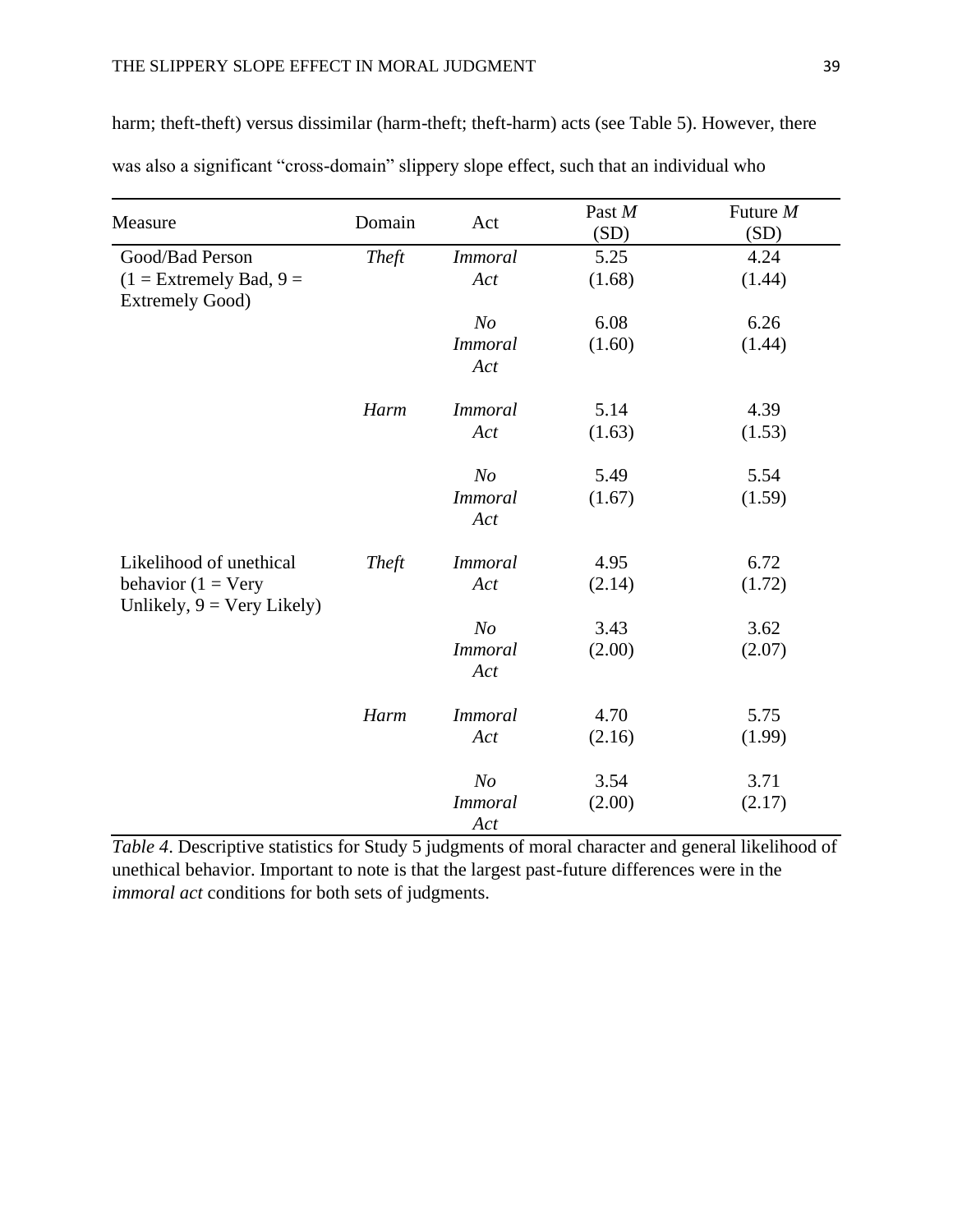|                                       | Judged       |        |          |
|---------------------------------------|--------------|--------|----------|
| Condition                             | likelihood   | Past M | Future M |
|                                       | of different | (SD)   | (SD)     |
|                                       | behaviors    |        |          |
| $The ft-no\text{ }inmoral\text{ }act$ | Theft-       | 2.91   | 3.08     |
|                                       | related      | (1.71) | (1.78)   |
|                                       | Assault-     | 1.75   | 1.72     |
|                                       | related      | (1.26) | (1.21)   |
| Harm – no immoral act                 | Theft-       | 2.87   | 2.88     |
|                                       | related      | (1.68) | (1.70)   |
|                                       | Assault-     | 2.50   | 2.56     |
|                                       | related      | (1.55) | (1.56)   |
| $The ft - \text{immoral act}$         | Theft-       | 4.43   | 5.84     |
|                                       | related      | (1.94) | (1.66)   |
|                                       | Assault-     | 2.39   | 2.68     |
|                                       | related      | (1.75) | (1.74)   |
| Harm – immoral act                    | Theft-       | 3.73   | 4.42     |
|                                       | related      | (1.84) | (1.93)   |
|                                       | Assault-     | 3.21   | 4.03     |
|                                       | related      | (1.85) | (1.73)   |

*Table 5*. Descriptive statistics for Study 5 showing the judged likelihood of committing a variety of theft-related and assault-related behaviors in the past and the future. When the agent merely considered theft or assault without acting, there was little change between past likelihood and future likelihood for both types of behaviors. However, when the agent committed the immoral act, there was a "within-domain" slippery slope effect, such that the agent was judged more likely to commit same-domain acts than cross-domain acts in the future than in the past.

committed one type of act (theft or harm) was also seen as more likely to subsequently commit

immoral acts of the other type in the future as well,  $F(1,753) = 45.87$ ,  $p < .001$ ,  $\eta_p^2 = .06$ .

Thus, although the slippery slope effect is not restricted to individual domains of moral

violations, slippery slope perceptions in moral judgment do appear to be sensitive to more

nuanced considerations regarding the specific nature of the immoral acts in question. Consistent

with our previous studies, the commission of an immoral act led observers to perceive a change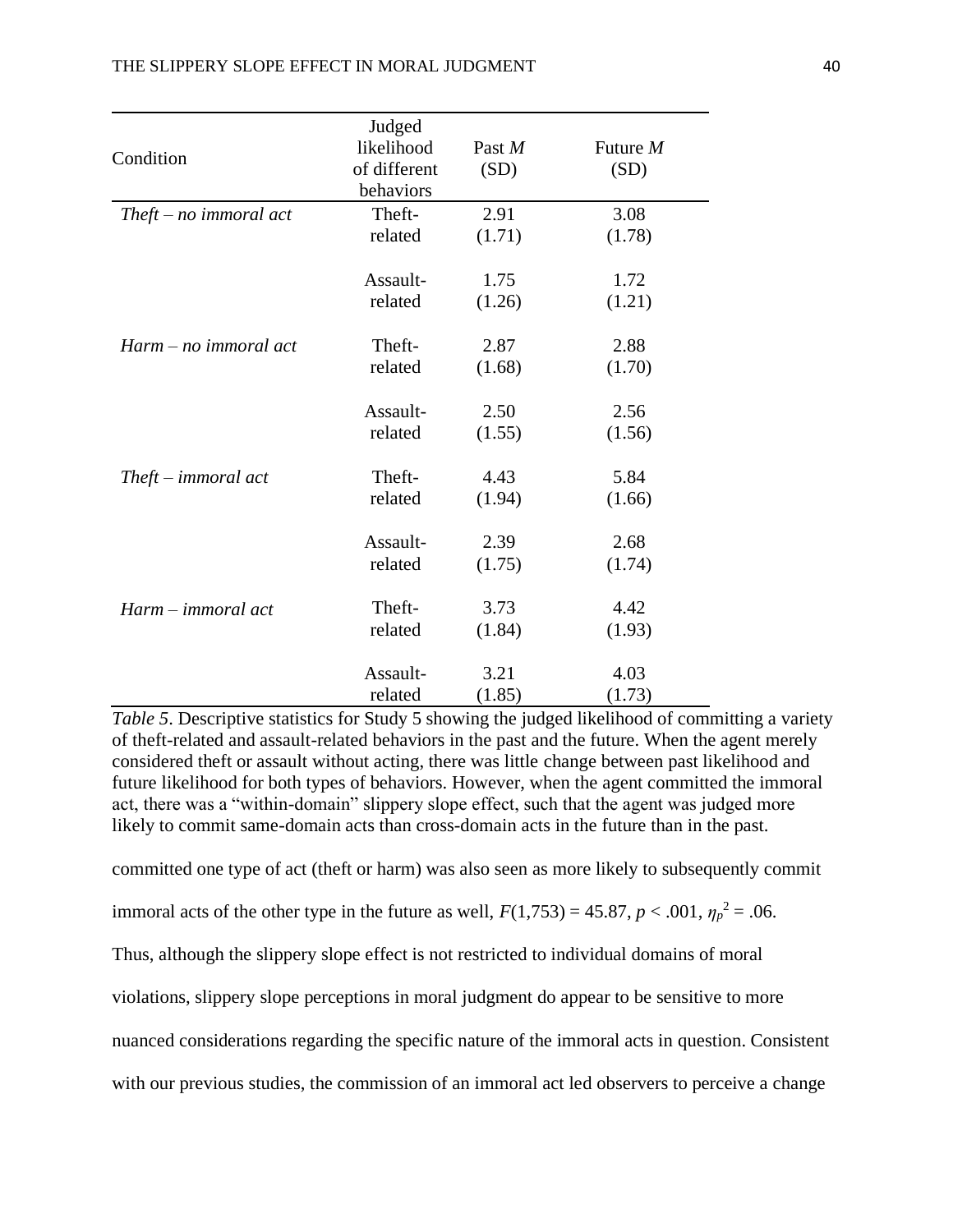in the trajectory of an agent's future behavior – but, supporting Hypothesis 3, this effect was particularly pronounced for behaviors that were more similar in nature to the original act.

#### **Study 6**

In our final study, we had two primary aims. Our first aim was to provide a more nuanced examination of observers' predictions regarding how an immoral agent's behavior would continue to change in the future. Specifically, we were interested in testing the prediction that an agent who commits an immoral act would specifically be expected to subsequently commit other immoral acts that would *increase in severity over time* (versus, e.g., committing immoral acts of the same degree of severity, or immoral acts that vary randomly/unpredictably in their severity).

Our second aim was to test two possible psychological mechanisms that may underlie the slippery slope effect in moral judgment. The first potential mechanism we wished to test is that agents are perceived as likely to commit increasingly immoral acts over time because they are positively reinforced for their immoral behavior. That is, people may hold the lay belief that immoral behavior brings about rewards (e.g., resource or reputational benefits) that make the agent more likely to commit future acts for further gain. If so, then eliminating or diminishing the reward for the agent – for example by punishing the agent for the immoral act – should attenuate the slippery slope effect.

The second potential mechanism that we wished to examine was the "corruption hypothesis" that we outlined above (Hypothesis 4): that agents are perceived as increasingly likely to commit future immoral behavior because transgressing becomes affectively easier for them. That is, they experience less negative emotion (e.g., regret, guilt, shame) about the immoral acts they commit, and this corruption of conscience, in turn, makes it easier for them to commit future immoral acts. Such a pattern would be in keeping with findings suggesting that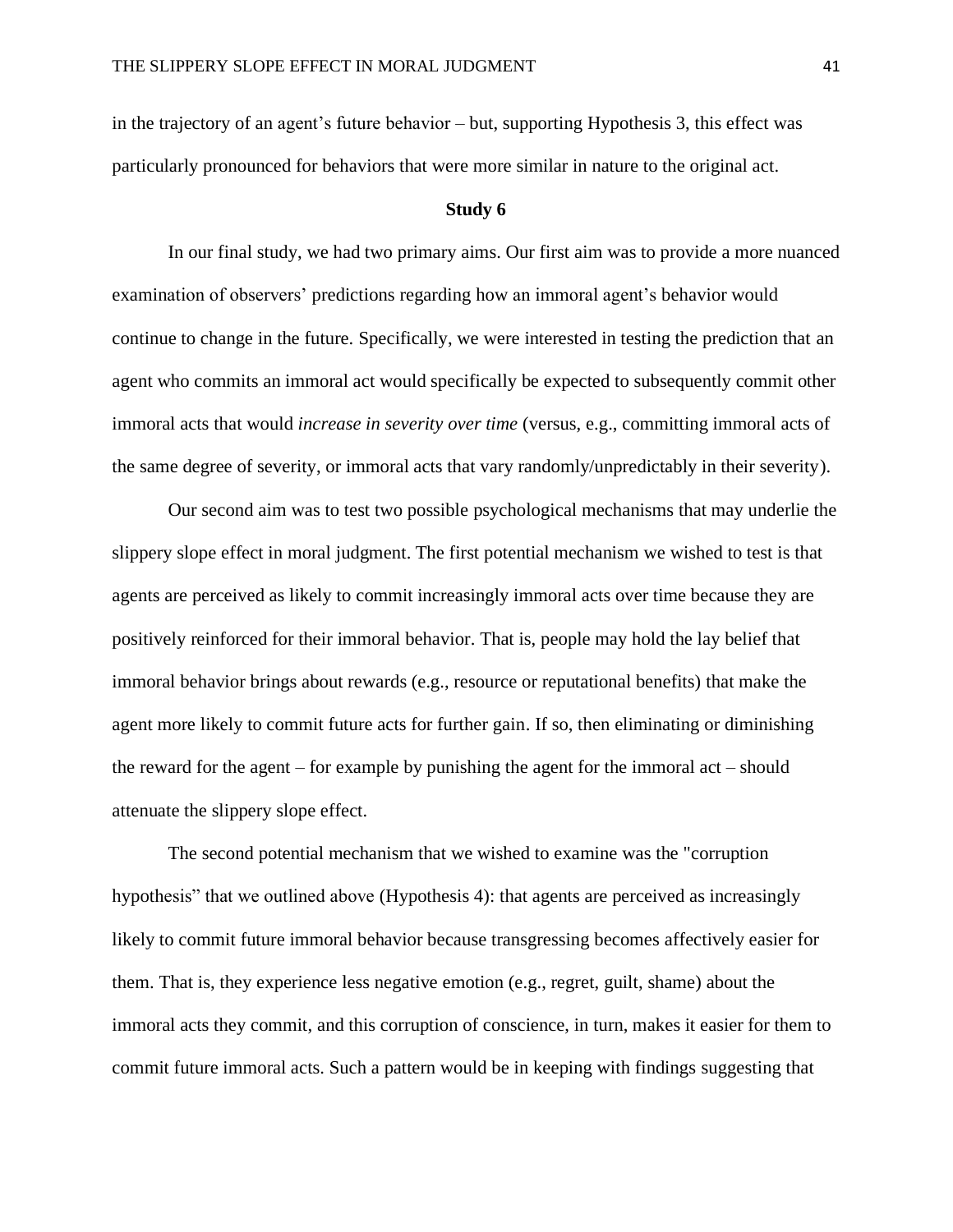real-world immoral behavior can increase over time because people become desensitized to committing immoral acts (e.g., cheating; Garrett et al., 2016; Welsh et al., 2014). If true, then undercutting this perception of corrupted character  $-$  for example, by indicating that the agent experienced regret or guilt after the immoral act – should attenuate the slippery slope effect.

# **Methods**

# *Participants*

We recruited 807 participants (55% female,  $M_{\text{age}} = 38.5$ ) from MTurk. We did not include an attention check in this study and did not exclude any participants from analyses. *Design*

Participants were first told that they would read a short story and answer some questions about it. Participants were randomly assigned to one of four conditions, based on a 2 (punishment: *punishment*, *no punishment*) X 2 (regret: *regret*, *no regret*) design. In all conditions, participants were given a general description of an immoral actor, asking them to evaluate a person who does something morally questionable, such as committing minor theft. The ending of the vignette differed by condition, with the agent either being caught and punished for this behavior (*punishment* condition) or experiencing no punishment (*no punishment* condition). The vignettes also differed as to whether the person who committed the immoral act felt regret and guilt about performing this behavior (*regret* condition) or experienced no regret or guilt (*no regret* condition). 5

After reading the vignette, participants were asked to make judgments about the agent's future (im)moral behavior. They were provided with a list of possible future behavioral trajectories and were asked to choose the one they viewed as most likely: "This person won't commit any other immoral acts, or will only do so very infrequently"; "This person will commit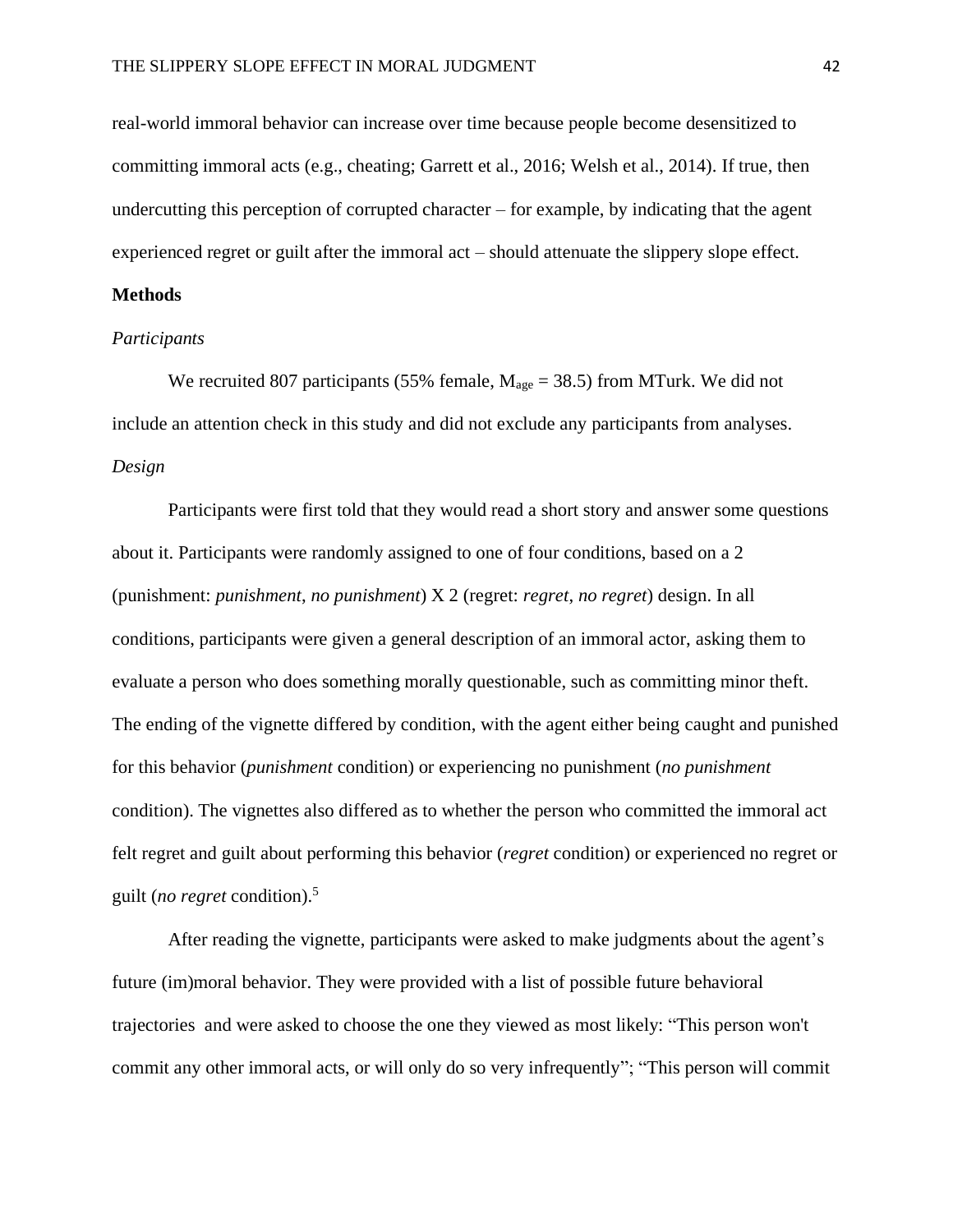other immoral acts of the same severity over time"; "This person will commit other immoral acts with increasing severity over time"; "This person will commit other immoral acts of decreasing severity over time"; "This person will commit other immoral acts, but the severity of the acts will be random".

# **Results and Discussion**

To test the effects of punishment and regret on predictions of future behavior, we conducted a chi-squared test on participants' behavior judgments. We found that the conditions significantly differed in the degree to which each possible future pattern of behavior was selected,  $\chi^2$  (12, N = 806) = 274.75, *p* < .001 (see Figure 1). Consistent with our previous studies,



*Figure 1*. When an immoral agent experienced no regret, participants most often predicted that the agent would commit immoral acts of increasing severity, even if they had been punished for their immoral behavior. When the agent did experience regret, participants most often predicted that the agent would cease committing immoral acts.

when the agent was not said to have experienced punishment or regret, participants most often

thought that the agent would commit other immoral acts of increasing severity over time. In

other words, observers viewed this immoral act as signaling a change in the trajectory of the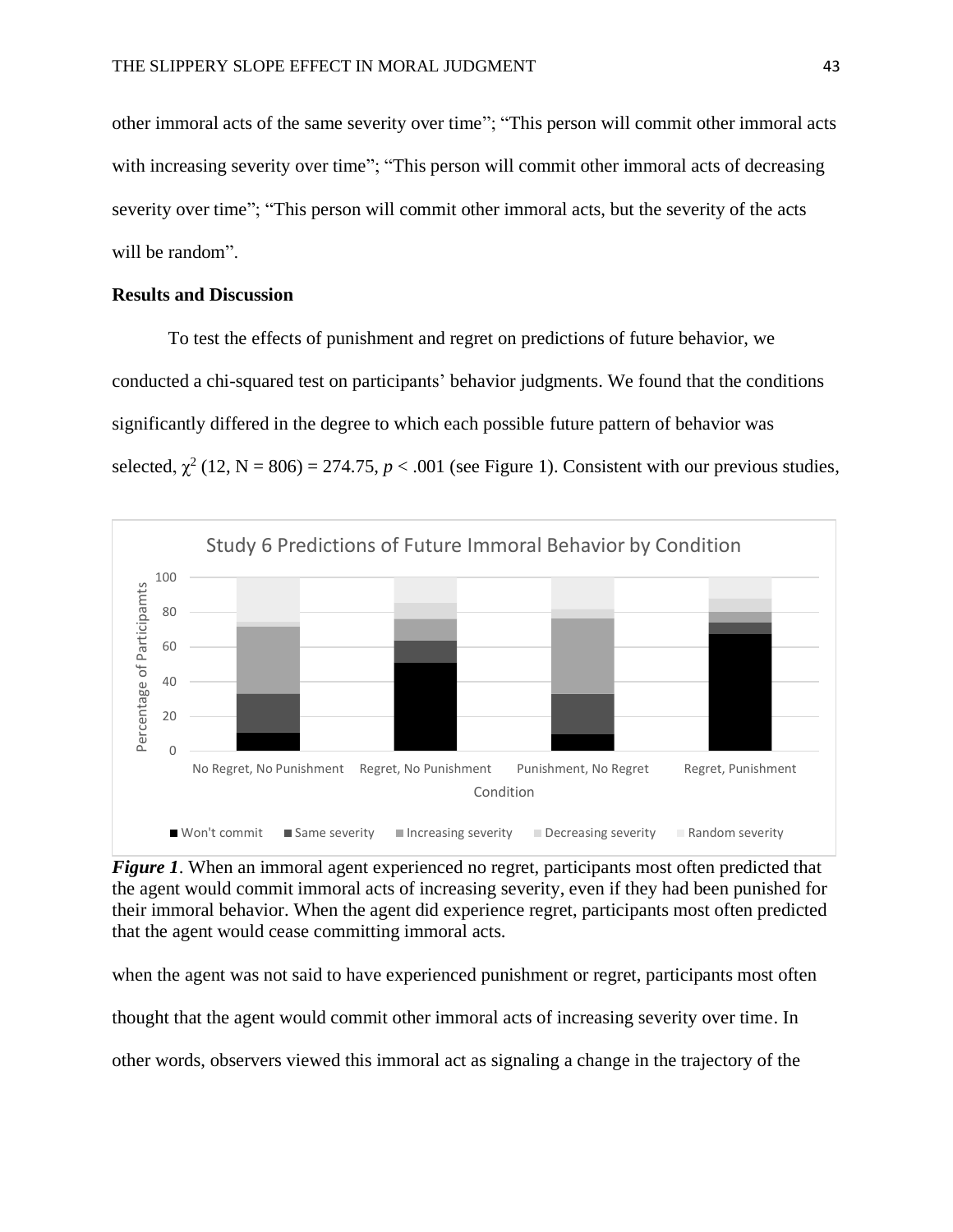agent's future moral character, such that the agent would commit immoral acts of increasing severity over time.

We next examined the effects of punishment and regret on slippery slope perceptions. Intriguingly, we found that punishment alone (in the absence of regret) did *not* significantly attenuate the slippery slope effect: there was no significant difference between the control condition and the punishment-only condition,  $\chi^2$  (4, N = 419) = 5.38, p = .25. However, consistent with our predictions, we found a significant main effect of regret ( $\chi^2$  (4, N = 386) = 94.04,  $p < .001$ ), such that the agent who experienced negative emotion after committing an immoral act was viewed as less likely to commit future immoral acts. Interestingly, this effect of regret was further heightened when combined with punishment, such that the agent who experienced both regret and punishment was judged as even less likely to commit future immoral acts than the agent who experienced only regret with no punishment,  $\chi^2$  (4, N = 387) = 12.75, p = .01.

These results conceptually replicate the slippery slope effect using different materials and dependent measures, while providing additional nuance to our previous findings. They reveal that observers specifically anticipate that an agent who commits an immoral act will commit increasingly severe immoral behaviors in the future, rather than, for example, immoral acts of similar or unpredictable severity. Further, these results also provide support for our hypothesized corruption mechanism (Hypothesis 4), suggesting that an explicit signal that the agent has not undergone a negative moral change (e.g., experiencing guilt and regret) can counteract the slippery slope effect. Further, these results speak against a rewards-based explanation for the slippery slope effect, suggesting that it is not simply the case that observers intuit that "crime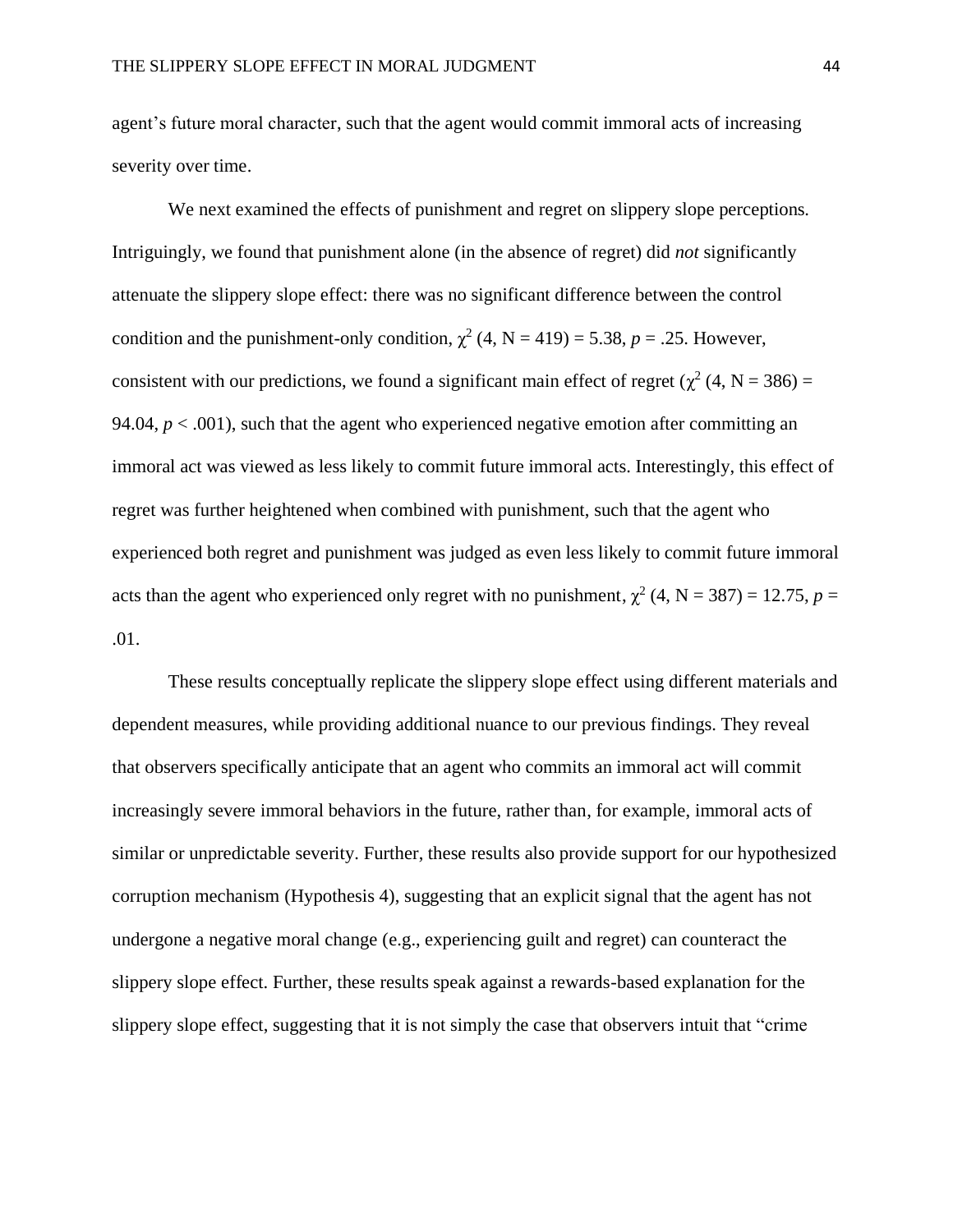pays." Rather, as hypothesized, the commission of an immoral act is perceived as corrupting a person's moral character and future behavior.

# **Internal Meta-Analysis**

Following recent best-practices recommendations (e.g., McShane & Böckenholt, 2017), we conducted an internal, "within-paper" meta-analysis to determine the average effect size of the slippery slope effect in moral judgment (i.e., the past-future difference for our *immoral act*  condition). We used a random-effects model to better extrapolate these effects beyond the current studies to the general population (Hedges & Vevea, 1998). Because we had a nested structure, with measures of (1) moral character, (2) general likelihood of immoral behavior, and (3) likelihood of committing specific immoral acts, we fit a multi-level meta-analysis model (see Konstantopoulos, 2011), specifying nested random effects for study and measure type (moral character, general behavior, specific acts ). The average effect size across these studies was Cohen's  $d = .55$  (se = .10,  $z = 5.31$ ,  $p < .0001$ ), and the 95% confidence interval for the true effect size was  $d = 0.34 - 0.75$ . We also computed separate average effect sizes for each of our three measures types. All three analyses yielded similar estimates, although the effect sizes were descriptively somewhat larger for judgments of the agent's likelihood of committing specific immoral acts ( $d = .63$ , se = .12,  $z = 5.17$ ,  $p < .0001$ ) and general likelihood of behaving immorally ( $d = .56$ , se = .12,  $z = 4.54$ ,  $p < .0001$ ) than for character judgments ( $d = .42$ , se = .09,  $z = 4.36, p < .0001$ ).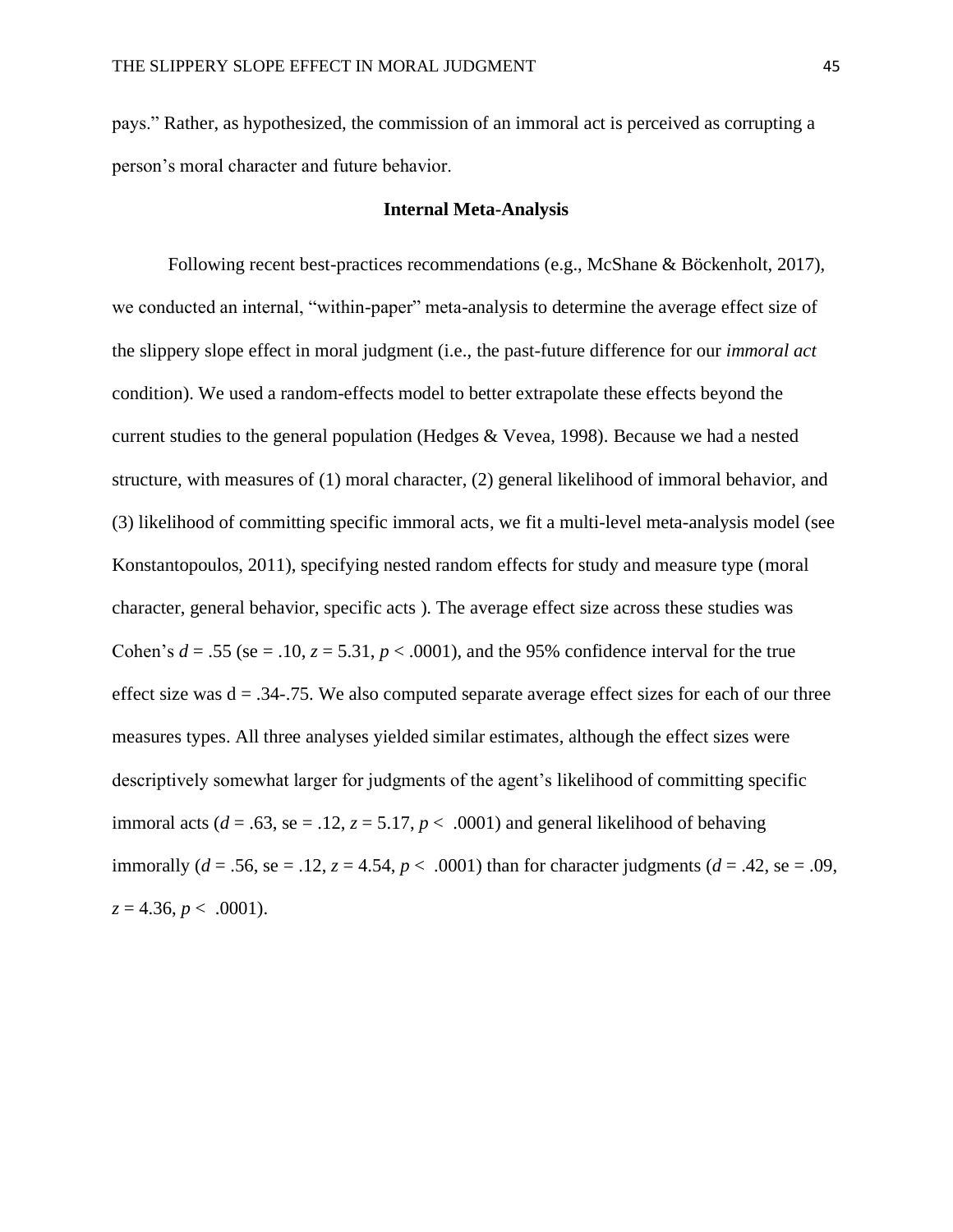

**Figure 2. Forest plot of effect sizes of the slippery slope effect.** Illustrates the effect size (Cohen's *d*) of the past-future difference for participants in the *immoral act* condition, for each of our three dependent measures. (Studies that did not include past and future judgments are not listed.) Average effect sizes are based on a multi-level meta-analysis with nested random effects for measure type and study.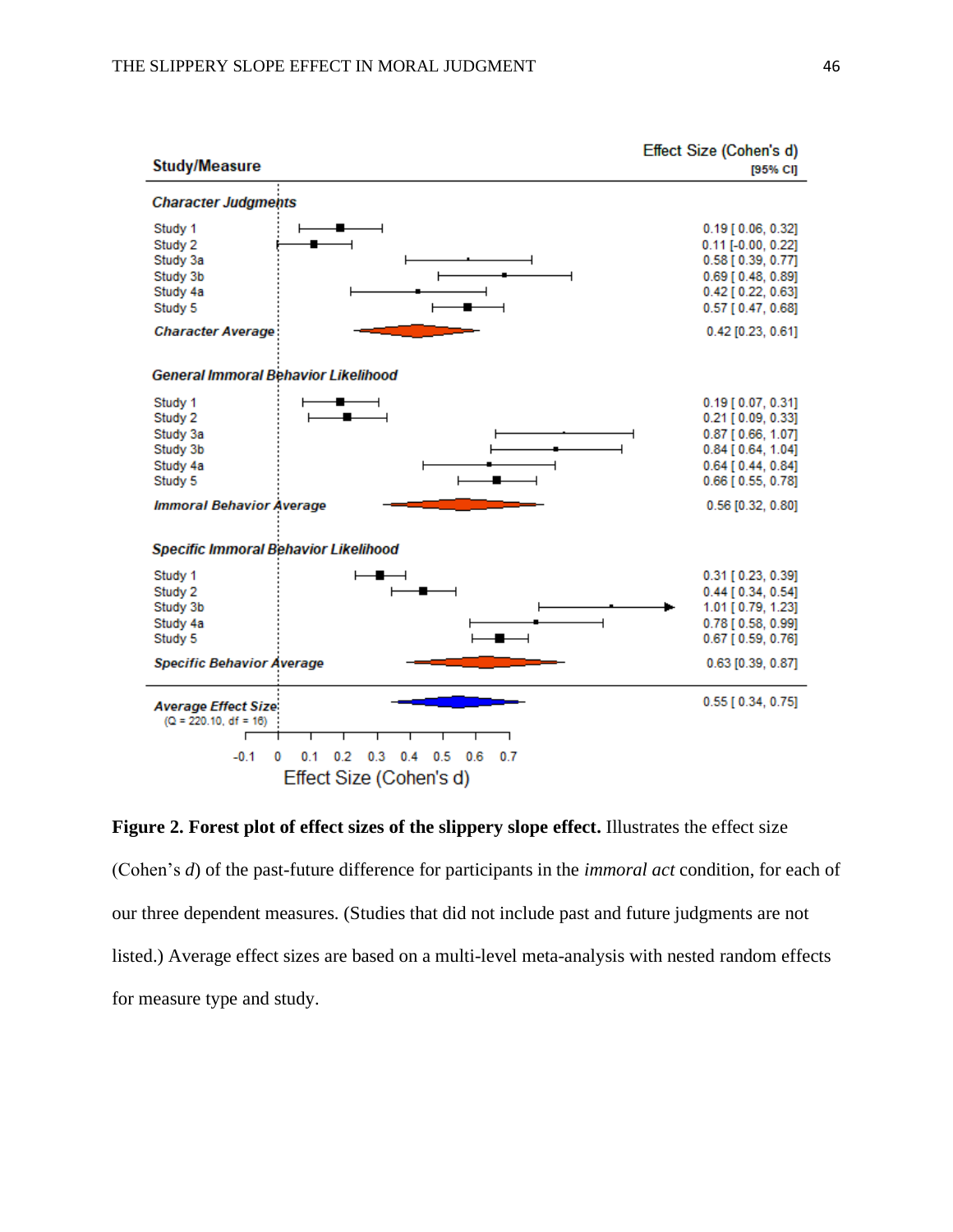# **General Discussion**

Across eight studies, we found robust support for the hypothesized slippery slope effect in moral judgment, finding that observers perceive a single immoral act as signaling a change in the future trajectory of an agent's moral character and behavior. We tested and found support for four broad hypotheses: Hypothesis 1: Observers judge immoral agents as of worse moral character and more likely to commit immoral behavior in the future after an immoral act (versus in the past before that immoral act; Studies 1-6). Hypothesis 2: Observers do *not* perceive a similar change in morality for targets that do not commit an immoral act (e.g., those who are the victims of a transgression and/or those that simply *consider* committing an immoral act; Studies 2-5). Hypothesis 3: The slippery slope effect exhibits sensitivity to the specific nature of the relationship between the original and future immoral acts, such that observers judge an agent as particularly likely to commit future immoral acts that are similar to the initial transgression (Study 5). Further, an agent's future immoral acts are specifically predicted to become increasingly severe over time (Study 6). Hypothesis 4: The slippery slope effect is driven, at least in part, by perceptions that committing an immoral act indelibly "corrupts" one's moral character. Supporting this hypothesis, committing an immoral act – even over and above intentionally attempting one – leads to greater predictions of future immoral behavior (Studies 4a and 4b). Further, explicit signals that counteract perceptions of a corrupted conscience, such as an agent experiencing guilt and regret, interrupt the slippery slope effect. However, simply removing the rewards of an immoral act (e.g., by punishing the agent for the act) do not on their own attenuate slippery slope perceptions (Study 6).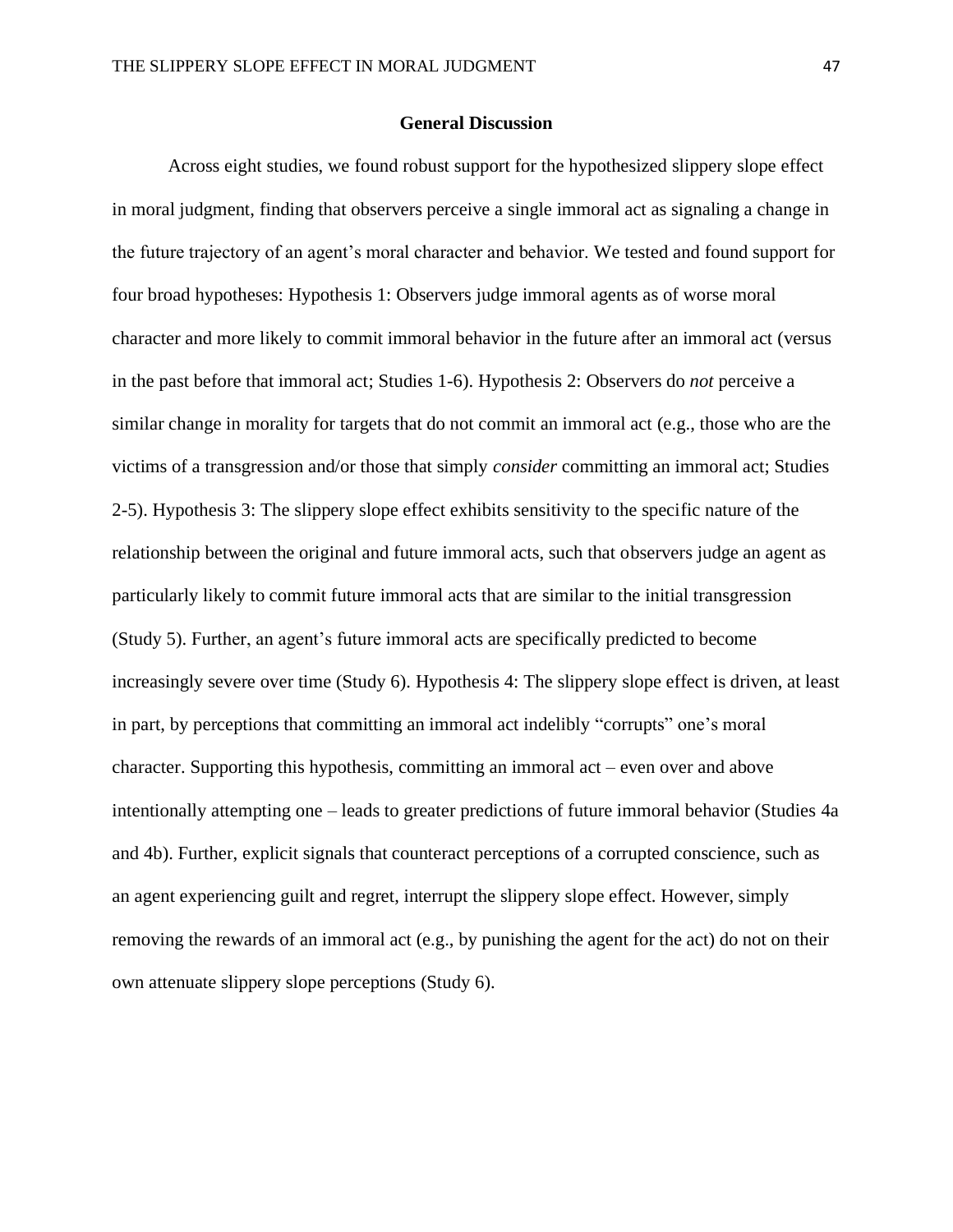# **Connections to Past Theory and Research**

Our findings build on and extend the growing body of literature on judgments of moral character, which shows that we evaluate not just the rightness or wrongness of specific acts, but also what those acts reveal about the underlying dispositions of the people performing those acts (Goodwin et al., 2014; Hartley et al., 2016; Helzer & Critcher, 2018; Pizarro & Tannenbaum, 2011; Uhlmann et al., 2015). These moral character evaluations, in turn, play a central role in person perception and inform the predictions that people make of a target's future behavior – and therefore how to best interact and engage with that person (e.g., Everett et al., 2016; Jordan, Hoffman, Bloom, & Rand, 2016).

The research we report here shows that observers do not simply make judgments of moral character in a static or monolithic fashion, but they also make inferences about how moral character will change over time. Many theories in moral psychology have emphasized a consistency principle: individuals are expected to exhibit consistency between their past and future behavior (e.g., Baxter & Goldberg, 1987; Buehler et al., 1994; Helzer & Dunning, 2012; Kelley, 1967; Quoidbach et al., 2013; Vazire & Mehl, 2008). However, the present work demonstrates that, as opposed to a mere consistency effect, observers do not predict that immoral agents are equally immoral before and after an immoral act. Instead, they exhibit a slippery slope pattern of thinking, expecting individual moral acts to alter the trajectory of an agent's future character.

Our results also connect to research and theory in the area of social cognition more broadly, particularly regarding how people revise and update their impressions of others. While past work has examined how people change their impressions of others in light of new information (e.g., Gawronski & Bodenhausen, 2006; Mann & Ferguson, 2015; Rydell &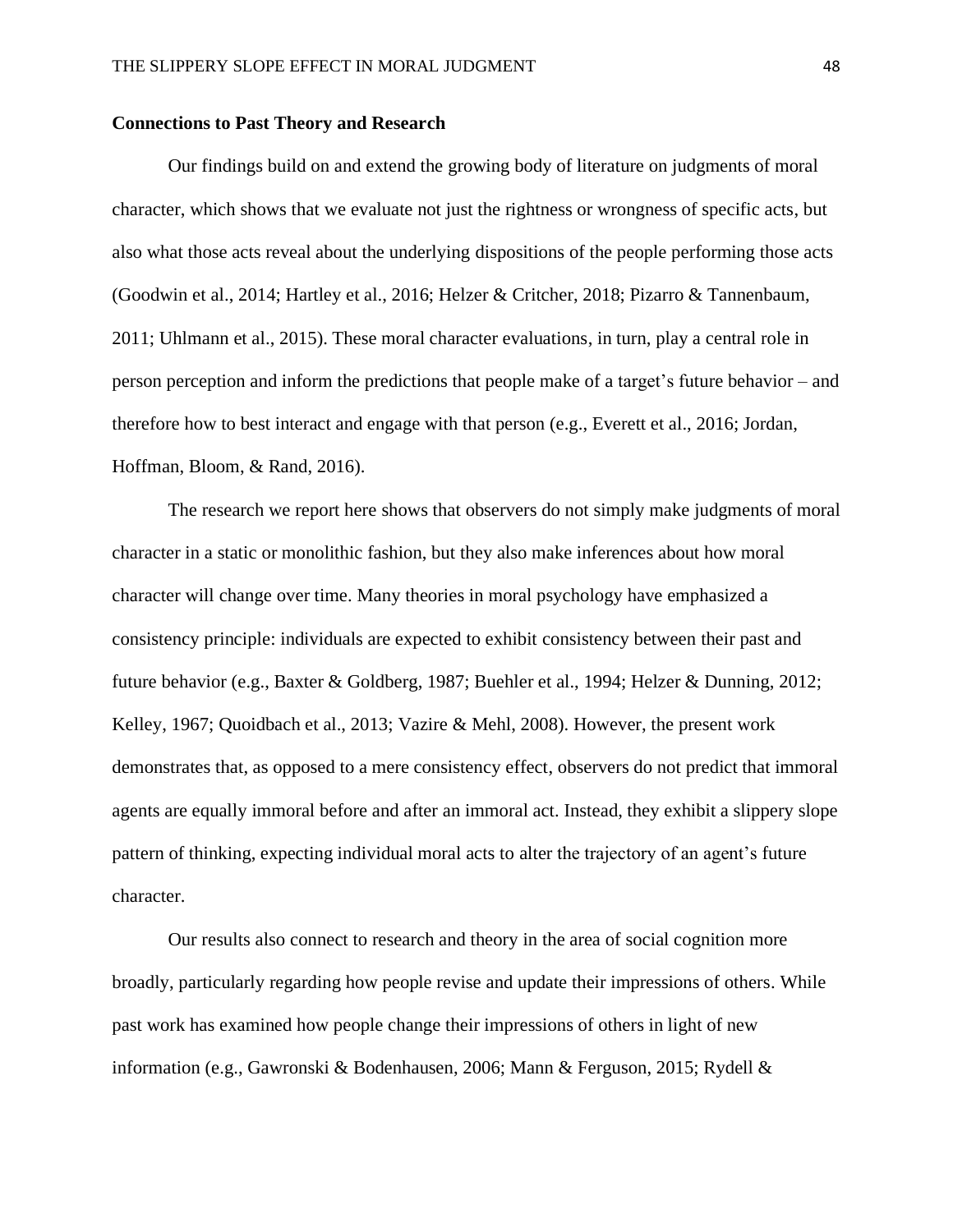McConnell, 2006; Siegel et al., 2018), our studies examine people's impressions of how others may change with time. We believe these findings may offer important novel insights into how observers predict the future behavior and character of others—and, in turn, may therefore modulate people's own behavior when interacting with these target others. For example, our findings highlight a potential cognitive obstacle to interpersonal forgiveness: if an agent transgresses, observers not only judge that agent as being immoral, but also predict that s/he will be *even more immoral* in the future.

## **Limitations and Future Directions**

We recognize two primary limitations of the present studies that can be addressed with future research. First, it is unclear from our studies exactly how slippery slope thinking may translate into more complex real-world judgment contexts. Our primary focus and purpose in conducting the present work was to document and precisely understand the slippery slope effect, which required careful control of procedures and measures. However, the real-world is often messier than experimentation can accommodate. For example, how might these processes manifest in a court room with a sentencing judge predicting a defendant's future behavior? Or a parent trying to decide whether their child's misbehavior reflects a simple momentary lapse of judgment or a trend toward more egregious behavior? Future research may wish to investigate slippery slope thinking in real-world situations to better understand how it influences decisions *in situ*.

Second, our research focused exclusively on judgments of immoral acts, such as property damage, cheating, assault, and theft. We restricted our initial investigation of the slippery slope effect to the realm of immoral acts because this is the domain of moral judgment that has received the most attention in the literature, and because a host of research suggests that immoral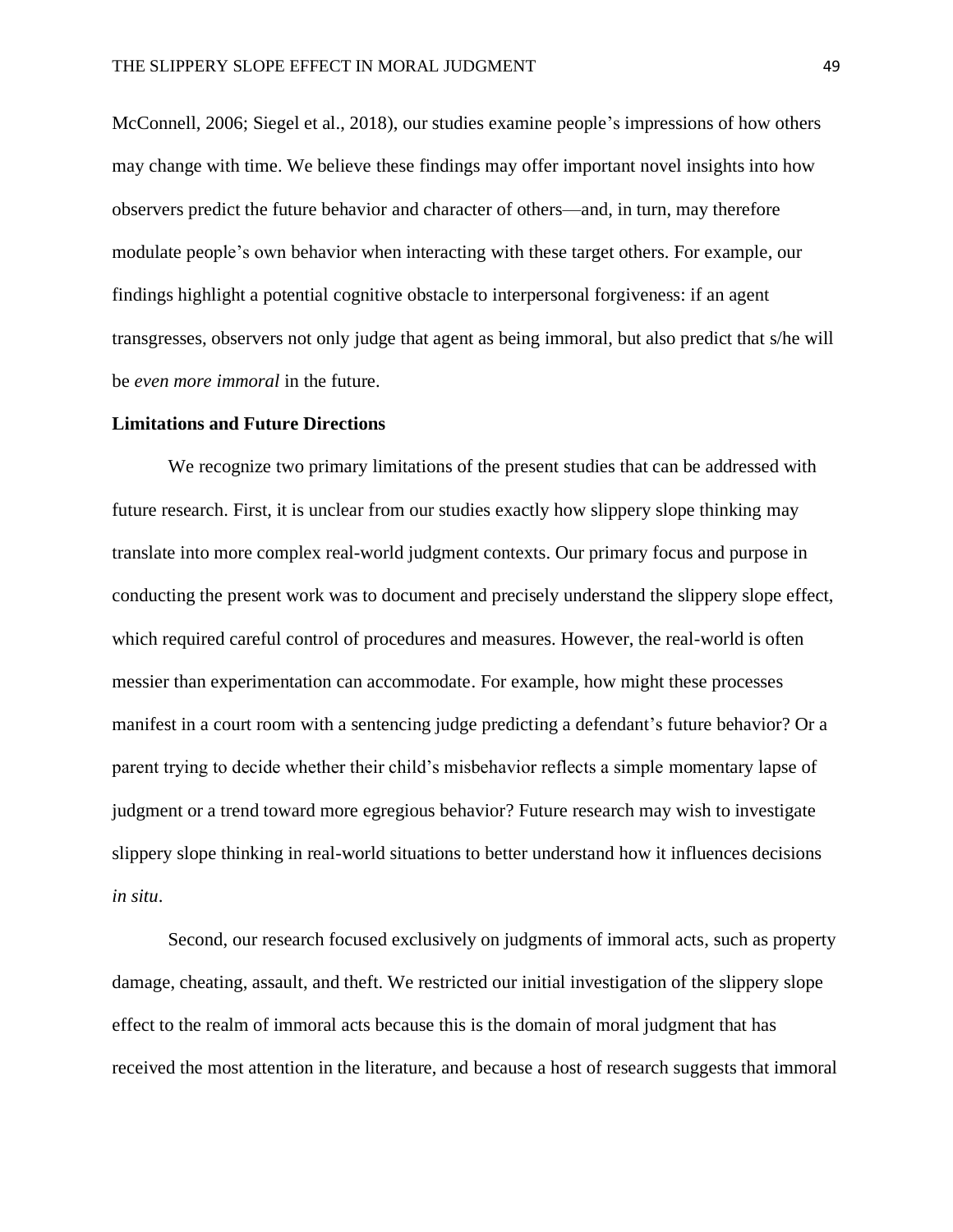acts (and negative information more generally) may carry greater psychological weight than positive moral acts (Baumeister, Bratslavsky, Finkenauer, & Vohs, 2001; Fiske, 1980; Goodwin & Darley, 2012; Kahneman & Tversky, 1984; Rozin & Royzman, 2001; Taylor, 1991; Wentura, Rothermund, & Bak, 2000). However, morality encompasses both negative, harmful acts and positive, prosocial acts, and research suggests that observers do not necessarily rely on the same psychological processes to evaluate them (for recent reviews, see Anderson, Crockett, & Pizarro, 2020; Anderson, Pizarro, & Kinzler, 2018). Therefore, future research should examine whether observers predict that positive moral acts may change a person's future character and behavior. For example, do observers predict that agents who commit a positive moral act will continue on an "upward" trajectory toward increasingly positive future behavior? Or might the slippery slope effect be limited to negative moral behaviors, as suggested by the lay metaphors discussed above, and by research suggesting a general asymmetry in people's propensity to diagnose negative versus positive change (Klein & O'Brien, 2016, 2017)?

#### **Conclusion**

The present research documents a robust slippery slope effect in moral judgment, showing that people view the commission of an immoral act as changing the expected future course of a person's moral character and behavior. This work extends existing theories of moral judgment by showing that people both make inferences about an agent's moral character but also how character changes over time. Given the pervasiveness and importance of moral evaluation in social-cognitive processes, we hope that this work will prove informative and generative for future research in understanding how people predict a person's moral behavior.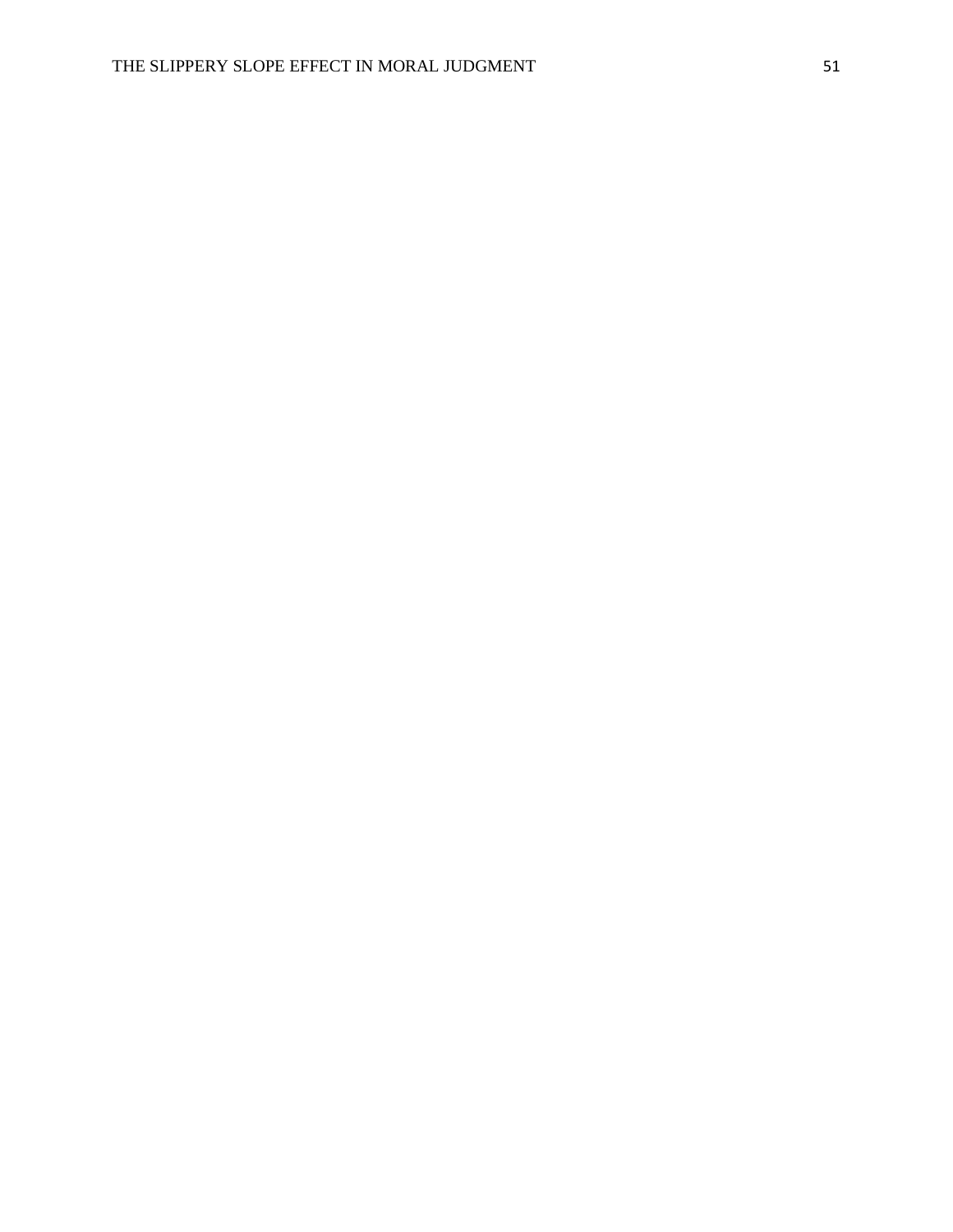# **Endnotes**

 $<sup>1</sup>$  Although slippery slope arguments are often viewed as inherently fallacious, we note that in</sup> this work we focus simply on slippery slope *perceptions*. We make no claims regarding the rationality of these beliefs, but simply seek to understand their cognitive structure and process.

<sup>2</sup> We include the full text of the vignette for Study 1. The full text of the vignettes for subsequent studies can be found at the OSF site for this project https://osf.io/m9qwp/?view\_only=513d17cf0e93445b8e4066f0535103cb.

<sup>3</sup> In all studies, we consistently find that an agent who commits an immoral act is perceived as more immoral than an agent who does not attempt (or commit) an immoral act, all  $ps > .001$ . Given that this effect is already well-established in the literature, we no longer discuss it in our remaining studies.

<sup>4</sup> We recruited 130 participants from MTurk and asked them to rate each of the following behaviors according to how similar they were to all of the other behaviors (from 1 Not at all similar to 7 Extremely similar): cheating on a test, assault, using drugs, vandalism, stealing, cheating on a romantic partner, cheating on taxes, corporate fraud, sexual assault, identity theft, animal abuse. We then examined the mean similarity ratings between each of the behaviors to identify behaviors that were rated as similar to assault and stealing. We found that sexual assault  $(M = 5.75)$  and animal abuse  $(M = 5.28)$  were rated as most similar to assault, and that cheating on taxes ( $M = 5.11$ ), corporate fraud ( $M = 5.23$ ), and identity theft ( $M = 5.48$ ) were rated as most similar to stealing. We thus selected these items to use in the main study.

<sup>5</sup> Along with this study, participants also answered some questions regarding an unrelated hypothesis (see SM for all measures). The order of presentation for this study and the unrelated study was randomized across participants. (This randomization did not moderate our effects and is therefore not discussed further.)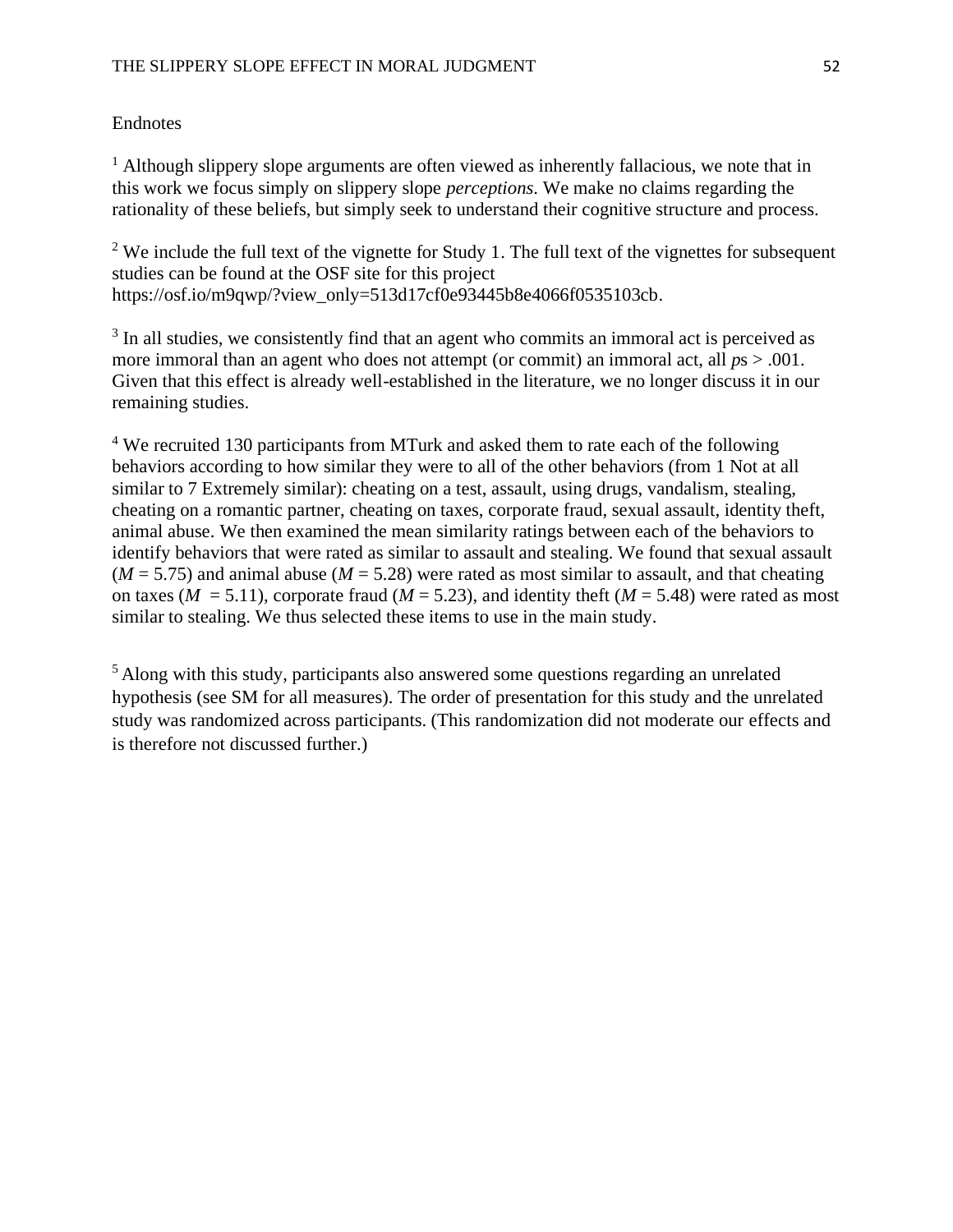## References

- Ames, D. R., & Johar, G. V. (2009). I'll know what you're like when I see how you feel: How and when affective displays influence behavior-based impressions. *Psychological Science*, *20*(5), 586-593.
- Anderson, R. A., Crockett, M. J., & Pizarro, D. A. (2020). A theory of moral praise. *Trends in Cognitive Science*, *24*(9), 30-39.
- Anderson, R. A., Pizarro, D. A., & Kinzler, K. D. (2018). Reacting to transcendence: The psychology of moral praise. In J. A. Frey & C. Vogler (Eds.) *Self-Transcendence and Virtue: Perspectives From Philosophy, Psychology, and Theology*. Routledge: NY.
- Baack, D., Fogliasso, C., & Harris, J. (2000). The personal impact of ethical decisions: A social penetration theory. *Journal of Business Ethics*, *24*, 39–49.
- Baumeister, R. F., Bratslavsky, E., Finkenauer, C., & Vohs, K. D. (2001). Bad is stronger than good. *Review of General Psychology*, *5*(4), 323-370.
- Baxter, T. L., & Goldberg, L. (1987). Perceived behavioral consistency underlying trait attributions to oneself and another: An extension of the actor-observer effect. *Personality and Social Psychology Bulletin*, *13*, 437–447.
- BBC ethics guide. (2012). Retrieved from http://www.bbc.co.uk/ethics/introduction/slipperyslope.shtml
- Buehler, R., Griffin, D., & Ross, M. (1994). Exploring the "planning fallacy": Why people underestimate their task completion times. *Journal of Personality and Social Psychology, 67*(3)*,* 366–381.
- Buhrmester, M., Kwang, T., & Gosling, S. D. (2011). Amazon's Mechanical Turk: A new source of inexpensive, yet high-quality, data?. *Perspectives on Psychological Science*, *6*(1), 3-5.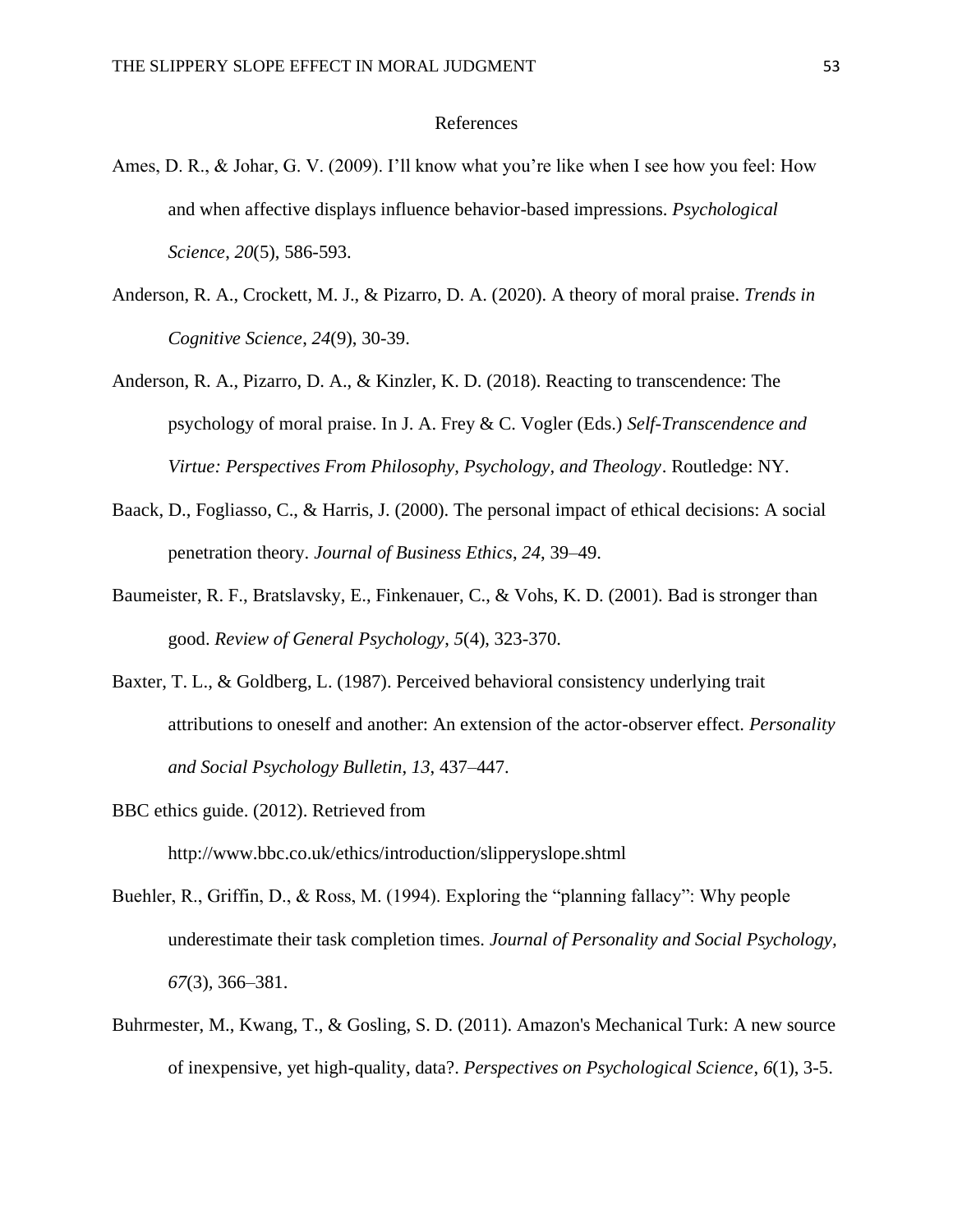- Chakroff, A., Russell, P. S., Piazza, J., & Young, L. (2017). From impure to harmful: Asymmetric expectations about immoral agents. *Journal of Experimental Social Psychology*, *69*, 201-209.
- Chakroff, A., & Young, L. (2015). Harmful situations, impure people: An attribution asymmetry across moral domains. *Cognition*, *136*, 30-37.
- Cone, J., & Ferguson, M. J. (2015). He did what? The role of diagnosticity in revising implicit evaluations. *Journal of Personality and Social Psychology*, *108*(1), 37-57.
- Corner, A., Hahn, U., & Oaksford, M. (2011). The psychological mechanism of the slippery slope argument. *Journal of Memory and Language*, *64*(2), 133-152.
- Critcher, C., Inbar, Y., & Pizarro, D. A. (2013). How quick decisions illuminate moral character. *Social Psychological and Personality Science*, *4*, 308–315.
- Cushman, F. (2008). Crime and punishment: Distinguishing the roles of causal and intentional analyses in moral judgment. *Cognition*, *108*(2), 353-380.
- Dennett, D. C. (1989). *The intentional stance*. Cambridge, MA: MIT Press.
- Everett, J. A., Pizarro, D. A., & Crockett, M. J. (2016). Inference of trustworthiness from intuitive moral judgments. *Journal of Experimental Psychology: General*, *145*(6), 772- 787.
- Faul, F., Erdfelder, E., Buchner, A., & Lang, A.-G. (2009). Statistical power analyses using G\*Power 3.1: Tests for correlation and regression analyses. *Behavior Research Methods*, *41*, 1149-1160.
- Fiske, S. T. (1980). Attention and weight in person perception: The impact of negative and extreme behavior. *Journal of Personality and Social Psychology*, *38*(6), 889-906.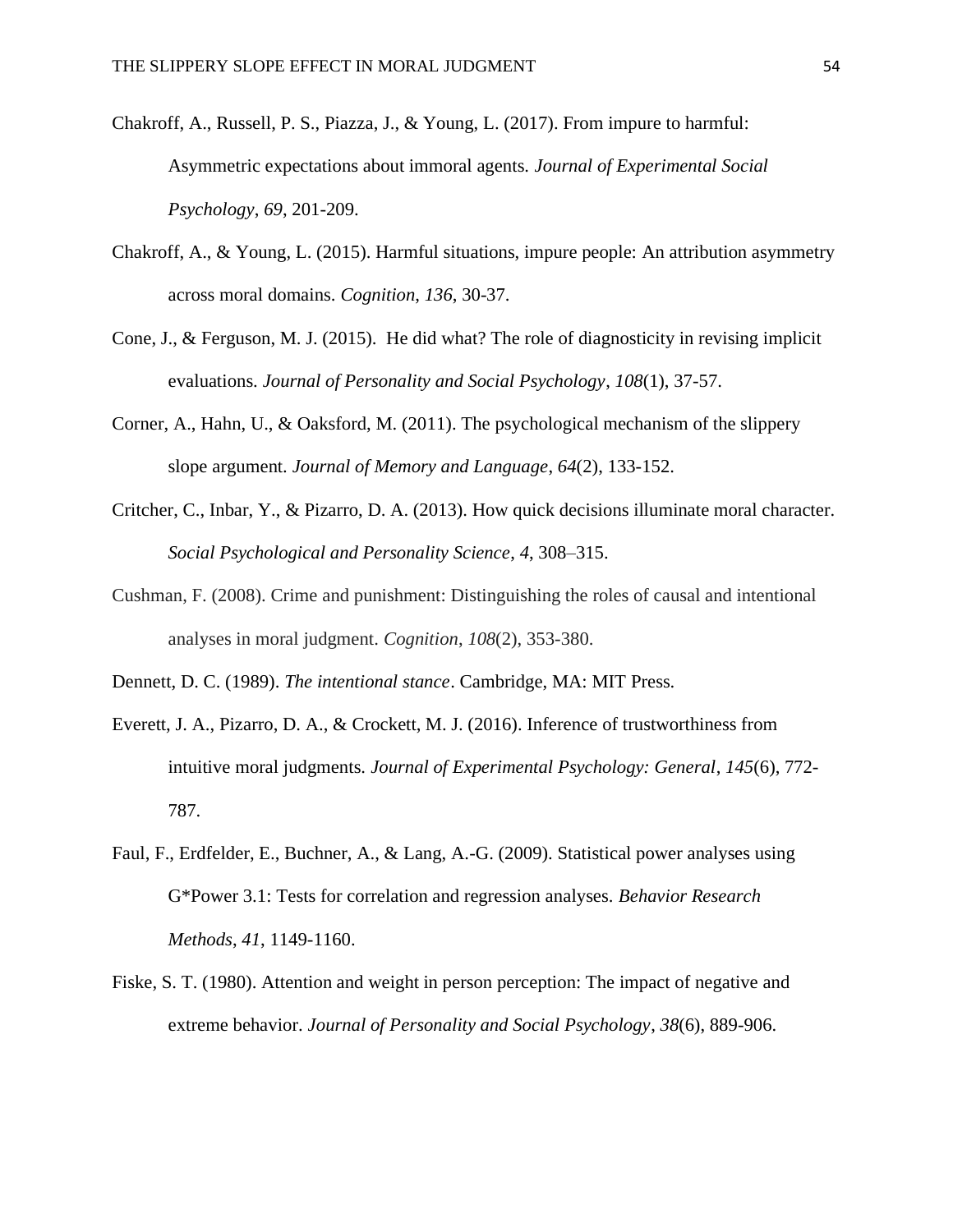- Gawronski, B., & Bodenhausen, G. V. (2006). Associative and propositional processes in evaluation: An integrative review of implicit and explicit attitude change. *Psychological Bulletin*, *132*, 692–731.
- Goodwin, G. P., & Darley, J. M. (2012). Why are some moral beliefs perceived to be more objective than others?. *Journal of Experimental Social Psychology*, *48*(1), 250-256.
- Goodwin, G. P., Piazza, J., & Rozin, P. (2014). Moral character predominates in person perception and evaluation. *Journal of Personality and Social Psychology*, *106*(1), 148- 168.
- Gray, K. & Wegner, D. M. (2009). Moral typecasting: Divergent perceptions of moral agents and moral patients. *Journal of Personality and Social Psychology*, 96(3), 505-520.
- Gray, K. & Wegner, D. M. (2011). To escape blame, don't be a hero be a victim. *Journal of Experimental Social Psychology*, 47, 516-519.
- Haidt, J., & Joseph, C. (2004). Intuitive ethics: How innately prepared intuitions generate culturally variable virtues. *Daedalus*, *133*(4), 55-66.
- Haidt, J., Koller, S., & Dias, M. (1993). Affect, culture, and morality, or is it wrong to eat your dog? *Journal of Personality and Social Psychology*, *65*, 613–628.
- Hartley, A. G., Furr, R. M., Helzer, E. G., Jayawickreme, E., Velasquez, K. R., & Fleeson, W. (2016). Morality's centrality to liking, respecting, and understanding others. *Social Psychological and Personality Science*, *7*(7), 648-657.
- Helzer, E. G., & Critcher, C. R. (2018). What do we evaluate when we evaluate moral character? In K. Gray & J. Graham (Eds.), *Atlas of moral psychology* (pp. 99-107). New York: Guilford Press.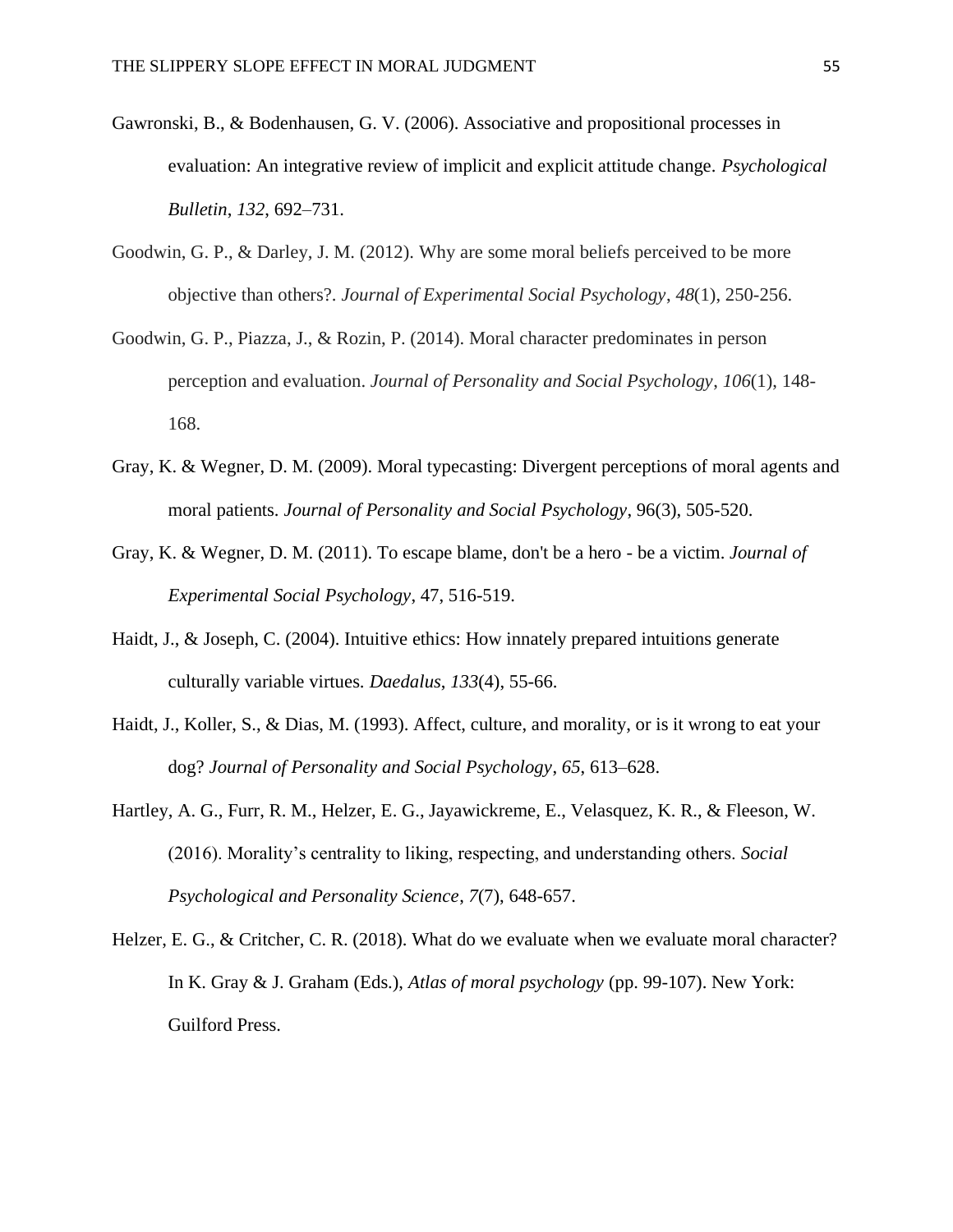- Helzer, E. G., & Dunning, D. (2012). Why and when peer prediction is superior to selfprediction: The weight given to future aspiration versus past achievement. *Journal of Personality and Social Psychology*, *103*(1), 38-53.
- Jennings, M. M. (2011). *Business ethics: Case studies and selected readings*. Mason, OH: South-Western Cengage Learning.
- Jordan, J.J., Hoffman, M., Bloom, P., & Rand, D.G. (2016). Third-party punishment as a costly signal of trustworthiness. *Nature*, *530*, 473-476.
- Kahneman, D. & Tversky, A. (1984). Choices, values, and frames. *American Psychologist*, *39*(4), 341–350.
- Kelley, H. H. (1967). Attribution theory in social psychology. In D. Levine (Ed.), *Nebraska symposium on motivation*. University of Nebraska Press: Lincoln.
- Klein, N., & O'Brien, E. (2016). The tipping point of moral change: When do good and bad acts make good and bad actors?. *Social Cognition*, *34*(2), 149-166.
- Klein, N., & O'Brien, E. (2017). The power and limits of personal change: When a bad past does (and does not) inspire in the present. *Journal of Personality and Social Psychology*, *113*(2), 210-229.
- Lakens, D., & Etz, A. J. (2017). Too true to be bad: When sets of studies with significant and nonsignificant findings are probably true. *Social Psychological and Personality Science*, *8*(8), 875-881.
- Lode, E. (1999). Slippery slope arguments and legal reasoning. *California Law Review*, *87*, 1469-1543.
- Malle, B. F., & Knobe, J. (1997). The folk concept of intentionality. *Journal of Experimental Social Psychology*, *33*(2), 101-121.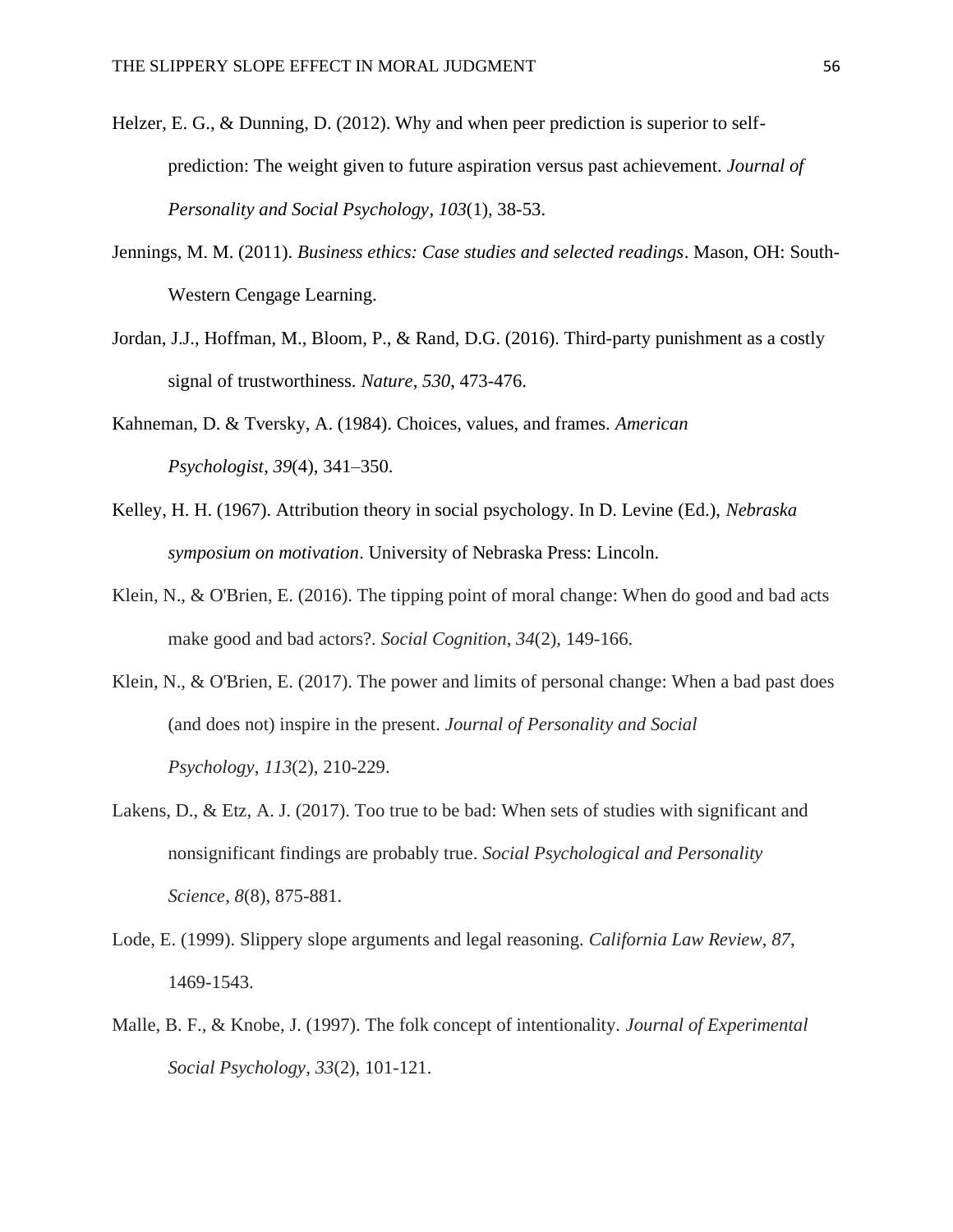- Mann, T. C., & Ferguson, M. J. (2015). Can we undo our first impressions? The role of reinterpretation in reversing implicit evaluations. *Journal of Personality and Social Psychology*, *108*(6), 823-849.
- Masicampo, E. J., Barth, M., & Ambady, N. (2014). Group-based discrimination in judgments of moral purity-related behaviors: Experimental and archival evidence. *Journal of Experimental Psychology: General, 143*(6), 2135–

2152. [https://doi.org/10.1037/a0037831](https://psycnet.apa.org/doi/10.1037/a0037831)

- Martin, J. W., & Cushman, F. (2016). Why we forgive what can't be controlled. *Cognition*, *147*, 133-143.
- Mazar, N., Amir, O., & Ariely, D. (2008). The dishonesty of honest people: A theory of selfconcept maintenance. *Journal of Marketing Research*, *45*, 633–644.
- Nelson, S. A. (1980). Factors influencing young children's use of motives and outcomes as moral criteria. *Child Development*, *51*(3), 823-829.
- Newman, G. E., De Freitas, J., & Knobe, J. (2015). Beliefs about the true self explain asymmetries based on moral judgment. *Cognitive Science*, *39*(1), 96-125.
- O'Brien, E. (2020). When small signs of change add up: The psychology of tipping points. *Current Directions in Psychological Science*, *29*(1), 55-62.
- Paolacci, G., & Chandler, J. (2014). Inside the Turk: Understanding mechanical turk as a participant pool. *Current Directions in Psychological Science*, *23*, 184–188.
- Pizarro, D. A., & Tannenbaum, D. (2011). Bringing character back: How the motivation to evaluate character influences judgments of moral blame. In P. Shaver & M. Mikulincer (Eds.), *The social psychology of morality: Exploring the causes of good and evil* (pp. 91– 108). New York, NY: APA Books.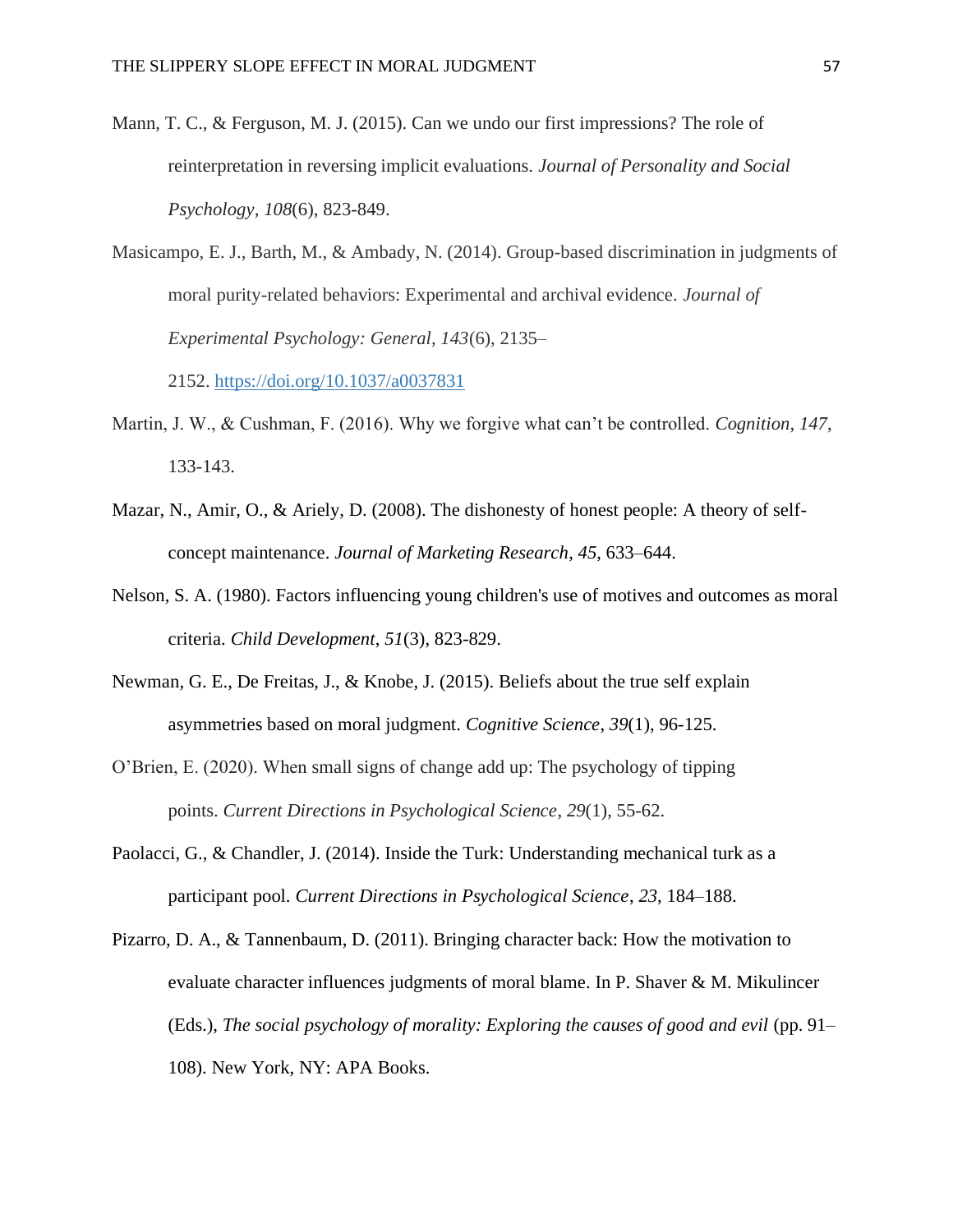- Quoidbach, J., Gilbert, D. T., & Wilson, T. D. (2013). The end of history illusion. *Science, 339*(6115), 96-98.
- Reeder, G. D., & Brewer, M. B. (1979). A schematic model of dispositional attribution in interpersonal perception. *Psychological Review*, *86*, 61–79.
- Rozin, P., & Royzman, E. B. (2001). Negativity bias, negativity dominance, and contagion. *Personality and Social Psychology Review*, *5*(4), 296-320.
- Rydell, R. J., & McConnell, A. R. (2006). Understanding implicit and explicit attitude change: A systems of reasoning analysis. *Journal of Personality and Social Psychology*, *91*, 995– 1008.
- Saxe, R. (2012). The happiness of the fish: Evidence for a common theory of one's own and others' actions. In K. D. Markman, W. M. Klein, & J. A. Suhr (Eds.), *The handbook of imagination and mental simulation*. East Sussex, UK: Psychology Press.

Schauer, F. (1985). Slippery slopes. *Harvard Law Review*, *99*(2), 361-383.

- Shaver, K. G. (1985). *The attribution of blame: Causality, responsibility, and blameworthiness*. New York, NY: Springer Verlag.
- Shweder, R. A., Mahapatra, M., & Miller, J. (1987). Culture and moral development. In J. Kagan & S. Lamb (Eds.), *The emergence of morality in young children* (pp. 1–83). Chicago: University of Chicago Press.
- Siegel, J. Z., Mathys, C., Rutledge, R. B., & Crockett, M. J. (2018). Beliefs about bad people are volatile. *Nature Human Behaviour*, *2*(10), 750-756.
- Strohminger, N., & Nichols, S. (2014). The essential moral self. *Cognition*, *131*(1), 159-171.
- Taylor, S. E. (1991). Asymmetrical effects of positive and negative events: The mobilizationminimization hypothesis. *Psychological Bulletin*, *110*(1), 67–85.